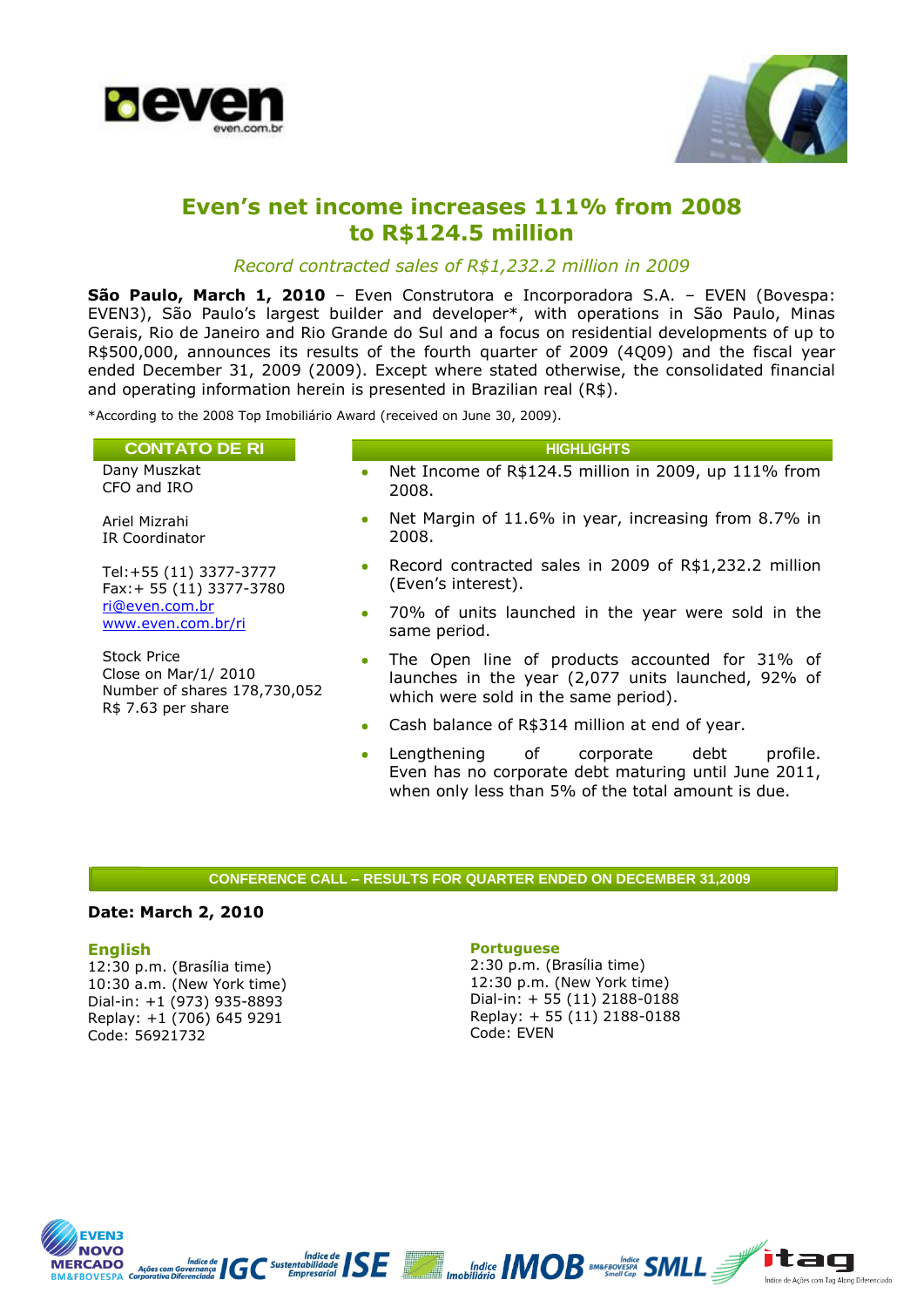



# **Highlights**

## Introduction

An analysis of 2009 shows that various different scenarios emerged over the months. The pessimism at the start of the year gave way to a stronger market, especially after the second quarter of the year, which gained momentum through the end of the year. The conservative financial and operational posture adopted at the start of the year guided the company also through this period of market recovery. We observed considerable improvements in the sales pace of our units over the course of the year.

The year began characterized by the prospects of economic contraction, financial prudence and, especially in the development sector, lower sales. In the initial months, Even intensified its conservative policies adopted since the end of 2008 of prioritizing the three 'C's: (i) Cash, (ii) Commercial feasibility and (iii) Construction feasibility.

With the improvement in the macroeconomic scenario, as shown by the rise in consumer confidence in the middle of the year and, more specifically in our sector, with impacts from the incentives for the housing industry announced by the federal government in March, we gradually increased our operating volumes. The better scenario enabled Even to increase the volume of launches expected for the second half of the year, which of course was supported by the consistent sales results achieved. In contrast to the expectations formulated at the start of the year, we reached the end of 2009 with record sales volume of R\$1.2 billion (with a ratio of sales to supply of 24% in the fourth quarter) and launches of approximately R\$ 900 million.

Over the course of the year we delivered 15 projects. This result, which by itself would already represent an important achievement, also attested to Even's capacity to execute and deliver. In 2010 we expect to deliver volume of more than 20 projects. The operation in 2009 gave us the security to have well trained teams and proven processes in order to achieve the deliveries planned for 2010.

At the end of the year we successfully renegotiated our corporate debt. We lengthened the maturities due in 2010 and raised R\$55 million in additional funds. As a result, our first maturity of corporate debt is now due only in June 2011, providing us with a comfortable financial position for our operational expansion.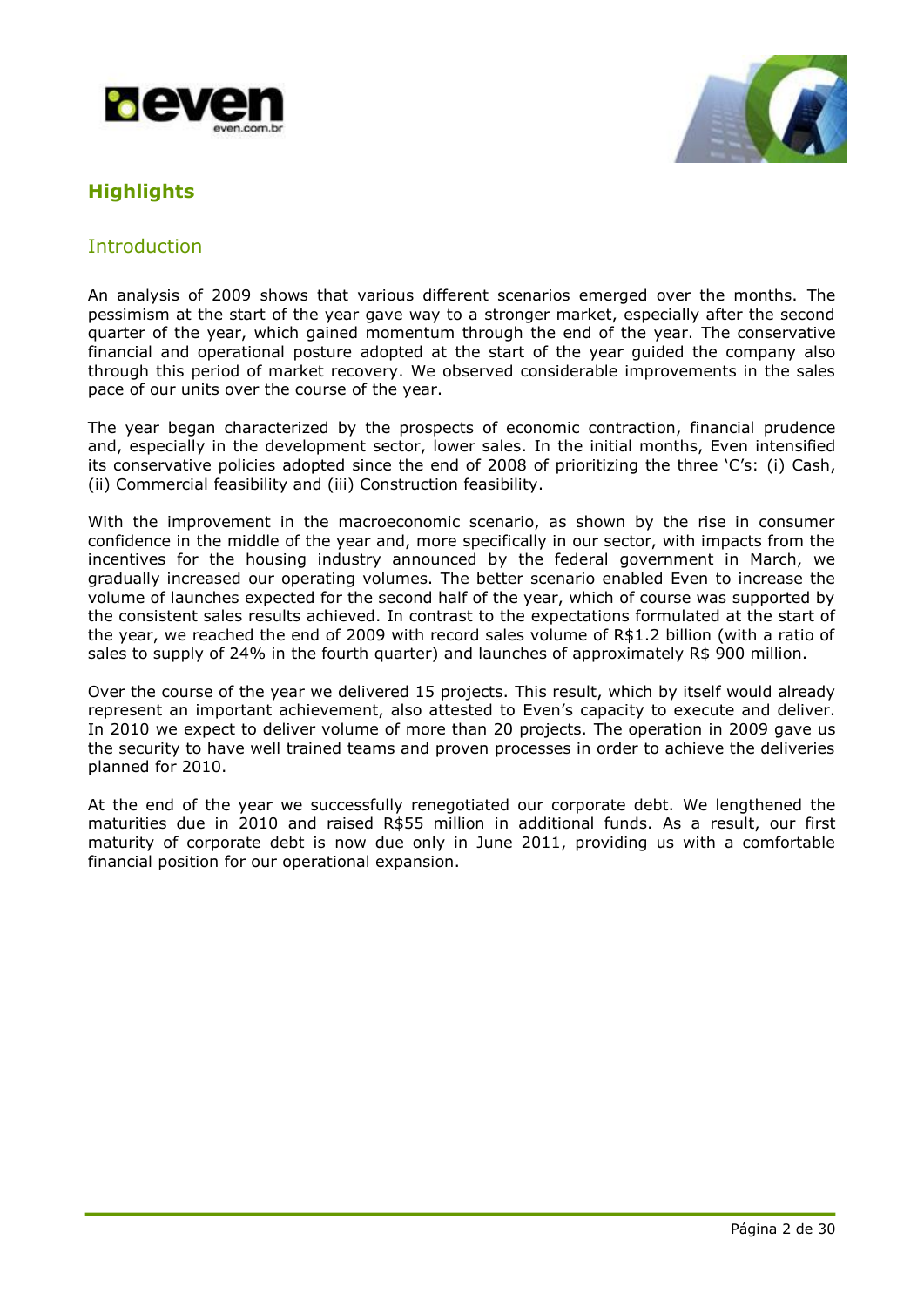



## **Highlights**

The information, figures and data included in this performance report that do not correspond to the accounting balances and information contained in the Quarterly Information, such as, Potential Sales Value (PSV), Total Sales, Even's Sales, Usable Area, Units, Inventories at Market Value, Expected Delivery Year, Backlog Gross Margin and other items, were not revised by the independent auditors.

The following table presents our key financial and operating indicators on a consolidated basis, in accordance with the practices introduced by Federal Law 11,638, the impacts of which are discussed in the section Financial Statements

| <b>Financial Info</b>                               | $4009^{(1)}$ | $4008^{(2)}$   | <b>Change</b> | $12M09^{(3)}$ | $12M08^{(4)}$ | <b>Change</b> |
|-----------------------------------------------------|--------------|----------------|---------------|---------------|---------------|---------------|
| Net Revenues                                        | 363,970      | 202,177        | 80.0%         | 1,168,205     | 827,523       | 41.2%         |
| <b>Gross Profit</b>                                 | 98,680       | 71,537         | 37.9%         | 332,319       | 275,642       | 20.6%         |
| Adjusted Gross Margin <sup>(5)</sup>                | 30.5%        | 39.1%          | $-8.6$ p.p.   | 31.8%         | 35.0%         | $-3.2 p.p.$   |
| <b>EBITDA</b>                                       | 67,669       | 43,091         | 57.0%         | 230,709       | 133,077       | 73.4%         |
| <b>EBITDA Margin</b>                                | 18.6%        | 21.3%          | $-2.7 p.p.$   | 19.7%         | 16.1%         | 3.7 p.p.      |
| Net Income                                          | 40,397       | 19,471         | 107.5%        | 124,454       | 59,091        | 110.6%        |
| Net Margin before Minority Interest                 | 11.5%        | 11.3%          | 0.2 p.p.      | 11.6%         | 8.7%          | 3,0 p.p       |
| Net Revenues to be Recognized <sup>(6)</sup>        | 1,326,608    | 1,212,719      | 9.4%          | 1,326,608     | 1,212,719     | 9.4%          |
| Gross Income to be Recognized <sup>(6)</sup>        | 421,629      | 378,319        | 11.4%         | 421,629       | 378,319       | 11.4%         |
| Margin from results to be Recognized <sup>(6)</sup> | 31.8%        | 31.2%          | 0.6 p.p.      | 31.8%         | 31.2%         | 0.6 p.p.      |
| Net Debt $^{(7)}$                                   | 576,726      | 242,812        | 137.5%        | 576,726       | 242,812       | 137.5%        |
| Shareholders' Equity                                | 885,792      | 780,088        | 13.6%         | 885,792       | 780,088       | 13.6%         |
| <b>Total Assets</b>                                 | 2,272,767    | 1,715,386      | 32.5%         | 2,272,767     | 1,715,386     | 32.5%         |
| <b>Launches</b>                                     | $4009^{(1)}$ | $4008^{(2)}$   | <b>Change</b> | $12Q09^{(1)}$ | $12Q08^{(2)}$ | <b>Change</b> |
| Developments Launched                               | 9            | $\overline{4}$ | 125.0%        | 25            | 25            | 0.0%          |
| PSV of launches $(100\%)^{(8)}$                     | 503,173      | 263,216        | 91.2%         | 1,129,142     | 1,773,713     | $-36.3%$      |
| PSV of launches (% Even)                            | 368,747      | 194,778        | 89.3%         | 926,735       | 1,435,128     | $-35.4%$      |
| Even's share on launches                            | 73.3%        | 74.0%          | $-0.7 p.p.$   | 82.1%         | 80.9%         | 1.2 p.p.      |
| Number of units launched                            | 1,331        | 553            | 140.7%        | 3,459         | 4,233         | $-18.3%$      |
| Usable area of units launched $(m^2)$               | 146,999      | 62,495         | 135.2%        | 318,112       | 531,328       | $-40.1%$      |
| Average launch price (R\$/m2)                       | 3,423        | 4,212          | $-18.7%$      | 3,550         | 3,338         | 6.3%          |
| Average Price of Unit Launched (R\$/Unit)           | 378          | 476            | $-20.6%$      | 326           | 419           | $-22.1%$      |
| <b>Sales</b>                                        | $4009^{(1)}$ | $4008^{(2)}$   | <b>Change</b> | $12Q09^{(1)}$ | 12Q08(2)      | <b>Change</b> |
| Contracted Pre-Sales (100%) <sup>(9)</sup>          | 478,809      | 192,954        | 148.1%        | 1,464,763     | 1,336,137     | 9.6%          |
| Contracted Pre-Sales (% Even)                       | 418,500      | 144,157        | 190.3%        | 1,232,204     | 1,126,227     | 9.4%          |
| Even's share on Contracted Pre-Sales                | 87.4%        | 74.7%          | 12.7 p.p.     | 84.1%         | 84.3%         | $-0.2 p.p.$   |
| Number of units sold                                | 1,440        | 453            | 217.9%        | 4,342         | 3,051         | 42.3%         |
| Usable area of units sold $(m^2)$                   |              |                |               |               |               |               |
|                                                     | 125,405      | 47,898         | 161.8%        | 414,040       | 361,047       | 14.7%         |
| Average Sale Price (R\$/m2)                         | 3,818        | 4,028          | $-5.2%$       | 3,538         | 3,701         | $-4.4%$       |

<sup>1</sup> Fourth quarter of 2009.

<sup>2</sup> Fourth quarter of 2008.

<sup>3</sup> January to December 2009.

<sup>4</sup> January to December 2008.

<sup>5</sup>Excluding only the effects of the financial charges recognized under costs (corporate debt and financing for lot acquisitions and production).<br><sup>6</sup> Includes deduction of the effective rate of PIS and COFINS tax for each project as of December 31, 2009 and excludes effects from

adjustment to present value. <sup>7</sup> Sum of liabilities related to loans, financings and debentures, net of cash and cash equivalents and pledged amounts.

8 Potential sales value, i.e., result or potential result from the sale of all units of a real estate development, based on the list price at time of launch.<br><sup>9</sup> Value of the contracts signed with clients involving sales of finished units or units for future delivery from a specific project (net of

sales commissions).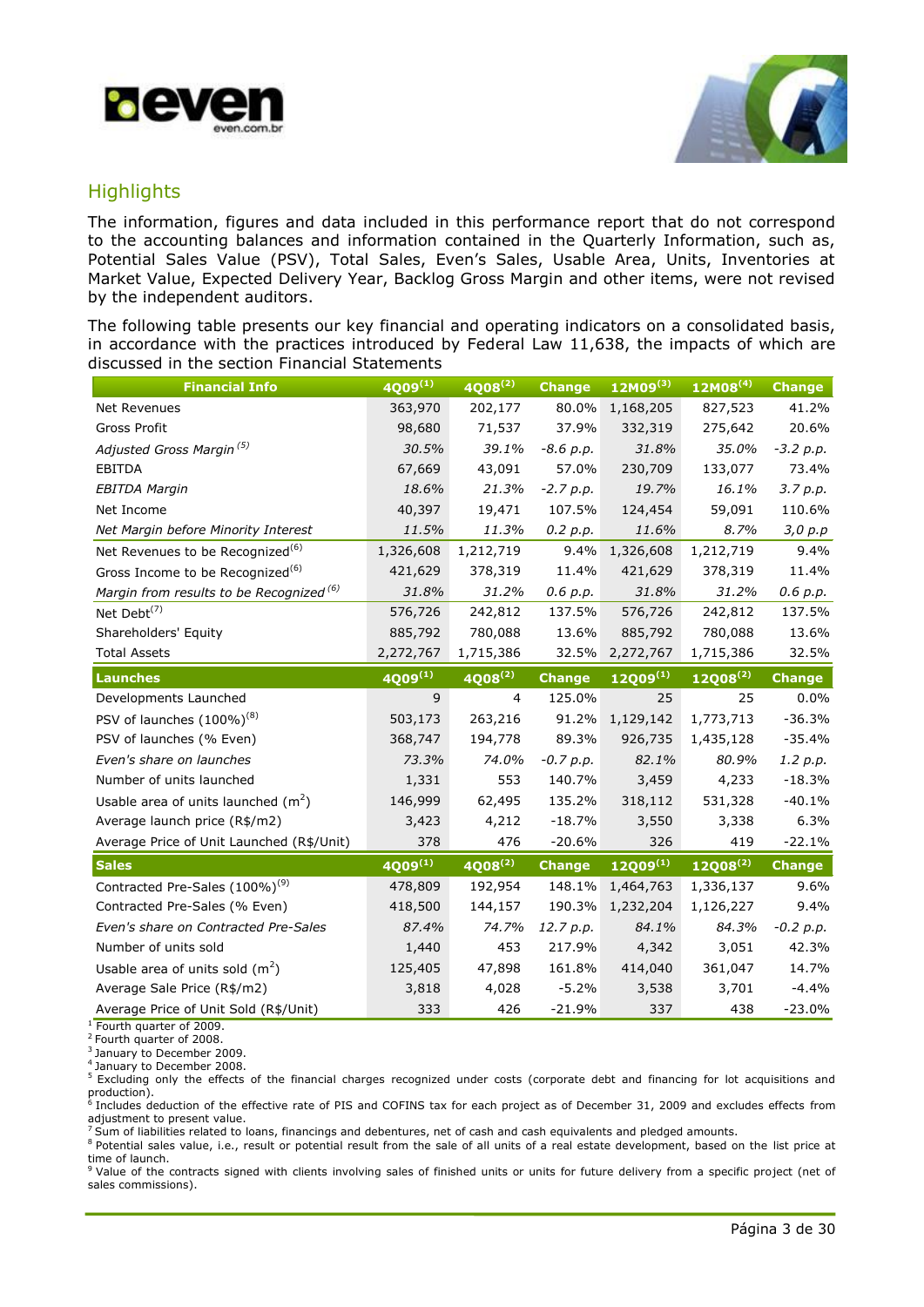



## Economic Environment and Development Sector

The Brazilian economy gained strength over the course of 2009. The recovery in the overall economy, with industrial production rebounding as of January, enabled the Central Bank to begin accelerating the monetary easing process as of the start of the year, with the Selic basic interest rate going from 13.75% p.a. in December 2008 to 8.75% p.a. in July.

This scenario also helped increase the availability of credit in the economy and boost consumer confidence (as per the consumer confidence index published by the Getúlio Vargas Foundation – FGV), especially as of the start of the second quarter.

The development sector was benefited by the positive impacts from the set of incentives for the housing industry announced by the federal government. The incentives announced in the first half of the year will simultaneously benefit homes targeting lower-income groups (household income of up to 10 monthly minimum wages) as well as the middle class. In the second half of the year, the federal government increased the maximum property price, from R\$350,000 to R\$500,000, to qualify buyers for using the balance of their FGTS severance funds towards home purchase, and also increased the maximum percentage of a property that can be financed from 70% to 90%.

According to Secovi, the real estate industry association, 10,745 new residential properties were sold in the city of São Paulo in 4Q09, up 145% from a year earlier. The sales-over-supply ratio stood at 30.8% in December 2009 and averaged 17.6% in 2009.

In 2009, residential and commercial projects worth R\$15.56 billion were launched in the São Paulo Metropolitan Area, according to Embraesp, an industry research firm.

## Business Performance

We ended the year with R\$927 million in launches and R\$1.232 million in sales, exceeding the expectations formulated within a more pessimistic environment. Considering only the last six months of the year, we launched R\$696 million and sold R\$853 million, for a quarterly salesover-supply ratio of approximately 25%.

The fourth quarter of the year gave way to the consolidation of the recovery in Brazil's homebuilding industry, driven by continued improvement in consumer confidence already observed in the previous quarter. This improvement was observed directly at the sales stands, and translated into yet another quarter of strong sales for Even. Our sales came from both units in inventory (R\$236 million) and newly launched units (R\$182 million), for overall sales in the quarter of R\$418 million.

In the fourth quarter along, we launched nine projects, with average potential sales value (PSV) per project of R\$41 million, demonstrating the assertiveness of our strategy to diversify and not concentrate high amounts of PSV into a single project. Of the units launched in the quarter, 50.2% were sold in the same period. Combined with the higher sales of units in inventory, we reached a sales-over-supply ratio of 24% in the quarter, with this ratio registering consistent increases over the past few quarters.

Of the 25 projects launched in the year, which combined represented PSV of R\$927 million, we sold 70% of units within the same period.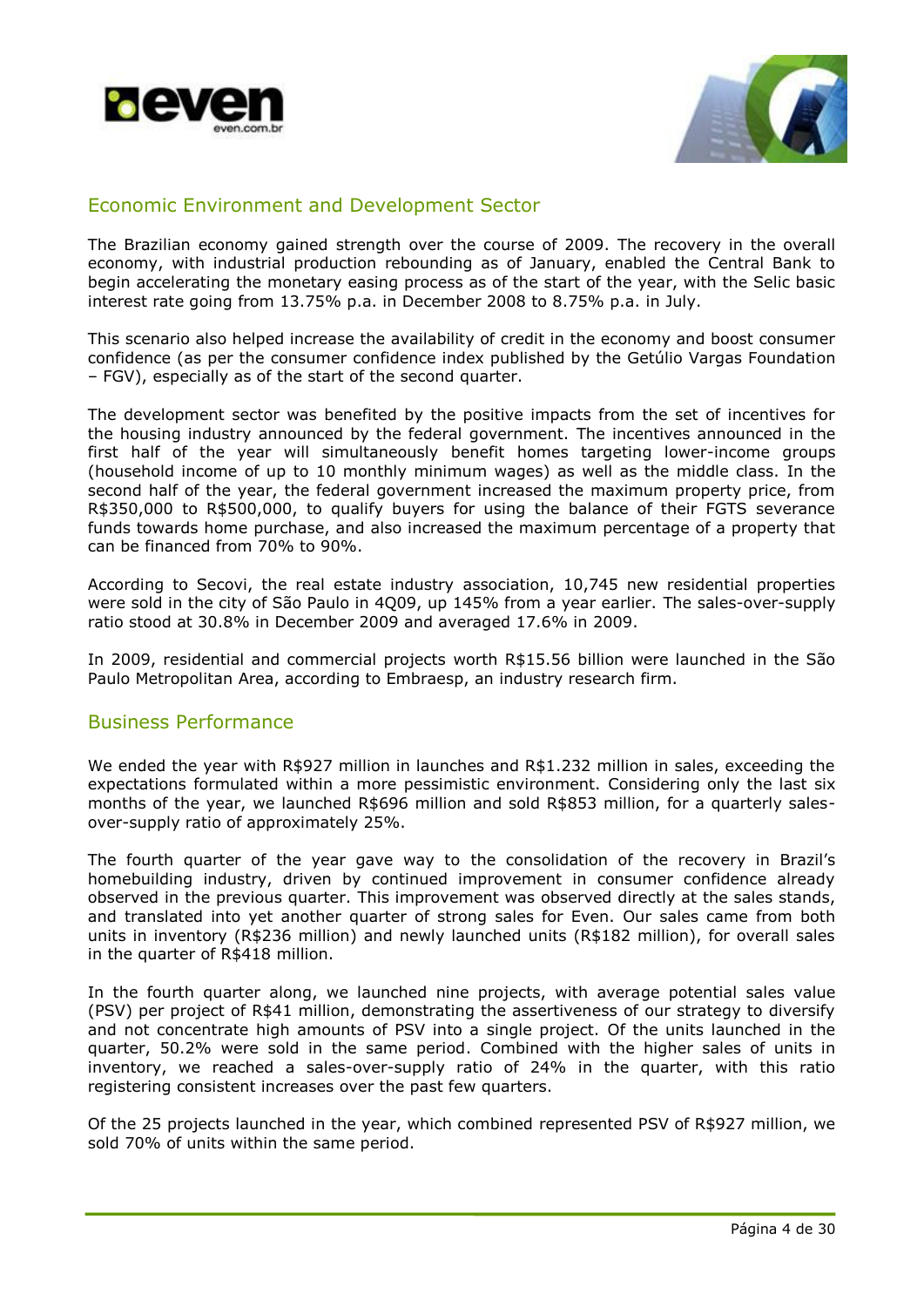



Of the total sales made in 2009, 43% were from projects launched in previous years, and of the sales in the fourth quarter, 56% came from projects launched in previous quarters. Note that at the start of the third quarter, we increased prices for most of our inventory by 5%, while maintaining the strong sales pace set in the second half of the year. Another important factor is that the in-house brokerage Even Vendas was responsible for 56% of sales in the areas in which it operates.

This year was also marked by the strong volumes of project deliveries. We delivered 15 projects that represented PSV of approximately R\$823 million (Even's interest R\$581 million) and 1,688 units. And in the fourth quarter, we delivered 4 projects that represented PSV of approximately R\$306 million (Even's interest R\$239 million) and 548 units.

In December we launched the first project under the Open brand in Rio de Janeiro (the Alegria project), with the project achieving sales of 67% of units within the actual launch month. This segment has been an important one for Even, with the launch of 2,077 units in 2009 alone and 92% of these sold in the same year. The Open line represented 31% of launches in the year and our land bank has the potential for the launch of 5,860 units in this segment by 2011. The average price of units launched by Even decreased from R\$419,000 in 2008 to R\$314,000 in 2009.

Regarding our financial situation, we ended the year with a cash position of R\$314 million. Cash burn was R\$54 million in the fourth quarter (variation in net debt between September and December), benefitted by the inflow of funds from projects delivered and also from launches. Note that these moments are characterized by a high volume receivables with no offsetting expenditures. Cash burn in the year (variation in net debt between December 2009 and December 2008) averaged R\$83 million per quarter.

Our construction financing index remained very high, with 98% of projects launched with financing already assured.

Another highlight in the year was the net income of R\$124.5 million, which represents net margin of 11.6% and EBITDA margin of 19.7%.

## **Sustainability**

In 2009, we took important steps forward in consolidating the proposal to incorporate social and environmental responsibility practices and actions in our management model. We were the first and only Brazilian company in the industry to publish a Corporate Sustainability Report for fiscal year 2008. This report, which is published annually, follows the international standards of the Global Reporting Initiative (GRI) and represents one of the company's commitments and projects on this front.

Even was selected for the first time as a component of the Corporate Sustainability Index (ISE) stock index. For the 2009-2010 period, the ISE is formed by 43 companies with recognized commitments in the area of social responsibility and corporate sustainability. Even was the only company in the development and building industry to become a component of this index.

## Commitment Clause

The Company is subject to arbitration under the Market Arbitration Chamber, as per the Commitment Clause in its Bylaws.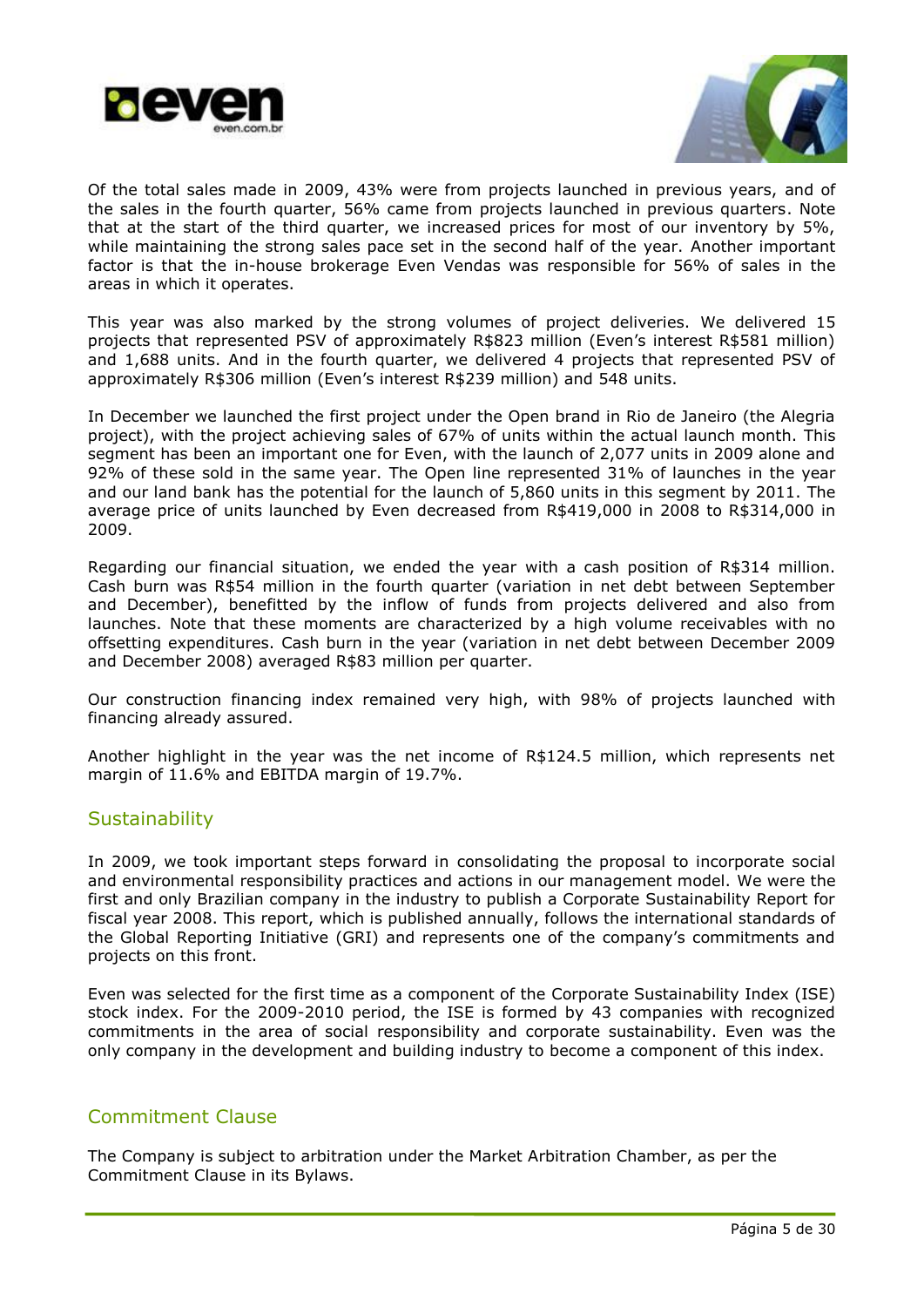



# **Operating Performance**

## Development

### Launches in Period

In 2009, we launched 25 new projects (16 in Greater São Paulo, 3 in the interior of São Paulo state, 4 in Rio Grande do Sul, 1 in Rio de Janeiro and 1 in Minas Gerais), for combined launch PSV of R\$1,129.1 million (R\$926.7 million considering only Even's interest).

The following table lists each of these launches:

| <b>Building</b>                           |                     | <b>Launches</b> | <b>Total PSV</b><br>(R\$ 000) | <b>Even PSV</b><br>(R\$ 000) | <b>Units</b> | Even <sup>'</sup> s<br><b>Share</b> |
|-------------------------------------------|---------------------|-----------------|-------------------------------|------------------------------|--------------|-------------------------------------|
| <b>Terra Nature</b>                       | Campinas            | Feb-09          | 12,837                        | 5,879                        | 106          | 45.8%                               |
| Honoré Bela Vista                         | Sul                 | Mar-09          | 13,158                        | 6,579                        | 14           | 50.0%                               |
| Spot Cidade Baixa                         | Sul                 | Mar-09          | 38,806                        | 19,403                       | 207          | 50.0%                               |
| Shop Club Guarulhos                       | Grande São          | Mar-09          | 22,086                        | 22,086                       | 176          | 100.0%                              |
| Cinecittá (2 <sup>nd</sup> Phase)         | Minas Gerais        | Apr-09          | 45,203                        | 38,422                       | 108          | 85.0%                               |
| Edificio atual santana                    | São Paulo           | Apr-09          | 46,951                        | 46,951                       | 52           | 100.0%                              |
| <b>Terra Nature</b>                       | Campinas            | Apr-09          | 25,589                        | 11,720                       | 192          | 45.8%                               |
| Shop Club Guarulhos<br>$(2^{nd}$ Phase)   | Grande São<br>Paulo | May-09          | 23,732                        | 23,732                       | 177          | 100.0%                              |
| Shop Club Vila Guilherme                  | São Paulo           | Jun-09          | 28,721                        | 28,721                       | 155          | 100.0%                              |
| Spazio Vitta Vila Ema                     | São Paulo           | Jun-09          | 26,834                        | 26,834                       | 177          | 100.0%                              |
| Oscar Freire Office                       | São Paulo           | Aug-09          | 56,974                        | 56,974                       | 156          | 100.0%                              |
| <b>Terra Nature</b>                       | Campinas            | Aug-09          | 26,552                        | 12,161                       | 191          | 45.8%                               |
| Allegro Jd Avelino                        | São Paulo           | Sep-09          | 36,629                        | 36,629                       | 211          | 100.0%                              |
| <b>Altto Pinheiros</b>                    | São Paulo           | Sep-09          | 121,378                       | 121,378                      | 44           | 100.0%                              |
| Duo Alto da Lapa                          | São Paulo           | Sep-09          | 82,056                        | 82,056                       | 44           | 100.0%                              |
| Spazio Vitta Vila Ema<br>$(2^{nd}$ Phase) | São Paulo           | Sep-09          | 18,463                        | 18,463                       | 118          | 100.0%                              |
| The One                                   | São Paulo           | Oct-09          | 40,288                        | 40,288                       | 27           | 100.0%                              |
| Alegria                                   | Rio de Janeiro      | Dec-09          | 50,214                        | 50,214                       | 294          | 100.0%                              |
| Ideal                                     | São Paulo           | Dec-09          | 71,324                        | 71,324                       | 49           | 100.0%                              |
| Casa do Sol                               | Porto Alegre        | Dec-09          | 22,287                        | 11,143                       | 14           | 50.0%                               |
| Near                                      | São Paulo           | $Dec-09$        | 35,033                        | 35,033                       | 72           | 100.0%                              |
| Novitá Butantã                            | São Paulo           | Dec-09          | 46,539                        | 46,539                       | 280          | 100.0%                              |
| Paulistano 2 <sup>nd</sup> Phase          | São Paulo           | Nov-09          | 156,040                       | 46,812                       | 290          | 30.0%                               |
| Praça Jardim                              | São Paulo           | Dec-09          | 53,339                        | 53,339                       | 166          | 100.0%                              |
| Vida Viva Clube Iguatemi                  | Porto Alegre        | Dec-09          | 28,109                        | 14,055                       | 139          | 50.0%                               |
|                                           |                     |                 | 1,129,142                     | 926,735                      | 3,459        | 82.1%                               |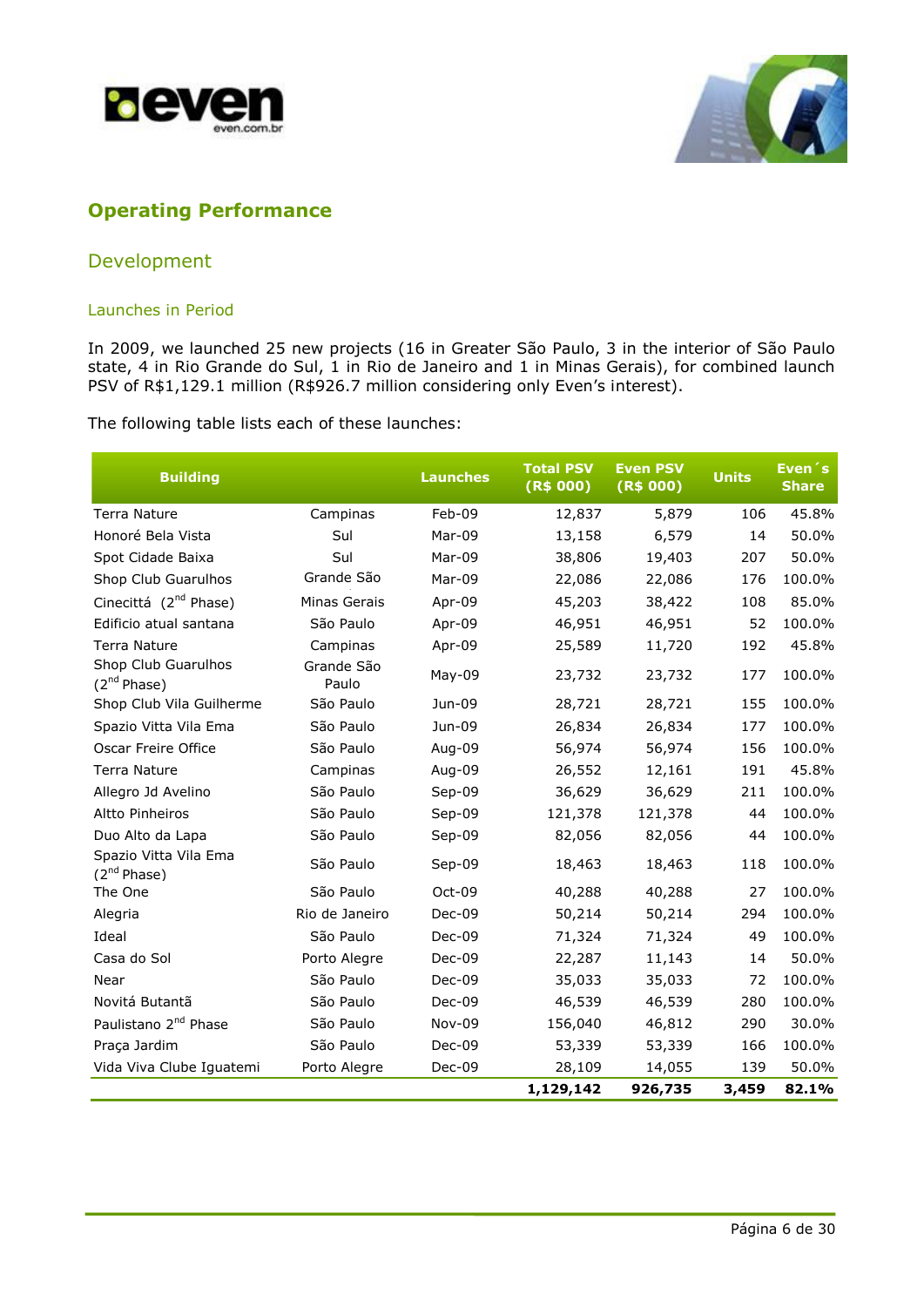



High

The Middle-Income and Upper-Middle income segments accounted for 53% of the total launch PSV in 4Q09, while the Affordable and Emerging income segments accounted for 44%.

Of the total launch PSV in 2009, the Luxury and Affordable segments accounted for 53%.



The table below presents launches in the period grouped by segment:

### Launches in 4Q09

| Segment            | <b>Total PSV</b><br>(R\$ '000) | <b>Even PSV</b><br>(R\$ '000) | <b>Usable</b><br>Area $(m2)$ | <b>Units</b> | Upper-<br>3%<br>Affordable<br>Middle<br>26%<br>Housing |  |
|--------------------|--------------------------------|-------------------------------|------------------------------|--------------|--------------------------------------------------------|--|
| Affordable Housing | 96,753                         | 96,753                        | 35,398                       | 574          | 30%                                                    |  |
| Emerging           | 81,448                         | 67,394                        | 26,015                       | 305          |                                                        |  |
| Middle             | 191,073                        | 81,845                        | 58,098                       | 362          |                                                        |  |
| Upper-Middle       | 111,612                        | 111,612                       | 21,590                       | 76           | 18%                                                    |  |
| High               | 22,287                         | 11,143                        | 5,898                        | 14           | Emerging<br>22%                                        |  |
| <b>Total</b>       | 503,173                        | 368,747                       | 146,999                      | 1,331        |                                                        |  |
|                    |                                |                               |                              |              | Middle                                                 |  |

## Launches in 2009

| Segment            | <b>Total PSV</b><br>(R\$ '000) | <b>Even PSV</b><br>(R\$ '000) | <b>Usable</b><br>Area $(m2)$ | <b>Units</b> | Commercial<br>Affordable<br>Housing<br>6% |
|--------------------|--------------------------------|-------------------------------|------------------------------|--------------|-------------------------------------------|
| Affordable Housing | 318,196                        | 282,978                       | 124,976                      | 2,077        | Luxury<br>21%<br>13%                      |
| Emerging           | 120,254                        | 86,797                        | 40,440                       | 512          |                                           |
| Middle             | 236,276                        | 120,268                       | 71,726                       | 470          |                                           |
| Upper-Middle       | 158,563                        | 158,563                       | 32,009                       | 128          | High<br>10%<br>9%<br>Emerging             |
| High               | 35,445                         | 17,721                        | 9,479                        | 28           |                                           |
| Luxury             | 203,434                        | 203,434                       | 31,943                       | 88           | 18%<br>22%                                |
| Commercial         | 56,974                         | 56,974                        | 7,539                        | 156          | Upper-Middle<br>Middle                    |
| <b>Total</b>       | 1,129,142                      | 926,735                       | 318,112                      | 3,459        |                                           |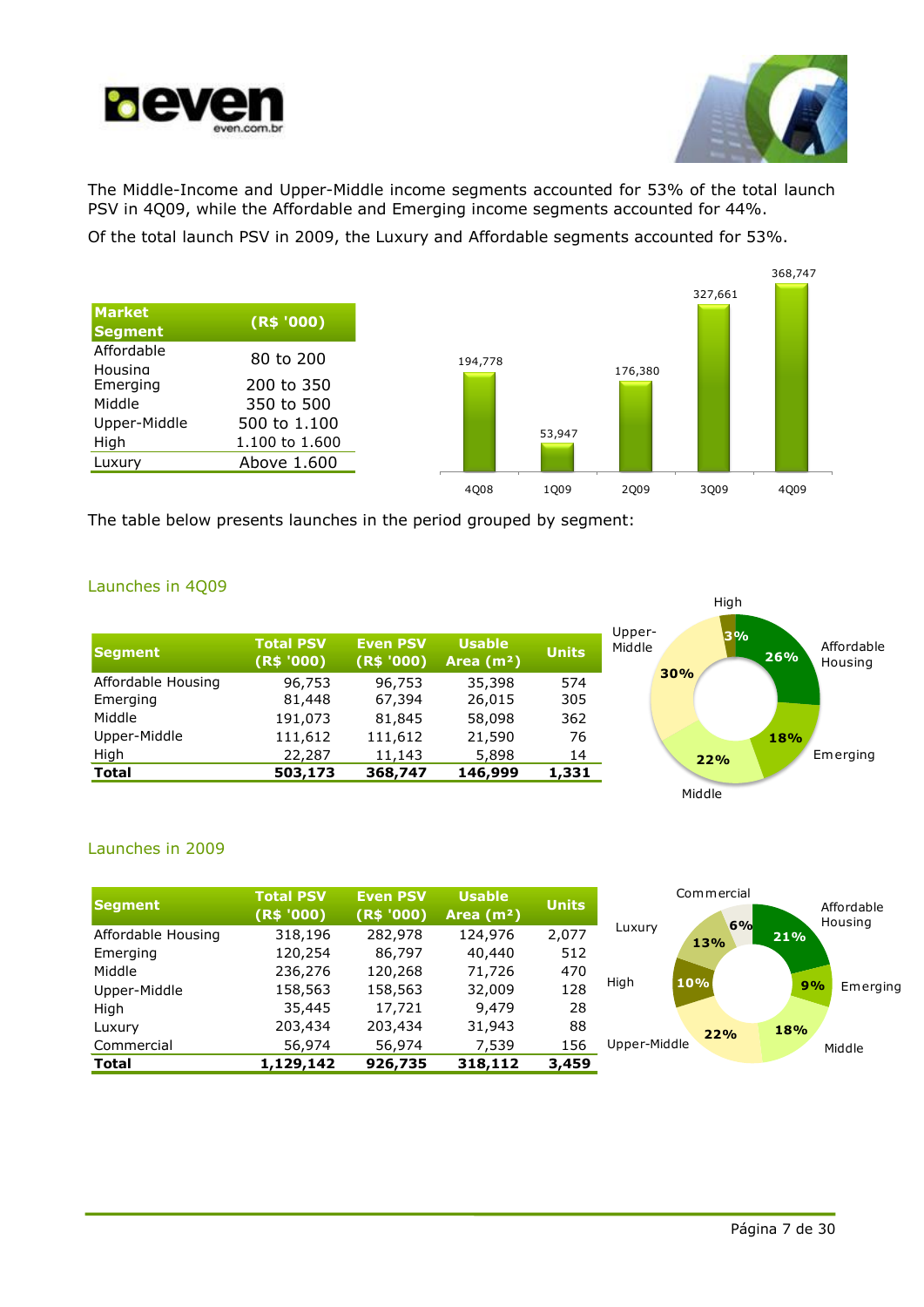



## Sales

Contracted sales in 4Q09 totaled R\$478.8 million (Even's interest R\$418.5 million), with 44% coming from launches in the quarter and 56% from units in inventory (Even's interest).



## 4Q09

|                    |                                  |                                 |                                      |              |              | Commercial                         |
|--------------------|----------------------------------|---------------------------------|--------------------------------------|--------------|--------------|------------------------------------|
| <b>Segment</b>     | <b>Total Sales</b><br>(R\$ '000) | <b>Even Sales</b><br>(R\$ '000) | <b>Usable</b><br><b>Area</b><br>(m2) | <b>Units</b> | Luxury<br>9% | 3%<br>Affordable<br>Housing<br>22% |
| Affordable Housing | 94,792                           | 92,084                          | 28,893                               | 744          | High<br>12%  |                                    |
| Emerging           | 49,769                           | 39,270                          | 26,283                               | 238          |              |                                    |
| Middle             | 108,131                          | 87,119                          | 25,627                               | 233          |              | Emerging<br>9%                     |
| Upper-Middle       | 111,084                          | 102,217                         | 23,174                               | 129          |              |                                    |
| High               | 59,392                           | 48,415                          | 13,554                               | 16           | 24%          |                                    |
| Luxury             | 37,461                           | 37,461                          | 4,971                                | 14           | Uper-        | 21%                                |
| Commercial         | 18,180                           | 11,934                          | 2,903                                | 66           | Middle       | Middle                             |
| <b>Total</b>       | 478,809                          | 418,500                         | 125,405                              | 1,440        |              |                                    |

In 2009, contracted sales totaled R\$1.46 billion, with Even's share being R\$1.23 billion, as follows:

## 2009

| <b>Segment</b> | <b>Total Sales</b><br>(R\$ '000) | <b>Even Sales</b><br>(R\$ '000) | <b>Usable</b><br><b>Area</b><br>(m2) | <b>Units</b> |
|----------------|----------------------------------|---------------------------------|--------------------------------------|--------------|
| Affordable Ho  | 290,833                          | 260,310                         | 82,018                               | 2,059        |
| Emerging       | 134,638                          | 106,507                         | 77,849                               | 567          |
| Middle         | 315,248                          | 224,181                         | 90,978                               | 763          |
| Upper-Middle   | 322,860                          | 273,481                         | 84,781                               | 439          |
| High           | 142,502                          | 124,855                         | 33,957                               | 93           |
| Luxury         | 163,321                          | 163,321                         | 27,129                               | 75           |
| Commercial     | 95,361                           | 79,549                          | 17,328                               | 346          |
| <b>Total</b>   | 1,464,763                        | 1,232,204                       | 414,040                              | 4,342        |

![](_page_7_Figure_10.jpeg)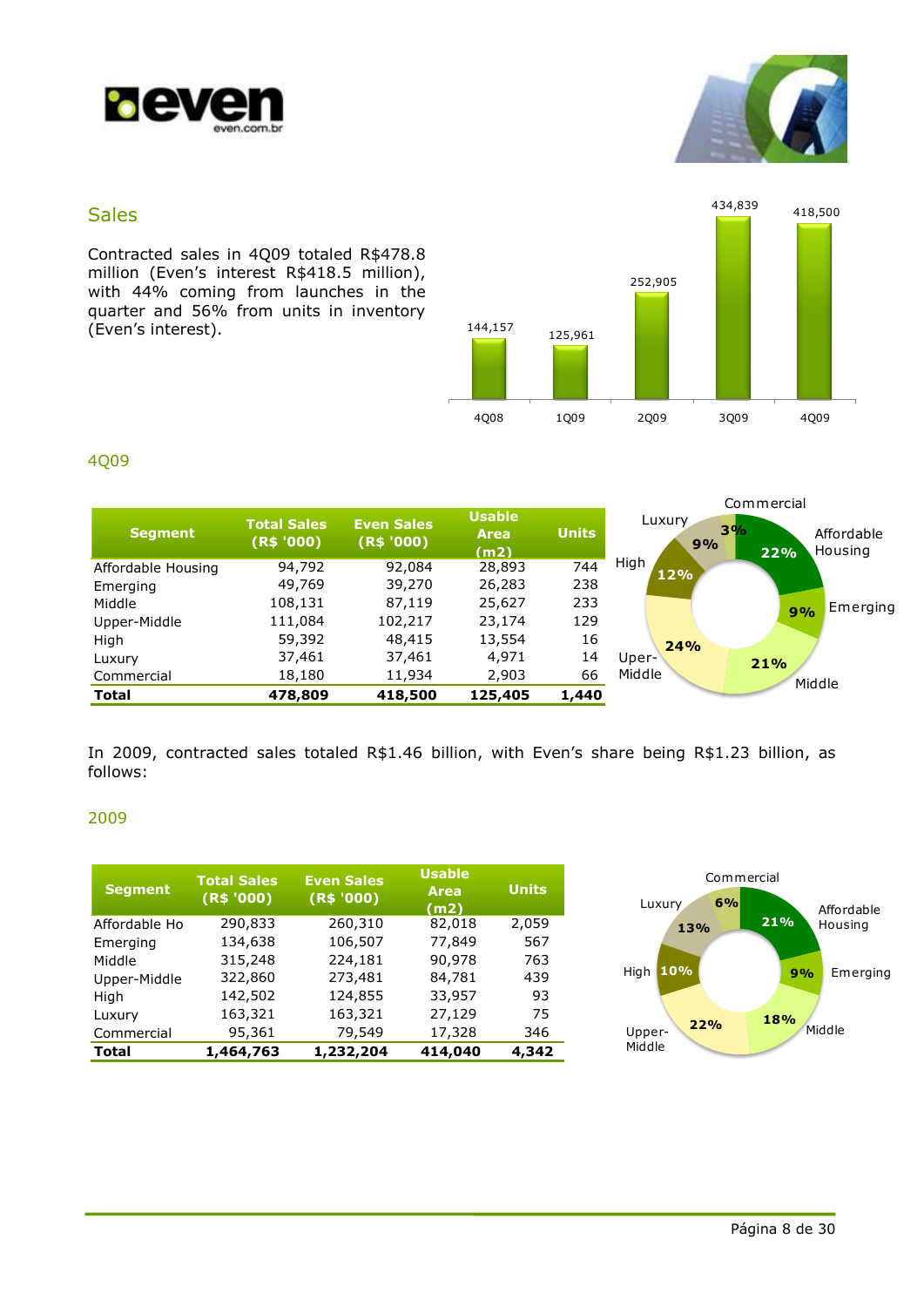![](_page_8_Picture_0.jpeg)

![](_page_8_Picture_1.jpeg)

## The following tables present a breakdown of sales by launch year

### 4Q09

| <b>Year of</b><br>Launch | <b>Total Sales</b><br>(R\$ '000) | <b>Even Sales</b><br>(R\$ '000) | <b>Usable</b><br><b>Area</b><br>(m2) | <b>Units</b> |
|--------------------------|----------------------------------|---------------------------------|--------------------------------------|--------------|
| 2005                     | 1,047                            | 465                             | 253                                  | 3            |
| 2006                     | 9,488                            | 9,076                           | 2,301                                | 19           |
| 2007                     | 91,466                           | 83,362                          | 26,957                               | 195          |
| 2008                     | 116,924                          | 87,162                          | 19,831                               | 222          |
| 2009                     | 259,884                          | 238,435                         | 76,063                               | 1,001        |
| <b>Total</b>             | 478,809                          | 418,500                         | 125,405                              | 1,440        |

![](_page_8_Figure_5.jpeg)

2007

2008

## 2009

| <b>Year of</b><br>Launch | <b>Total Sales</b><br>(R\$ '000) | <b>Even Sales</b><br>(R\$ '000) | <b>Usable</b><br><b>Area</b><br>(m2) | <b>Units</b>   |       |
|--------------------------|----------------------------------|---------------------------------|--------------------------------------|----------------|-------|
| Up to 2004               | 2,150                            | 406                             | 375                                  | $\overline{2}$ |       |
| 2005                     | 6,936                            | 3,081                           | 2,043                                | 11             |       |
| 2006                     | 42,495                           | 36,674                          | 12,789                               | 95             |       |
| 2007                     | 338,714                          | 295,123                         | 108,672                              | 665            | 50.1% |
| 2008                     | 392,790                          | 279,864                         | 101,825                              | 901            | 2009  |
| 2009                     | 681,678                          | 617,056                         | 188,336                              | 2,668          |       |
| <b>Total</b>             | 1,464,763                        | 1,232,204                       | 414,040                              | 4,342          |       |

## Units in Inventory

On December 31, 2009, Even's interest of units in inventory totaled R\$1,339 million in PSV (R\$1,580 million considering all units in inventory). The interests used to calculate Even's PSV are the same ones used to determine the balances of projects under construction and the deferred costs of the consolidated inventory.

The table below provides a breakdown of the potential sales value of units in inventory by launch year:

| Year         | <b>Total PSV</b><br>(R\$ '000) | <b>Even PSV</b><br>(R\$ '000) | <b>Units</b> |
|--------------|--------------------------------|-------------------------------|--------------|
| Up to 2004   | 5,038                          | 759                           | 6            |
| 2005         | 3,574                          | 1,445                         | 4            |
| 2006         | 41,696                         | 27,735                        | 68           |
| 2007         | 639,506                        | 604,553                       | 1,147        |
| 2008         | 617,840                        | 460,961                       | 919          |
| 2009         | 271,977                        | 243,922                       | 620          |
| <b>Total</b> | 1,579,631                      | 1,339,375                     | 2,764        |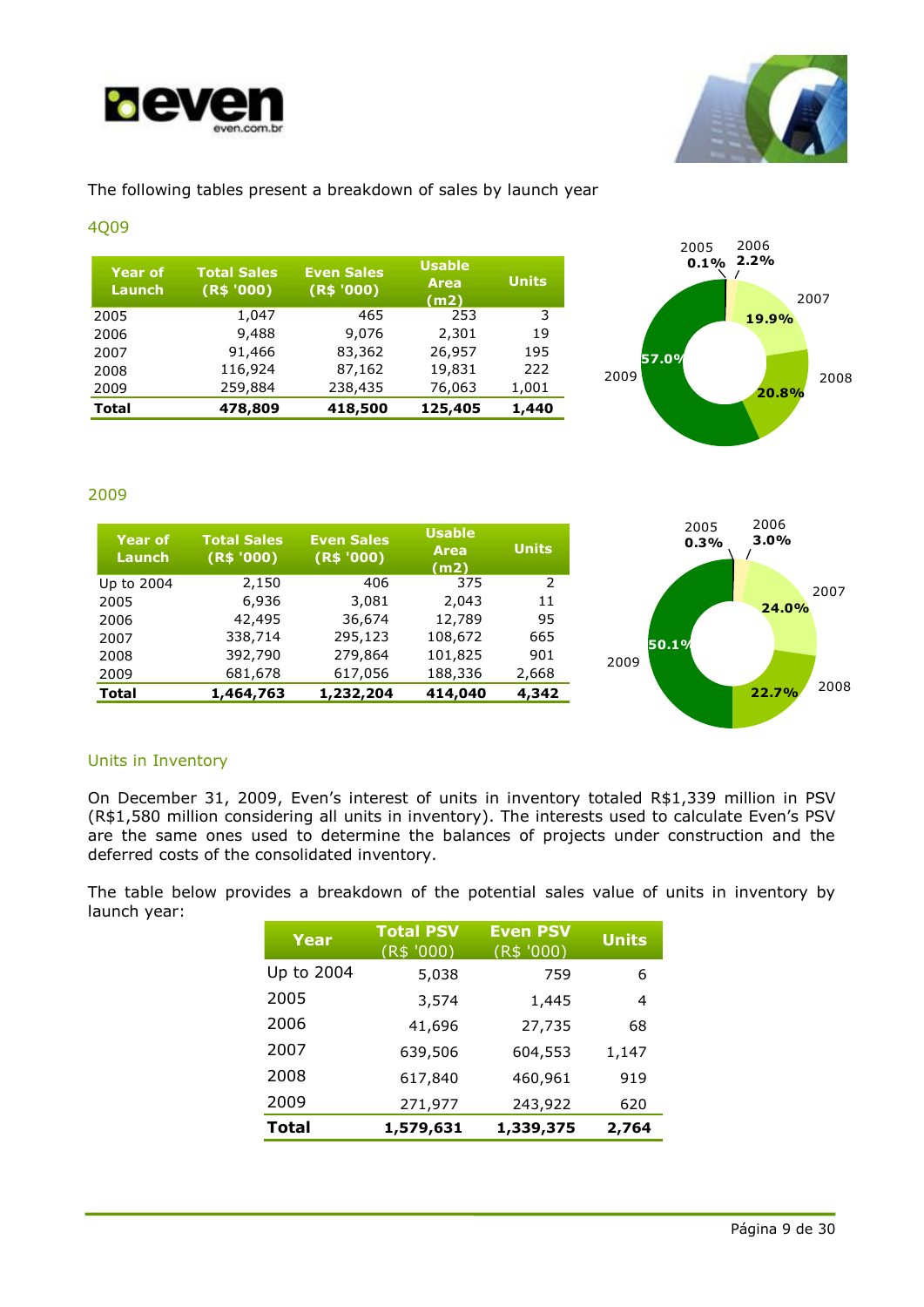![](_page_9_Picture_0.jpeg)

![](_page_9_Picture_1.jpeg)

Another way of analyzing our inventory is to group it by the expected delivery year, as shown in the following table (in R\$ million):

| <b>Scheduled</b><br><b>Delivery Year</b> | <b>Inventory at</b><br>market value | $%$ of<br>inventory |
|------------------------------------------|-------------------------------------|---------------------|
| <b>Delivered Units</b>                   | 44,974                              | 3%                  |
| 2010                                     | 485,904                             | 36%                 |
| 2011                                     | 569,943                             | 43%                 |
| 2012                                     | 238,554                             | 18%                 |
| <b>Total</b>                             | 1,339,375                           | 100%                |

To better understand the information in the above table, note that Even's inventory of unsold units is very recent. We have only R\$45.0 million worth of units delivered and not sold (3% of inventory). And 97% of our inventory will be delivered from 2010 to 2012.

Another important factor is the percentage sold of projects launched in each year, which is fully in line with our feasibility studies. Of the projects to be delivered in 2010, we have already sold 81%.

A large part of Even's inventory is currently in the phase when the sales stand and decorated model apartments have already been removed in order to begin construction. However, the construction project remains in the foundation phase and construction of sublevels for some time, during which it is more difficult to attract the attention of potential buyers.

![](_page_9_Figure_7.jpeg)

![](_page_9_Figure_8.jpeg)

The following table analyzes our total inventory on December 31, 2009 based on the current construction phase (in R\$ million):

|                                  | <b>PSV of Inventory</b><br>(R\$ '000) | $%$ of<br><b>Invetory</b> |
|----------------------------------|---------------------------------------|---------------------------|
| Construction not begun           | 219,080                               | 17%                       |
| Construction in early phases     | 608,740                               | 45%                       |
| Construction above the 5th floor | 511,555                               | 38%                       |
| <b>Total</b>                     | 1,339,375                             | 100%                      |

The units in inventory indicate a potential gross margin of 36.1%, assuming the total costs of units in inventory (excluding the deferred costs of units not launched in phased projects of R\$184 million). To calculate this gross margin, we first deducted the rate of PIS and COFINS taxes for each project as well as the average commission paid to the real estate brokerage firm.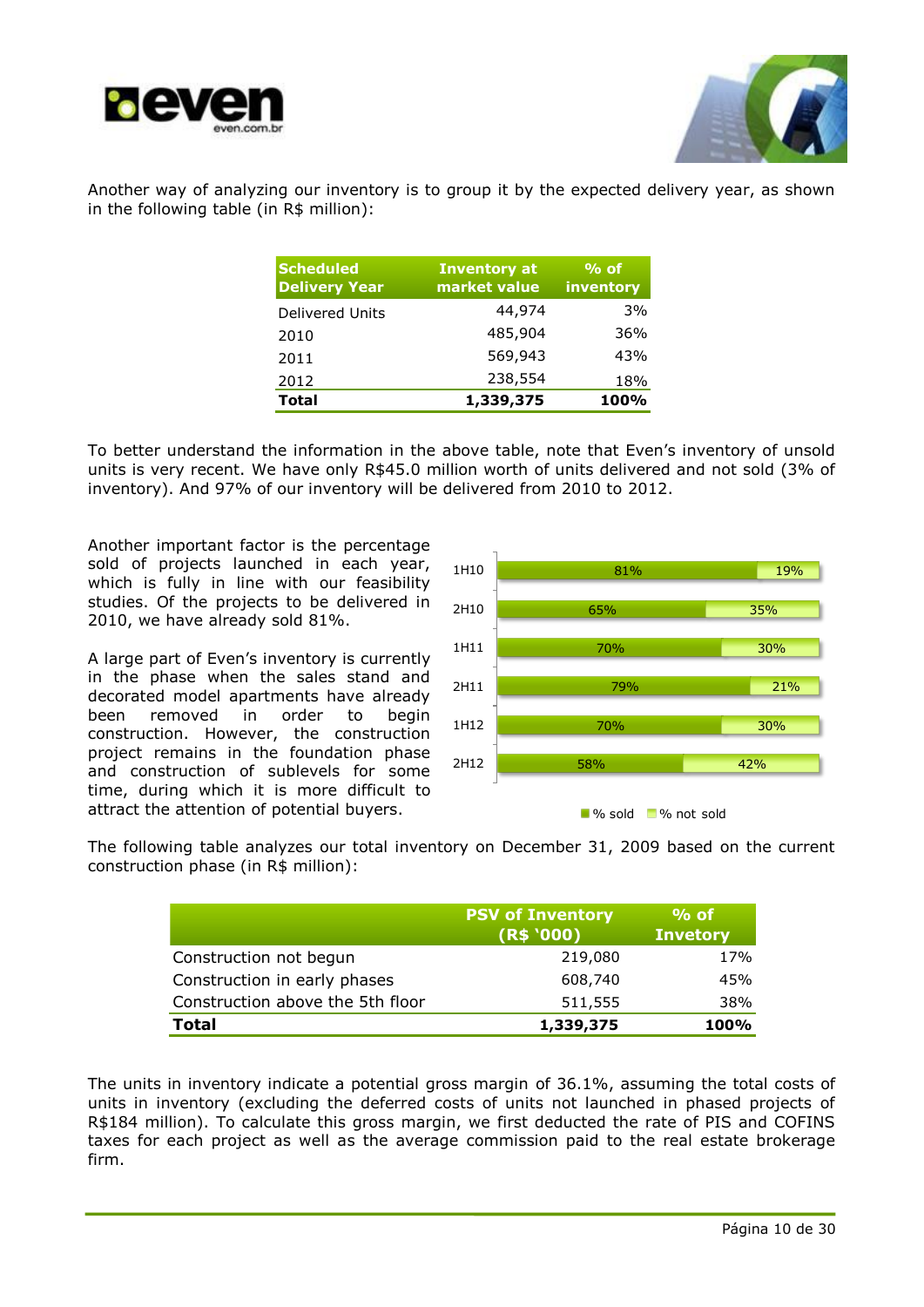![](_page_10_Picture_0.jpeg)

![](_page_10_Picture_1.jpeg)

### Land Bank

Even has always operated based on a high-turnover concept in order to minimize the time between lot acquisition and the respective product launch. Our strategy focuses on the company's core business and does not involve speculation in the real estate market. All our feasibility studies take into account the cost of capital (cost of money over time). We are the leaders in the São Paulo, Minas Gerais and Rio Grande do Sul markets, and are strategically focused on Rio de Janeiro.

The total area of the lots in the land bank is  $3,161,611$  m<sup>2</sup>, which will enable the company to launch approximately R\$4.3 billion in real estate products (with Even's interest in the potential sales of these projects R\$2.9 billion), representing the potential for 57 launches. The table shows the land acquired by the Company, by project, as of March 1, 2010:

| <b>Bulding</b>                  | <b>Region</b>             | <b>Purchase</b> | Areas $(m2)$ |               | <b>Units</b> | <b>Expected PSV</b><br>(R\$ '000) |             |
|---------------------------------|---------------------------|-----------------|--------------|---------------|--------------|-----------------------------------|-------------|
|                                 |                           | <b>Date</b>     | <b>Site</b>  | <b>Usable</b> |              | <b>Total</b>                      | <b>Even</b> |
| Alonso Calhamares               | São Paulo Metro Area      | Nov-08          | 2,926        | 15,179        | 215          | 82,420                            | 82,420      |
| Atlantida                       | South                     | Aug-09          | 84,536       | 30,265        | 300          | 107,466                           | 53,733      |
| Augusto Severo                  | South                     | Aug-09          | 8,110        | 15,392        | 238          | 39,127                            | 19,563      |
| AV da Ligação I                 | Minas Gerais              | Jul-07          | 15,167       | 31,893        | 156          | 93,320                            | 79,322      |
| AV da Ligação II                | Minas Gerais              | Jul-07          | 15,167       | 31,893        | 156          | 93,320                            | 79,322      |
| AV da Ligação III               | <b>Minas Gerais</b>       | Jul-07          | 15,167       | 31,893        | 156          | 93,320                            | 79,322      |
| Bela Cintra                     | São Paulo Metro Area      | Jul-09          | 4,177        | 21,511        | 350          | 120,539                           | 60,270      |
| Cabral                          | South                     | $May-08$        | 5,203        | 8,345         | 56           | 32,026                            | 16,013      |
| Campo Grande                    | Rio de Janeiro            | May-08          | 12,266       | 13,838        | 290          | 31,827                            | 31,827      |
| Coliseu (1 <sup>st</sup> Phase) | Northeast                 | Jan-08          | 9,319        | 31,394        | 106          | 62,902                            | 62,902      |
| Coliseu (2 <sup>nd</sup> Phase) | Northeast                 | Jan-08          | 9,319        | 31,394        | 106          | 62,902                            | 62,902      |
| EPO                             | Minas Gerais              | Jul-07          | 9,000        | 27,624        | 162          | 98,982                            | 84,134      |
| Gastão Vidigal                  | São Paulo Metro Area      | Aug-07          | 13,524       | 36,041        | 540          | 187,972                           | 93,986      |
| Genesis                         | South                     | Oct-07          | 68,000       | 234,939       | 309          | 100,837                           | 18,151      |
| Grand Club F2                   | São Paulo Countryside     | Mar-07          | 9,692        | 27,648        | 160          | 82,000                            | 82,000      |
| Green (1ª Phase)                | Rio de Janeiro            | Jul-07          | 21,765       | 38,716        | 238          | 186,493                           | 93,246      |
| João Wallig                     | South                     | Aug-09          | 3,836        | 7,907         | 166          | 27,637                            | 13,819      |
| Lessence F2                     | São Paulo Countryside     | Oct-07          | 6,775        | 10,108        | 46           | 33,000                            | 33,000      |
| Luiz Manoel Gonzaga             | South                     | Aug-09          | 1,307        | 3,996         | 17           | 16,042                            | 8,021       |
| Monterosso                      | Minas Gerais              | $May-07$        | 12,405       | 13,027        | 64           | 43,732                            | 43,732      |
| Muniz Aragão I                  | Rio de Janeiro            | Jun-08          | 10,555       | 14,920        | 491          | 56,406                            | 28,203      |
| Muniz Aragão II                 | Rio de Janeiro            | Jun-08          | 15,832       | 22,380        | 472          | 54,613                            | 27,307      |
| Open Butantã                    | São Paulo Metro Area      | Jul-09          | 8,925        | 14,898        | 159          | 27209                             | 27,209      |
| (2 <sup>nd</sup> Phase)         |                           |                 |              |               |              |                                   |             |
| Open Jardim das                 |                           |                 |              |               |              |                                   |             |
| Orquídeas                       | (2ª São Paulo Countryside | Oct-07          | 5,014        | 8,644         | 137          | 14,522                            | 14,522      |
| Phase)<br>Paulistano            |                           |                 |              |               |              |                                   |             |
| (3rd Phase)                     | São Paulo Metro Area      | Jan-07          | 34,769       | 35,517        | 213          | 120339                            | 36,102      |
| Riverside Plaza                 |                           |                 |              |               |              |                                   |             |
| (1 <sup>st</sup> Phase)         | São Paulo Metro Area      | Dec-05          | 6,801        | 25,850        | 10           | 195,109                           | 97,554      |
| Riverside Plaza                 |                           |                 |              |               |              |                                   |             |
| $(2^{nd}$ Phase)                | São Paulo Metro Area      | Dec-05          | 6,801        | 25,850        | 10           | 195,109                           | 97,554      |
| Roseira I                       | São Paulo Countryside     | Dec-07          | 3,327        | 2,645         | 25           | 4,583                             | 2,099       |
| Roseira II                      | São Paulo Countryside     | Dec-07          | 81,451       | 63,496        | 1074         | 146,663                           | 67,172      |
| Roseira III                     | São Paulo Countryside     | Dec-07          | 67,876       | 58,742        | 1040         | 139,896                           | 64,073      |
| Saturnino                       | South                     | Apr-08          | 22,254       | 29,738        | 449          | 91,765                            | 45,882      |
| Sete Barras                     | São Paulo Metro Area      | Jan-10          | 9,932        | 18,403        | 280          | 62,569                            | 62,569      |
| Sorocaba II                     | (1São Paulo Countryside   | Nov-07          | 12,760       | 36,970        | 152          | 53,480                            | 53,480      |
| Sorocaba II                     | São Paulo Countryside     | Nov-07          | 12,760       | 36,970        | 152          | 53,480                            | 53,480      |
| (2 <sup>nd</sup> Phase)         |                           |                 |              |               |              |                                   |             |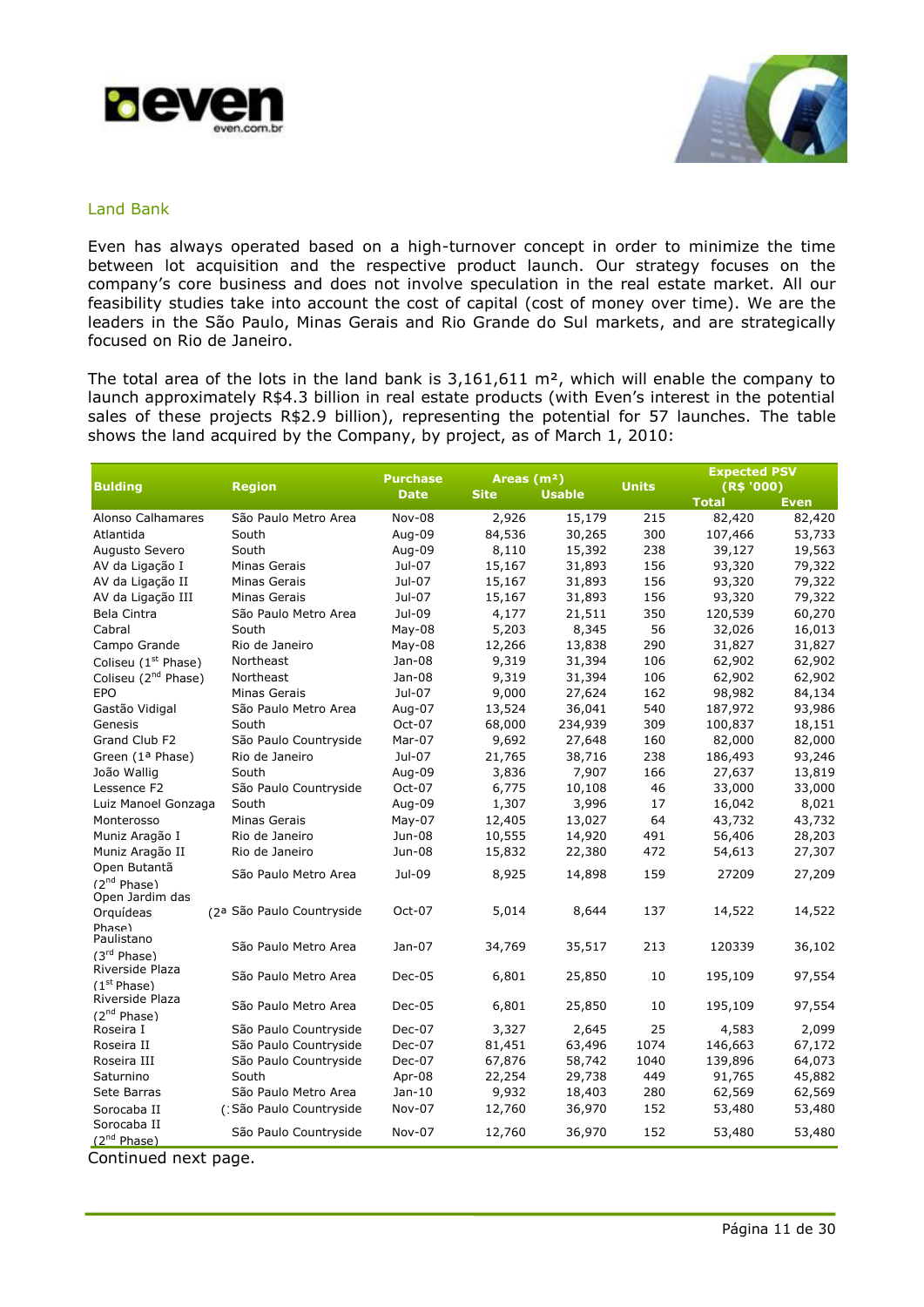![](_page_11_Picture_0.jpeg)

![](_page_11_Picture_1.jpeg)

| <b>Bulding</b>          | <b>Region</b>        | <b>Purchase</b> |             | Areas $(m2)$  | <b>Units</b> |              | <b>Expected PSV</b><br>(R\$ '000) |  |
|-------------------------|----------------------|-----------------|-------------|---------------|--------------|--------------|-----------------------------------|--|
|                         |                      | <b>Date</b>     | <b>Site</b> | <b>Usable</b> |              | <b>Total</b> | Even                              |  |
| Terreno I               | São Paulo Metro Area | Dec-09          | 13,902      | 22,082        | 342          | 80,503       | 28,176                            |  |
| Terreno II              | São Paulo Metro Area | Dec-09          | 4,771       | 19,679        | 324          | 53,132       | 26,566                            |  |
| Terreno III             | São Paulo Metro Area | Dec-09          | 2,660       | 13,512        | 208          | 77,016       | 77,016                            |  |
| Terreno IV              | <b>Minas Gerais</b>  | Dec-09          | 9,522       | 18,017        | 192          | 58,735       | 58,735                            |  |
| Terreno IX              | São Paulo Metro Area | Dec-09          | 3,588       | 19,214        | 168          | 81,000       | 81,000                            |  |
| Terreno V               | São Paulo Metro Area | Dec-09          | 8,970       | 17,988        | 318          | 60,000       | 60,000                            |  |
| Terreno VI              | São Paulo Metro Area | Dec-09          | 2,142       | 5,002         | 30           | 30,011       | 30,011                            |  |
| Terreno VII             | São Paulo Metro Area | Dec-09          | 4,018       | 8,090         | 123          | 27,507       | 27,507                            |  |
| Terreno VIII            | São Paulo Metro Area | Dec-09          | 3,430       | 16,545        | 270          | 104,231      | 83,384                            |  |
| Terreno X               | São Paulo Metro Area | Dec-09          | 2,594       | 5,315         | 156          | 39,796       | 39,796                            |  |
| Terreno XI              | São Paulo Metro Area | Dec-09          | 7,772       | 9,150         | 177          | 35,000       | 35,000                            |  |
| Terreno XII             | São Paulo Metro Area | Dec-09          | 7,491       | 14,640        | 264          | 47,000       | 47,000                            |  |
| Terreno XIII            | Minas Gerais         | Dec-09          | 4,708       | 11,652        | 150          | 25,000       | 25,000                            |  |
| Terreno XIV             | South                | Dec-09          | 782,806     | 215,600       | 359          | 65,970       | 32,985                            |  |
| Terreno XV              | South                | Dec-09          | 782,806     | 215,600       | 359          | 65,970       | 32,985                            |  |
| Terreno XVI             | South                | Dec-09          | 782,806     | 215,600       | 359          | 65,970       | 32,985                            |  |
| Vale do Sereno          | Minas Gerais         | Mar-08          | 38,846      | 86,900        | 242          | 157,054      | 133,496                           |  |
| Vale do Sereno 2        | Minas Gerais         | Mar-08          | 38,846      | 86,900        | 242          | 157,054      | 133,496                           |  |
| Vida Viva Guarulhos     | São Paulo Metro Area | Feb-07          | 2,390       | 10,860        | 114          | 29,492       | 14,746                            |  |
| (3 <sup>rd</sup> Phase) |                      |                 |             |               |              |              |                                   |  |
| Vida Viva Santo André   | São Paulo Metro Area | Jun-07          | 8,487       | 17,994        | 268          | 49,484       | 24,742                            |  |
| (1 <sup>st</sup> Phase) |                      |                 |             |               |              |              |                                   |  |
| Vida Viva Santo André   | São Paulo Metro Area | Jun-07          | 8,487       | 17,994        | 268          | 49,484       | 24,742                            |  |
| (2 <sup>nd</sup> Phase) |                      |                 |             |               |              |              |                                   |  |
| Vila Castela II         | São Paulo Metro Area | Jul-07          | 8,000       | 33,280        | 192          | 114,643      | 97,446                            |  |
| Vila Castela III        | <b>Minas Gerais</b>  | Oct-07          | 5,851       | 12,714        | 150          | 54,033       | 20,938                            |  |
| <b>Total Amount</b>     |                      |                 | 3,161,611   | 2,151,994     | 13,770       | 4,339,692    | 2,942,643                         |  |

The position of the land bank (Even's interest) and the balance of net debt related to lot acquisitions, based on the lots already acquired as well as the advances made and commitments assumed by the company as of December 31, 2009, are presented below:

|                                             | <b>R\$ '000</b> |
|---------------------------------------------|-----------------|
| Advanced for purcharse of land <sup>1</sup> | 12,278          |
| Land inventory <sup>2</sup>                 | 132,344         |
| Off-balance Land inventory <sup>3</sup>     | 262,528         |
| <b>Land Bank</b>                            | 407,150         |
| Land Debt $4$                               | (10, 443)       |
| Off-balance Land Debt <sup>5</sup>          | (39, 177)       |
| Exchange (off-balance) <sup>6</sup>         | (223, 351)      |
| Land Bank (Net of Debt)                     | 134,179         |

<sup>1</sup>Note 6 - lots not launched without deed

<sup>2</sup>Note 6 - lots not launched with deed

 $3$ Note 14 - lots not launched (off-balance)

<sup>4</sup>Note 14 - debt of lots with deed ( lots exclusively not launched)

 $5$ Note 14 - lots not launched (off-balance debt that complements the liabilities in item Landback

 $6$ Note 14 - lots not launched (off-balance debt that complements the liabilities in item Landback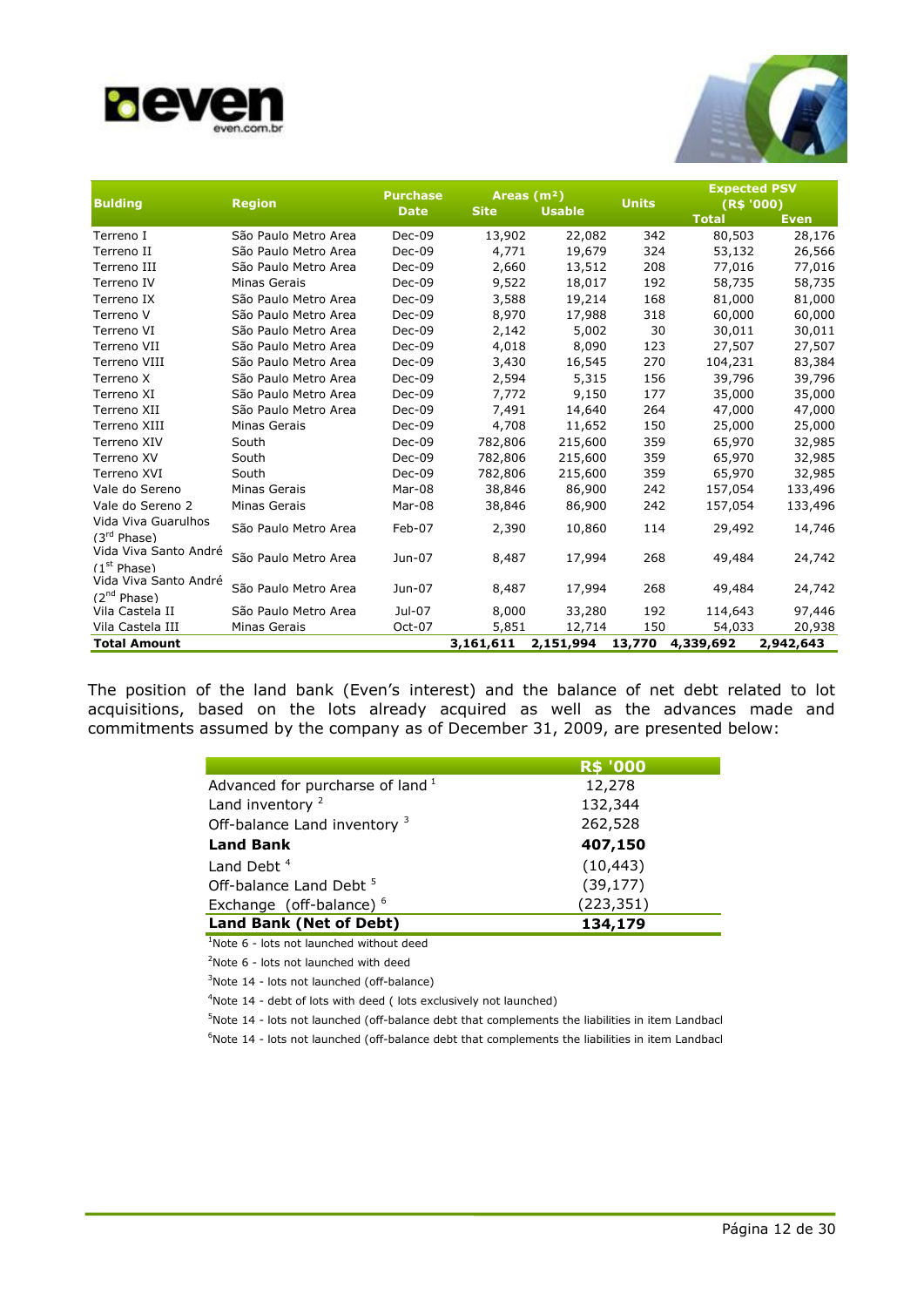![](_page_12_Picture_0.jpeg)

![](_page_12_Picture_1.jpeg)

The following tables provide a breakdown of the lots negotiated by market segment and location:

| <b>Market</b><br><b>Segment</b> | $#$ of<br>launches | <b>Areas</b><br>(m <sup>2</sup> )<br><b>Site</b> | <b>Usable</b> | <b>Units</b> | <b>Exchange</b><br>(R\$ '000)<br><b>Total</b> | <b>Even</b> | <b>Estimated PSV</b><br>'000)<br>Even | (R\$<br><b>Total</b> | $\frac{0}{0}$<br><b>EVEN</b> |
|---------------------------------|--------------------|--------------------------------------------------|---------------|--------------|-----------------------------------------------|-------------|---------------------------------------|----------------------|------------------------------|
| Affordable                      | 17                 |                                                  |               |              |                                               |             |                                       |                      |                              |
| Housing                         |                    | 269,882                                          | 335,153       | 5,860        | 36,533                                        | 17,177      | 884,895                               | 595,538              | 20%                          |
| Emerging                        | 4                  | 46,656                                           | 77,712        | 1,143        | 14,091                                        | 7,045       | 240,887                               | 108,367              | 4%                           |
| Middle                          | 15                 | 294,532                                          | 510,256       | 3,117        | 91,280                                        | 67,392      | 1,338,593                             | 952,339              | 32%                          |
| Upper-Middle                    | 12                 | 107,554                                          | 250,302       | 1,857        | 94,002                                        | 78,699      | 994,312                               | 805,014              | 27%                          |
| High                            | 6                  | 2,361,385                                        | 691,932       | 1,464        | 121,298                                       | 68,629      | 389,950                               | 268,126              | 9%                           |
| Luxury                          | ۰                  |                                                  | ۰             |              |                                               |             | ۰                                     |                      | $0\%$                        |
| Commercial                      | 2                  | 13,602                                           | 51,700        | 20           | $\overline{\phantom{a}}$                      | ۰           | 390,218                               | 195,108              | 7%                           |
| Lots                            | 1                  | 68,000                                           | 234,939       | 309          | 39,931                                        | 19,966      | 100,837                               | 18,151               | $1\%$                        |
| <b>Total</b>                    | 57                 | 3,161,611                                        | 2,151,994     | 13,770       | 397,135                                       | 258,908     | 4,339,692                             | 2,942,643            | 100%                         |

| <b>Location</b>       | <b>Areas</b><br>$#$ of<br>(m <sup>2</sup> )<br><b>launches</b> |                          |               | <b>Units</b> | <b>Exchange</b><br>(R\$ '000) |                          | <b>Estimated PSV</b><br>(R\$ '000) |                          | $\frac{0}{0}$<br><b>EVEN</b> |
|-----------------------|----------------------------------------------------------------|--------------------------|---------------|--------------|-------------------------------|--------------------------|------------------------------------|--------------------------|------------------------------|
|                       |                                                                | <b>Site</b>              | <b>Usable</b> |              | Total                         | <b>Even</b>              | <b>Total</b>                       | Even.                    |                              |
| São Paulo Metro Area  | 22                                                             | 168,557                  | 391,314       | 4,807        | 2,147                         | 1,073                    | 1,754,922                          | 1,157,350                | 39%                          |
| São Paulo Countryside | 8                                                              | 199,655                  | 245,223       | 2,786        | 25,933                        | 11,877                   | 527,624                            | 369,826                  | 13%                          |
| Rio de Janeiro        | 4                                                              | 60,418                   | 89,854        | 1,491        | 10,600                        | 5,300                    | 329,339                            | 180,583                  | 6%                           |
| Goiás                 | $\overline{\phantom{a}}$                                       | $\overline{\phantom{a}}$ |               |              |                               | -                        | $\overline{\phantom{0}}$           | $\overline{\phantom{0}}$ | 0%                           |
| Minas Gerais          | 11                                                             | 172,679                  | 385,793       | 1,862        | 175,516                       | 149,189                  | 989,193                            | 834,943                  | 28%                          |
| Northeast             | $\overline{2}$                                                 | 18,638                   | 62,788        | 212          | $\overline{\phantom{a}}$      | $\overline{\phantom{a}}$ | 125,804                            | 125,804                  | 4%                           |
| South                 | 10                                                             | 2,541,664                | 977,022       | 2,612        | 182,939                       | 91,470                   | 612,810                            | 274,137                  | 9%                           |
| Total                 | 57                                                             | 3,161,611                | 2,151,994     | 13,770       | 397,135                       | 258,909                  | 4,339,692                          | 2,942,643                | 100%                         |

## Construction

## Operating Capacity

Even currently has 52 active construction sites. In 2008 we delivered 4 projects, and in 2009 we delivered 15 more, which represents PSV of R\$823 million (R\$581 million Even's share) and 1,688 units.

## Portfolio of Projects Under Construction

| Year         | <b>Deferred Costs of</b><br><b>Units Sold</b><br>(R\$ million) | <b>Deferred Costs of</b><br>Units in Inventory<br>(R\$ million) | <b>Deferred Costs</b><br>(R\$ million) |
|--------------|----------------------------------------------------------------|-----------------------------------------------------------------|----------------------------------------|
| 2010         | 648.0                                                          | 354.2                                                           | 1,002.3                                |
| 2011         | 226.8                                                          | 119.5                                                           | 346.3                                  |
| 2012         | 30.1                                                           | 21.7                                                            | 51.8                                   |
| <b>Total</b> | 905.0                                                          | 495.4                                                           | 1,400.3                                |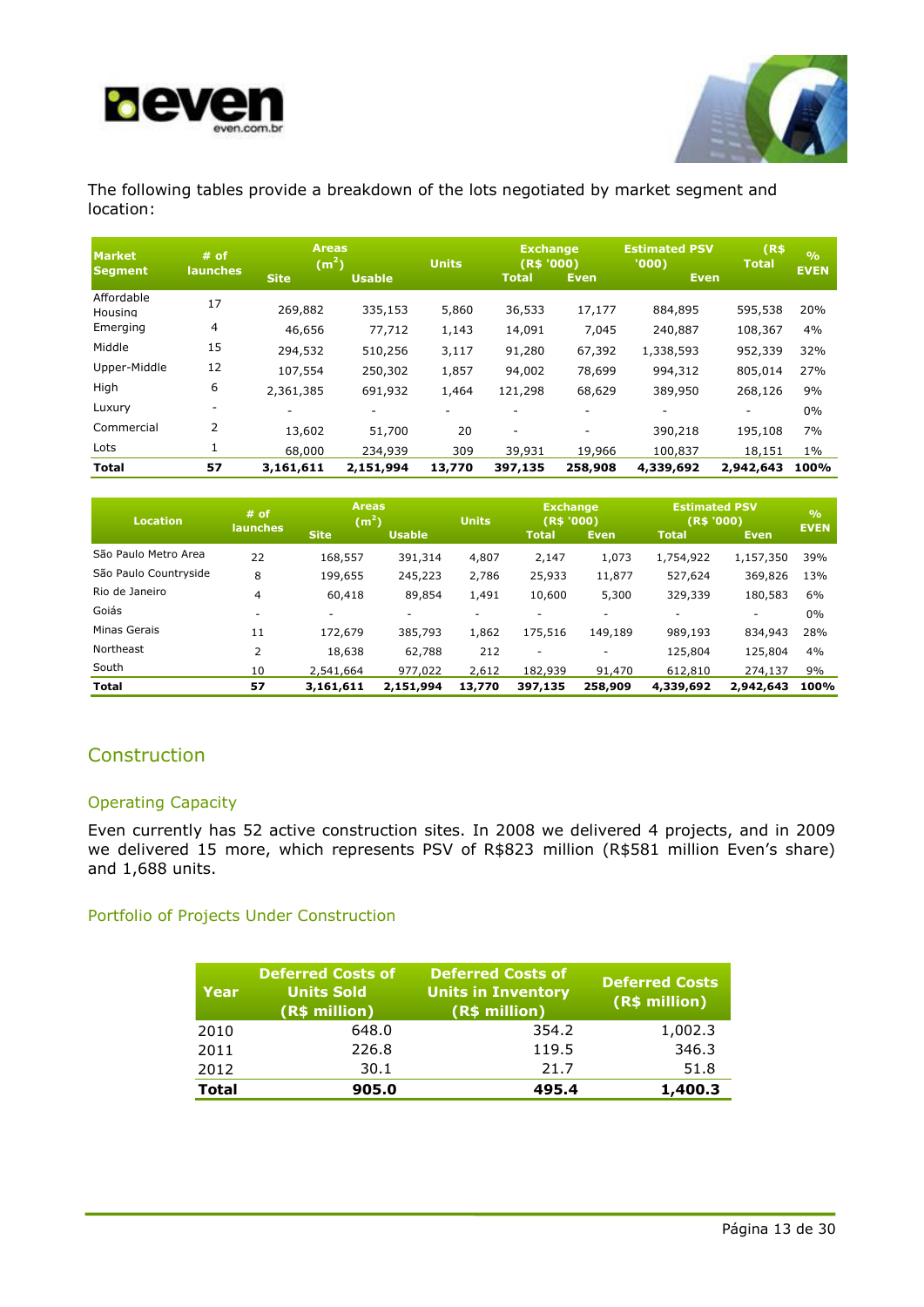![](_page_13_Picture_0.jpeg)

![](_page_13_Picture_1.jpeg)

## Credit, Collections and Operating Costs

### Contracted Receivables

Of the total receivables of R\$2,444.0 million (apportioned accounts receivable + deferred accounts receivable on the balance sheet), R\$463.8 million will be received during construction, as per the following timetable:

| Year  | Value (R\$ million) |
|-------|---------------------|
| 2010  | 345.4               |
| 2011  | 113.9               |
| 2012  | 4.5                 |
| Total | 463.8               |

The remaining portion of R\$1,980.2 million will be reclassified as accounts receivables from completed units in accordance with the following timetable:

| Year  | Value (R\$ million) |
|-------|---------------------|
| 2010  | 1,037.7             |
| 2011  | 701.1               |
| 2012  | 241.4               |
| Total | 1,980.2             |

### Credit for Production

In 2009, we approved 23 new contracts totaling R\$428 million (Even's interest R\$352 million), for potential sales value (PSV) of R\$1,261 million and R\$1,026 million, respectively.

We have 6 projects with combined PSV of R\$608,545 million to be launched with financing approved at prime mortgage lenders in the country, i.e., Bradesco, Caixa Econômica Federal, HSBC, Itaú-Unibanco, Santander and Banco do Brasil.

### Onlending Operations

During this period, we concluded the onlending process of 4 projects that had been delivered in the previous quarter. We maintained our goal of concluding the onlending process in 90 days, starting from the issue of the individual registration to the regularization of the documents for the onlending process.

The increase in the maximum property price for using FGTS severance fund balances towards home purchases had a very positive impact on financing conversions (credit operations with Even transferred to credit operations with banks). The main banks involved in onlending operations are Itaú/Unibanco, HSBC, Santander/Real, Bradesco and CEF. We launched the first project financed by Banco do Brasil, which is beginning its operations with mortgage lending products. Interest rates declined during the period and banks have honored previously agreed terms.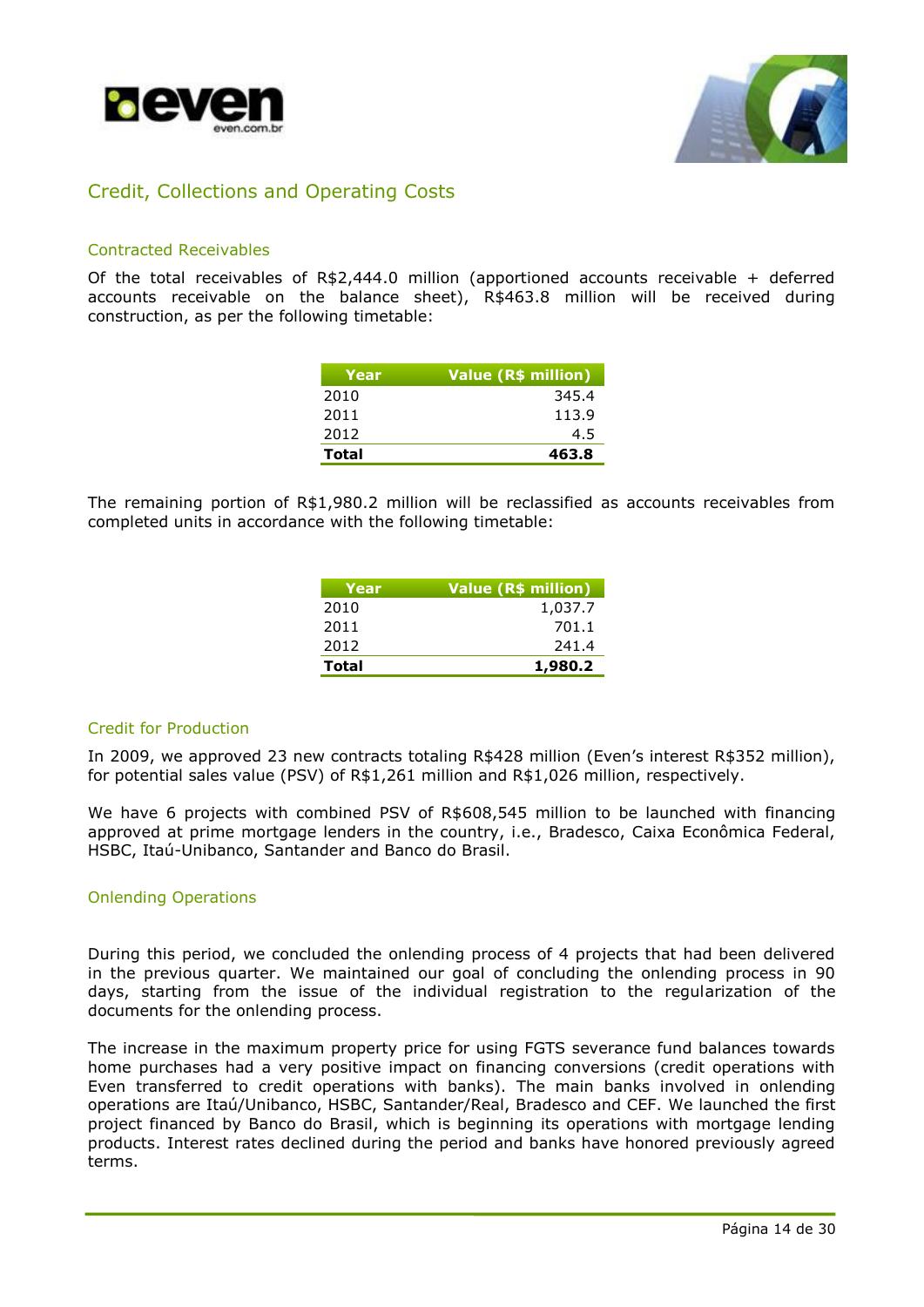![](_page_14_Picture_0.jpeg)

![](_page_14_Picture_1.jpeg)

### Prepayments

The fourth quarter registered an increase in prepayment volume, which reached approximately R\$ 11.6 million per month, compared with a monthly average of R\$ 9 million in the previous quarter.

Note that these prepayments are 100% spontaneous, i.e., clients voluntarily choose to prepay.

In 4Q09, prepayments reached almost R\$ 35 million, indicating that clients used the additional funds they receive at the end of the year, such as end-of-year bonuses, to prepay the installments owed on their units.

### Cancellations and Default

We always report our sales figures net of cancellations and commissions. We registered a decline in the volume of cancellations in the fourth quarter in relation to previous quarters (total cancellations remained stable on a quarterly basis in 2009, with the exception of 4Q09, when cancellation volume fell by approximately 36%), which indicates a downward trend in cancellations over the year, despite the portfolio growth.

Even's policy is to closely monitor the payment behavior of our clients and quickly eliminate any problems in order to maintain a performing portfolio with a high rate of success in terms of onlending.

We use cancellations to control the quality of our portfolio, which has enabled us to maintain a low default rate over the past few months.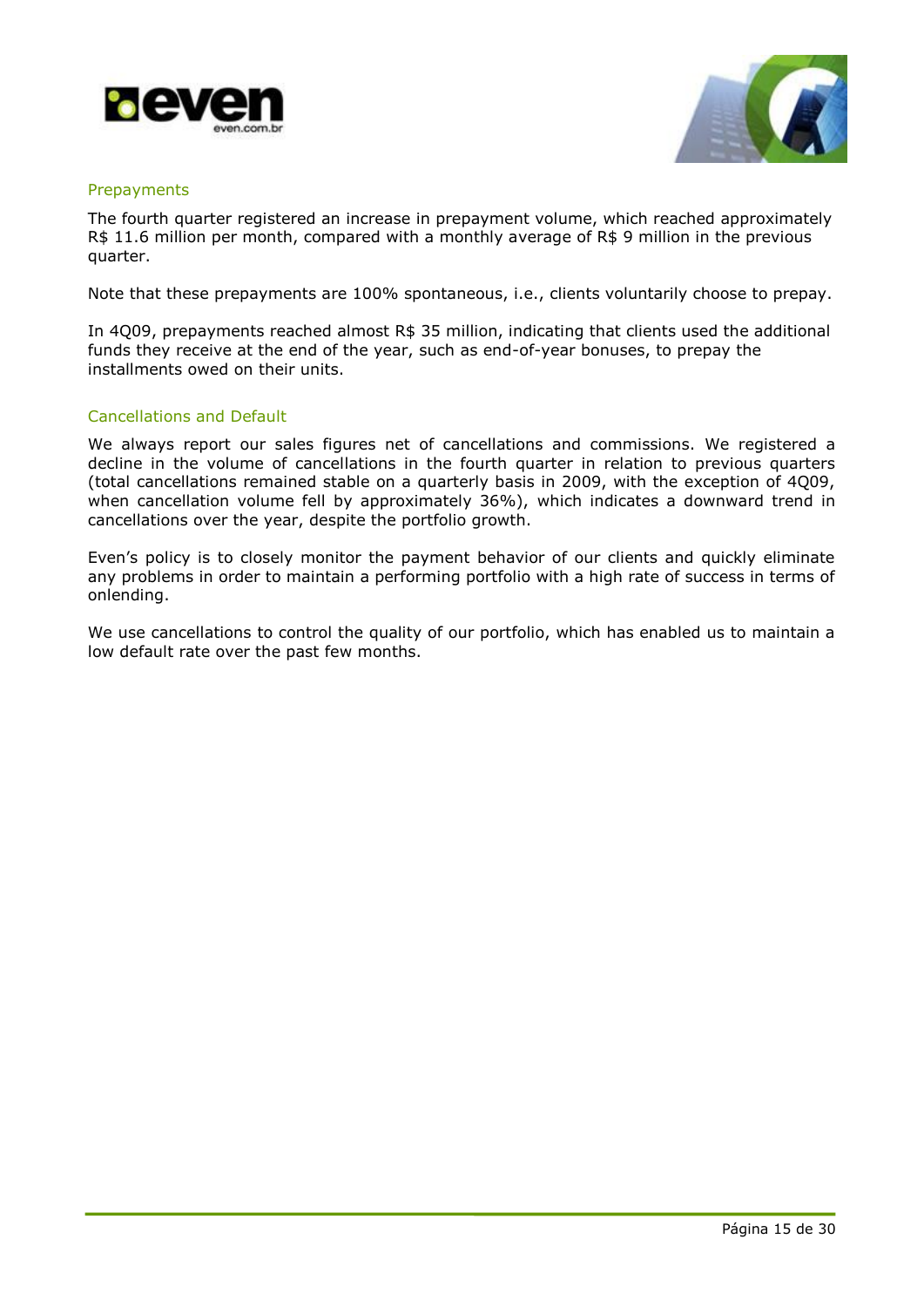![](_page_15_Picture_0.jpeg)

![](_page_15_Picture_1.jpeg)

## **Financial Performance**

## Revenue from Sales and Services

In 2009, gross revenue from sales and services was R\$1,218.4 million, an increase of R\$352.5 million (40.7%) from 2008. This increase was driven by growth in revenue from property development and resales, which totaled R\$1,198.2 million in 2009, up R\$361.1 million (43.1%) from the previous year.

![](_page_15_Figure_5.jpeg)

| Launching    |           | <b>Recognized Revenue</b> |           | <b>Recognized Revenue</b> |
|--------------|-----------|---------------------------|-----------|---------------------------|
| Year         | (R\$ 000) | $\frac{9}{6}$             | (R\$ 000) | $\frac{9}{6}$             |
| 2004         | 101       | $0.0\%$                   | 720       | $0.0\%$                   |
| 2005         | 340       | 0.1%                      | 4,710     | 0.1%                      |
| 2006         | 32,421    | $8.7\%$                   | 189,078   | 8.7%                      |
| 2007         | 156,669   | 42.1%                     | 545,073   | 42.1%                     |
| 2008         | 101,173   | 27.2%                     | 261,796   | 27.2%                     |
| 2009         | 81,236    | 21.9%                     | 196,753   | 21.9%                     |
| <b>Total</b> | 371,940   | 100%                      | 1,198,130 | 100%                      |

In 4Q09, gross revenue from sales and services was R\$378.8 million, an increase of R\$166.7 million (2007/08.6%) from 4Q08. This gross revenue growth was driven by higher revenue from property development and reselling, which totaled R\$372.0 million in 4Q09, up R\$175.9 million (89.6%) from 4Q08.

The table below shows the evolution of sales and the percentage completion of the costs of our projects in 2009:

| <b>Building</b>              | Launch      | % Even | % Sold<br>12/31/2008 12/31/2009 |        | <b>Financial Evolution of Costs</b><br>12/31/2008 12/31/2009 |        |
|------------------------------|-------------|--------|---------------------------------|--------|--------------------------------------------------------------|--------|
| Reserva Granja Julieta       | 3Q04        | 15.0%  | 97.0%                           | 98.0%  | 100.0%                                                       | 100.0% |
| The View                     | 1Q05        | 45.0%  | 95.0%                           | 98.0%  | 100.0%                                                       | 100.0% |
| Duo                          | 4Q05        | 25.0%  | 99.0%                           | 99.0%  | 99.0%                                                        | 100.0% |
| EcoLife Cidade Universitária | 4Q05        | 40.0%  | 95.0%                           | 99.0%  | 100.0%                                                       | 100.0% |
| Vitá Alto da Lapa            | 4005        | 50.0%  | 100.0%                          | 100.0% | 99.0%                                                        | 100.0% |
| Reserva do Bosque            | <b>2Q06</b> | 50.0%  | 73.0%                           | 76.0%  | 97.0%                                                        | 100.0% |
| Campo Belíssimo              | 3006        | 70.5%  | 89.0%                           | 94.0%  | 84.0%                                                        | 100.0% |
| Wingfield                    | 3006        | 100.0% | 100.0%                          | 100.0% | 100.0%                                                       | 100.0% |
| Boulevard São Francisco      | 4006        | 100.0% | 66.0%                           | 89.0%  | 87.0%                                                        | 100.0% |
| Iluminatto                   | 4006        | 100.0% | 98.0%                           | 100.0% | 90.0%                                                        | 100.0% |
| Inspiratto                   | 4006        | 100.0% | 97.0%                           | 100.0% | 84.0%                                                        | 100.0% |
| Particolare                  | 4006        | 15.0%  | 97.0%                           | 95.0%  | 71.0%                                                        | 100.0% |
| Plaza Mayor Vila Leopoldina  | 4006        | 75.0%  | 99.0%                           | 100.0% | 69.0%                                                        | 98.0%  |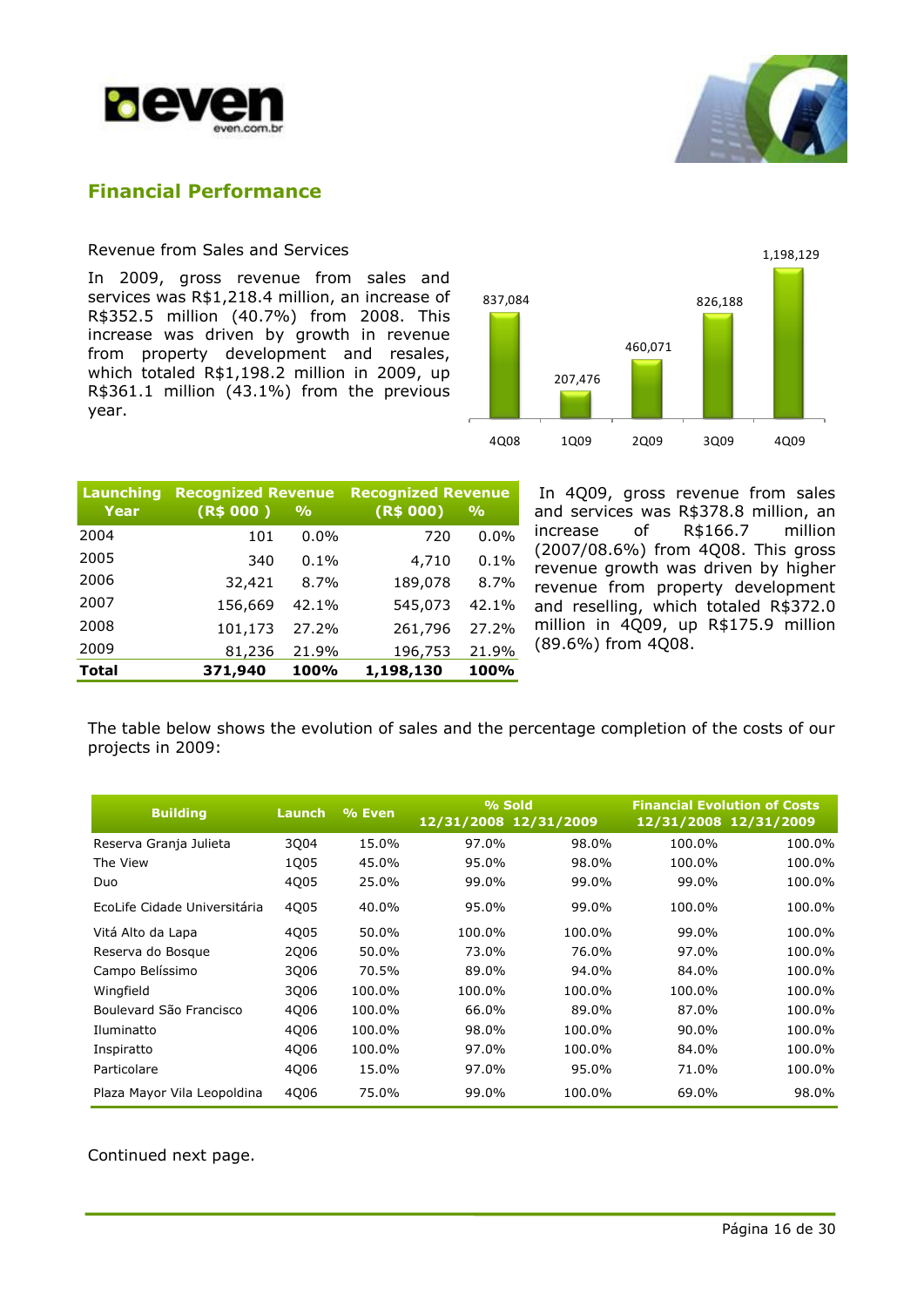![](_page_16_Picture_0.jpeg)

![](_page_16_Picture_1.jpeg)

| 12/31/2008 12/31/2009<br>12/31/2008 12/31/2009<br>79.0%<br>Vida Viva Mooca<br>4Q06<br>100.0%<br>93.0%<br>89.0%<br>4Q06<br>100.0%<br>90.0%<br>93.0%<br>75.0%<br>Vida Viva Tatuapé<br>1Q07<br>100.0%<br>65.0%<br>76.0%<br>70.0%<br>Especiale<br>Le Parc<br>1Q07<br>50.0%<br>94.0%<br>97.0%<br>41.0%<br>Tendence<br>1Q07<br>50.0%<br>86.0%<br>86.0%<br>58.0%<br>Verte<br>1Q07<br>100.0%<br>98.0%<br>98.0%<br>81.0%<br>1Q07<br>98.0%<br>67.0%<br>Vida Viva Santa Cruz<br>100.0%<br>84.0%<br>2Q07<br>100.0%<br>100.0%<br>100.0%<br>75.0%<br>Concetto<br>In Cittá<br>2Q07<br>66.0%<br>100.0%<br>83.0%<br>74.0%<br>The Gift<br>2Q07<br>50.0%<br>46.0%<br>79.0%<br>54.0%<br>Vida Viva Freguesia do Ó<br>2Q07<br>100.0%<br>56.0%<br>74.0%<br>54.0%<br>Vida Viva Vila Maria<br>2Q07<br>100.0%<br>83.0%<br>94.0%<br>61.0%<br>3Q07<br>100.0%<br>75.0%<br>87.0%<br>65.0%<br>Arts<br>3Q07<br>100.0%<br>91.0%<br>98.0%<br>49.0%<br><b>Breeze Santana</b><br>65.0%<br>Gabrielle<br>3Q07<br>100.0%<br>93.0%<br>54.0%<br>L'essence<br>3Q07<br>100.0%<br>46.0%<br>58.0%<br>29.0%<br>100.0%<br>61.0%<br>72.0%<br>35.0%<br>Spazio Dell'Acqua<br>3Q07<br>3Q07<br>100.0%<br>42.0%<br>59.0%<br>19.0%<br>50.0%<br>Vitá Araguaia<br>Du Champ<br>4Q07<br>100.0%<br>51.0%<br>69.0%<br>45.0%<br>Grand Club Vila Ema<br>4Q07<br>100.0%<br>39.0%<br>47.0%<br>21.0%<br>4Q07<br>100.0%<br>59.0%<br>67.0%<br>29.0%<br>Villagio Monteciello<br>4Q07<br>100.0%<br>47.0%<br>57.0%<br>33.0%<br>Terrazza Mooca<br>Veranda Mooca<br>4Q07<br>100.0%<br>64.0%<br>70.0%<br>42.0%<br>4Q07<br>100.0%<br>80.0%<br>94.0%<br>36.0%<br>Nouveaux<br>4Q07<br>100.0%<br>47.0%<br>51.0%<br>51.0%<br>Signature | <b>Building</b> | Launch | % Even | % Sold |  | <b>Financial Evolution of Costs</b> |
|----------------------------------------------------------------------------------------------------------------------------------------------------------------------------------------------------------------------------------------------------------------------------------------------------------------------------------------------------------------------------------------------------------------------------------------------------------------------------------------------------------------------------------------------------------------------------------------------------------------------------------------------------------------------------------------------------------------------------------------------------------------------------------------------------------------------------------------------------------------------------------------------------------------------------------------------------------------------------------------------------------------------------------------------------------------------------------------------------------------------------------------------------------------------------------------------------------------------------------------------------------------------------------------------------------------------------------------------------------------------------------------------------------------------------------------------------------------------------------------------------------------------------------------------------------------------------------------------------------------------------------------------------------|-----------------|--------|--------|--------|--|-------------------------------------|
|                                                                                                                                                                                                                                                                                                                                                                                                                                                                                                                                                                                                                                                                                                                                                                                                                                                                                                                                                                                                                                                                                                                                                                                                                                                                                                                                                                                                                                                                                                                                                                                                                                                          |                 |        |        |        |  |                                     |
|                                                                                                                                                                                                                                                                                                                                                                                                                                                                                                                                                                                                                                                                                                                                                                                                                                                                                                                                                                                                                                                                                                                                                                                                                                                                                                                                                                                                                                                                                                                                                                                                                                                          |                 |        |        |        |  | 100.0%                              |
|                                                                                                                                                                                                                                                                                                                                                                                                                                                                                                                                                                                                                                                                                                                                                                                                                                                                                                                                                                                                                                                                                                                                                                                                                                                                                                                                                                                                                                                                                                                                                                                                                                                          |                 |        |        |        |  | 100.0%                              |
|                                                                                                                                                                                                                                                                                                                                                                                                                                                                                                                                                                                                                                                                                                                                                                                                                                                                                                                                                                                                                                                                                                                                                                                                                                                                                                                                                                                                                                                                                                                                                                                                                                                          |                 |        |        |        |  | 99.0%                               |
|                                                                                                                                                                                                                                                                                                                                                                                                                                                                                                                                                                                                                                                                                                                                                                                                                                                                                                                                                                                                                                                                                                                                                                                                                                                                                                                                                                                                                                                                                                                                                                                                                                                          |                 |        |        |        |  | 83.0%                               |
|                                                                                                                                                                                                                                                                                                                                                                                                                                                                                                                                                                                                                                                                                                                                                                                                                                                                                                                                                                                                                                                                                                                                                                                                                                                                                                                                                                                                                                                                                                                                                                                                                                                          |                 |        |        |        |  | 95.0%                               |
|                                                                                                                                                                                                                                                                                                                                                                                                                                                                                                                                                                                                                                                                                                                                                                                                                                                                                                                                                                                                                                                                                                                                                                                                                                                                                                                                                                                                                                                                                                                                                                                                                                                          |                 |        |        |        |  | 100.0%                              |
|                                                                                                                                                                                                                                                                                                                                                                                                                                                                                                                                                                                                                                                                                                                                                                                                                                                                                                                                                                                                                                                                                                                                                                                                                                                                                                                                                                                                                                                                                                                                                                                                                                                          |                 |        |        |        |  | 100.0%                              |
|                                                                                                                                                                                                                                                                                                                                                                                                                                                                                                                                                                                                                                                                                                                                                                                                                                                                                                                                                                                                                                                                                                                                                                                                                                                                                                                                                                                                                                                                                                                                                                                                                                                          |                 |        |        |        |  | 100.0%                              |
|                                                                                                                                                                                                                                                                                                                                                                                                                                                                                                                                                                                                                                                                                                                                                                                                                                                                                                                                                                                                                                                                                                                                                                                                                                                                                                                                                                                                                                                                                                                                                                                                                                                          |                 |        |        |        |  | 100.0%                              |
|                                                                                                                                                                                                                                                                                                                                                                                                                                                                                                                                                                                                                                                                                                                                                                                                                                                                                                                                                                                                                                                                                                                                                                                                                                                                                                                                                                                                                                                                                                                                                                                                                                                          |                 |        |        |        |  | 85.0%                               |
|                                                                                                                                                                                                                                                                                                                                                                                                                                                                                                                                                                                                                                                                                                                                                                                                                                                                                                                                                                                                                                                                                                                                                                                                                                                                                                                                                                                                                                                                                                                                                                                                                                                          |                 |        |        |        |  | 93.0%                               |
|                                                                                                                                                                                                                                                                                                                                                                                                                                                                                                                                                                                                                                                                                                                                                                                                                                                                                                                                                                                                                                                                                                                                                                                                                                                                                                                                                                                                                                                                                                                                                                                                                                                          |                 |        |        |        |  | 94.0%                               |
|                                                                                                                                                                                                                                                                                                                                                                                                                                                                                                                                                                                                                                                                                                                                                                                                                                                                                                                                                                                                                                                                                                                                                                                                                                                                                                                                                                                                                                                                                                                                                                                                                                                          |                 |        |        |        |  | 90.0%                               |
|                                                                                                                                                                                                                                                                                                                                                                                                                                                                                                                                                                                                                                                                                                                                                                                                                                                                                                                                                                                                                                                                                                                                                                                                                                                                                                                                                                                                                                                                                                                                                                                                                                                          |                 |        |        |        |  | 77.0%                               |
|                                                                                                                                                                                                                                                                                                                                                                                                                                                                                                                                                                                                                                                                                                                                                                                                                                                                                                                                                                                                                                                                                                                                                                                                                                                                                                                                                                                                                                                                                                                                                                                                                                                          |                 |        |        |        |  | 84.0%                               |
|                                                                                                                                                                                                                                                                                                                                                                                                                                                                                                                                                                                                                                                                                                                                                                                                                                                                                                                                                                                                                                                                                                                                                                                                                                                                                                                                                                                                                                                                                                                                                                                                                                                          |                 |        |        |        |  | 57.0%                               |
|                                                                                                                                                                                                                                                                                                                                                                                                                                                                                                                                                                                                                                                                                                                                                                                                                                                                                                                                                                                                                                                                                                                                                                                                                                                                                                                                                                                                                                                                                                                                                                                                                                                          |                 |        |        |        |  | 75.0%                               |
|                                                                                                                                                                                                                                                                                                                                                                                                                                                                                                                                                                                                                                                                                                                                                                                                                                                                                                                                                                                                                                                                                                                                                                                                                                                                                                                                                                                                                                                                                                                                                                                                                                                          |                 |        |        |        |  |                                     |
|                                                                                                                                                                                                                                                                                                                                                                                                                                                                                                                                                                                                                                                                                                                                                                                                                                                                                                                                                                                                                                                                                                                                                                                                                                                                                                                                                                                                                                                                                                                                                                                                                                                          |                 |        |        |        |  | 63.0%                               |
|                                                                                                                                                                                                                                                                                                                                                                                                                                                                                                                                                                                                                                                                                                                                                                                                                                                                                                                                                                                                                                                                                                                                                                                                                                                                                                                                                                                                                                                                                                                                                                                                                                                          |                 |        |        |        |  | 37.0%                               |
|                                                                                                                                                                                                                                                                                                                                                                                                                                                                                                                                                                                                                                                                                                                                                                                                                                                                                                                                                                                                                                                                                                                                                                                                                                                                                                                                                                                                                                                                                                                                                                                                                                                          |                 |        |        |        |  | 68.0%                               |
|                                                                                                                                                                                                                                                                                                                                                                                                                                                                                                                                                                                                                                                                                                                                                                                                                                                                                                                                                                                                                                                                                                                                                                                                                                                                                                                                                                                                                                                                                                                                                                                                                                                          |                 |        |        |        |  | 59.0%                               |
|                                                                                                                                                                                                                                                                                                                                                                                                                                                                                                                                                                                                                                                                                                                                                                                                                                                                                                                                                                                                                                                                                                                                                                                                                                                                                                                                                                                                                                                                                                                                                                                                                                                          |                 |        |        |        |  | 77.0%                               |
|                                                                                                                                                                                                                                                                                                                                                                                                                                                                                                                                                                                                                                                                                                                                                                                                                                                                                                                                                                                                                                                                                                                                                                                                                                                                                                                                                                                                                                                                                                                                                                                                                                                          |                 |        |        |        |  | 62.0%                               |
|                                                                                                                                                                                                                                                                                                                                                                                                                                                                                                                                                                                                                                                                                                                                                                                                                                                                                                                                                                                                                                                                                                                                                                                                                                                                                                                                                                                                                                                                                                                                                                                                                                                          |                 |        |        |        |  | 70.0%                               |
| Up Life<br>4Q07<br>100.0%<br>27.0%<br>59.0%<br>31.0%                                                                                                                                                                                                                                                                                                                                                                                                                                                                                                                                                                                                                                                                                                                                                                                                                                                                                                                                                                                                                                                                                                                                                                                                                                                                                                                                                                                                                                                                                                                                                                                                     |                 |        |        |        |  | 49.0%                               |
| 4Q07<br>100.0%<br>45.0%<br>73.0%<br>33.0%<br>Vida Viva Butantã                                                                                                                                                                                                                                                                                                                                                                                                                                                                                                                                                                                                                                                                                                                                                                                                                                                                                                                                                                                                                                                                                                                                                                                                                                                                                                                                                                                                                                                                                                                                                                                           |                 |        |        |        |  | 89.0%                               |
| Vida Viva São Bernardo<br>4Q07<br>100.0%<br>49.0%<br>57.0%<br>31.0%                                                                                                                                                                                                                                                                                                                                                                                                                                                                                                                                                                                                                                                                                                                                                                                                                                                                                                                                                                                                                                                                                                                                                                                                                                                                                                                                                                                                                                                                                                                                                                                      |                 |        |        |        |  | 67.0%                               |
| Vivre Alto da Boa Vista<br>4Q07<br>100.0%<br>43.0%<br>62.0%<br>36.0%                                                                                                                                                                                                                                                                                                                                                                                                                                                                                                                                                                                                                                                                                                                                                                                                                                                                                                                                                                                                                                                                                                                                                                                                                                                                                                                                                                                                                                                                                                                                                                                     |                 |        |        |        |  | 72.0%                               |
| 4Q07<br>100.0%<br>61.0%<br>84.0%<br>34.0%<br>Vida Viva Parque Santana                                                                                                                                                                                                                                                                                                                                                                                                                                                                                                                                                                                                                                                                                                                                                                                                                                                                                                                                                                                                                                                                                                                                                                                                                                                                                                                                                                                                                                                                                                                                                                                    |                 |        |        |        |  | 71.0%                               |
| 1Q08<br>100.0%<br>76.0%<br>87.0%<br>43.0%<br>Sophistic                                                                                                                                                                                                                                                                                                                                                                                                                                                                                                                                                                                                                                                                                                                                                                                                                                                                                                                                                                                                                                                                                                                                                                                                                                                                                                                                                                                                                                                                                                                                                                                                   |                 |        |        |        |  | 62.0%                               |
| Weekend<br>1Q08<br>100.0%<br>46.0%<br>61.0%<br>15.0%                                                                                                                                                                                                                                                                                                                                                                                                                                                                                                                                                                                                                                                                                                                                                                                                                                                                                                                                                                                                                                                                                                                                                                                                                                                                                                                                                                                                                                                                                                                                                                                                     |                 |        |        |        |  | 27.0%                               |
| 100.00%<br>69%<br>71%<br>22%<br>Club Park Butantã<br>2Q08                                                                                                                                                                                                                                                                                                                                                                                                                                                                                                                                                                                                                                                                                                                                                                                                                                                                                                                                                                                                                                                                                                                                                                                                                                                                                                                                                                                                                                                                                                                                                                                                |                 |        |        |        |  | 40%                                 |
| Double<br>59%<br>2Q08<br>100.00%<br>51%<br>44%                                                                                                                                                                                                                                                                                                                                                                                                                                                                                                                                                                                                                                                                                                                                                                                                                                                                                                                                                                                                                                                                                                                                                                                                                                                                                                                                                                                                                                                                                                                                                                                                           |                 |        |        |        |  | 69%                                 |
| 59%<br>77%<br>2Q08<br>85.00%<br>23%<br>Icon (Belo Horizonte)                                                                                                                                                                                                                                                                                                                                                                                                                                                                                                                                                                                                                                                                                                                                                                                                                                                                                                                                                                                                                                                                                                                                                                                                                                                                                                                                                                                                                                                                                                                                                                                             |                 |        |        |        |  | 43%                                 |
| Open Jardim das Orquídeas<br>55%<br>76%<br>8%<br>2Q08<br>100.00%<br>- $(1st Phase)$                                                                                                                                                                                                                                                                                                                                                                                                                                                                                                                                                                                                                                                                                                                                                                                                                                                                                                                                                                                                                                                                                                                                                                                                                                                                                                                                                                                                                                                                                                                                                                      |                 |        |        |        |  | 33%                                 |
| Open Jardim das Orquídeas<br>Not<br>100.00%<br>- units not launched<br>Launched                                                                                                                                                                                                                                                                                                                                                                                                                                                                                                                                                                                                                                                                                                                                                                                                                                                                                                                                                                                                                                                                                                                                                                                                                                                                                                                                                                                                                                                                                                                                                                          |                 |        |        |        |  |                                     |
| 17%<br>Magnifique<br>2Q08<br>100.00%<br>28%<br>45%                                                                                                                                                                                                                                                                                                                                                                                                                                                                                                                                                                                                                                                                                                                                                                                                                                                                                                                                                                                                                                                                                                                                                                                                                                                                                                                                                                                                                                                                                                                                                                                                       |                 |        |        |        |  | 71%                                 |
| Guarulhos Central Office/<br>2Q08/<br>55%<br>50.00%<br>72%<br>14%<br>Everyday Residencial Club<br>3Q08                                                                                                                                                                                                                                                                                                                                                                                                                                                                                                                                                                                                                                                                                                                                                                                                                                                                                                                                                                                                                                                                                                                                                                                                                                                                                                                                                                                                                                                                                                                                                   |                 |        |        |        |  | 26%                                 |
| Guarulhos Central Office/<br>Not<br>Everyday Residencial Club -<br>50.00%<br>Launched<br>Units Not Launched                                                                                                                                                                                                                                                                                                                                                                                                                                                                                                                                                                                                                                                                                                                                                                                                                                                                                                                                                                                                                                                                                                                                                                                                                                                                                                                                                                                                                                                                                                                                              |                 |        |        |        |  |                                     |
| 89%<br>20%<br>Paulistano<br>30.00%<br>44%<br>2Q08                                                                                                                                                                                                                                                                                                                                                                                                                                                                                                                                                                                                                                                                                                                                                                                                                                                                                                                                                                                                                                                                                                                                                                                                                                                                                                                                                                                                                                                                                                                                                                                                        |                 |        |        |        |  | 25%                                 |
| Paulistano - Units Not<br>Not<br>Launched<br>Launched                                                                                                                                                                                                                                                                                                                                                                                                                                                                                                                                                                                                                                                                                                                                                                                                                                                                                                                                                                                                                                                                                                                                                                                                                                                                                                                                                                                                                                                                                                                                                                                                    |                 |        |        |        |  |                                     |
| Plaza Mayor Ipiranga<br>2Q08<br>81.0%<br>24%<br>100.0%<br>61.0%                                                                                                                                                                                                                                                                                                                                                                                                                                                                                                                                                                                                                                                                                                                                                                                                                                                                                                                                                                                                                                                                                                                                                                                                                                                                                                                                                                                                                                                                                                                                                                                          |                 |        |        |        |  | 41%                                 |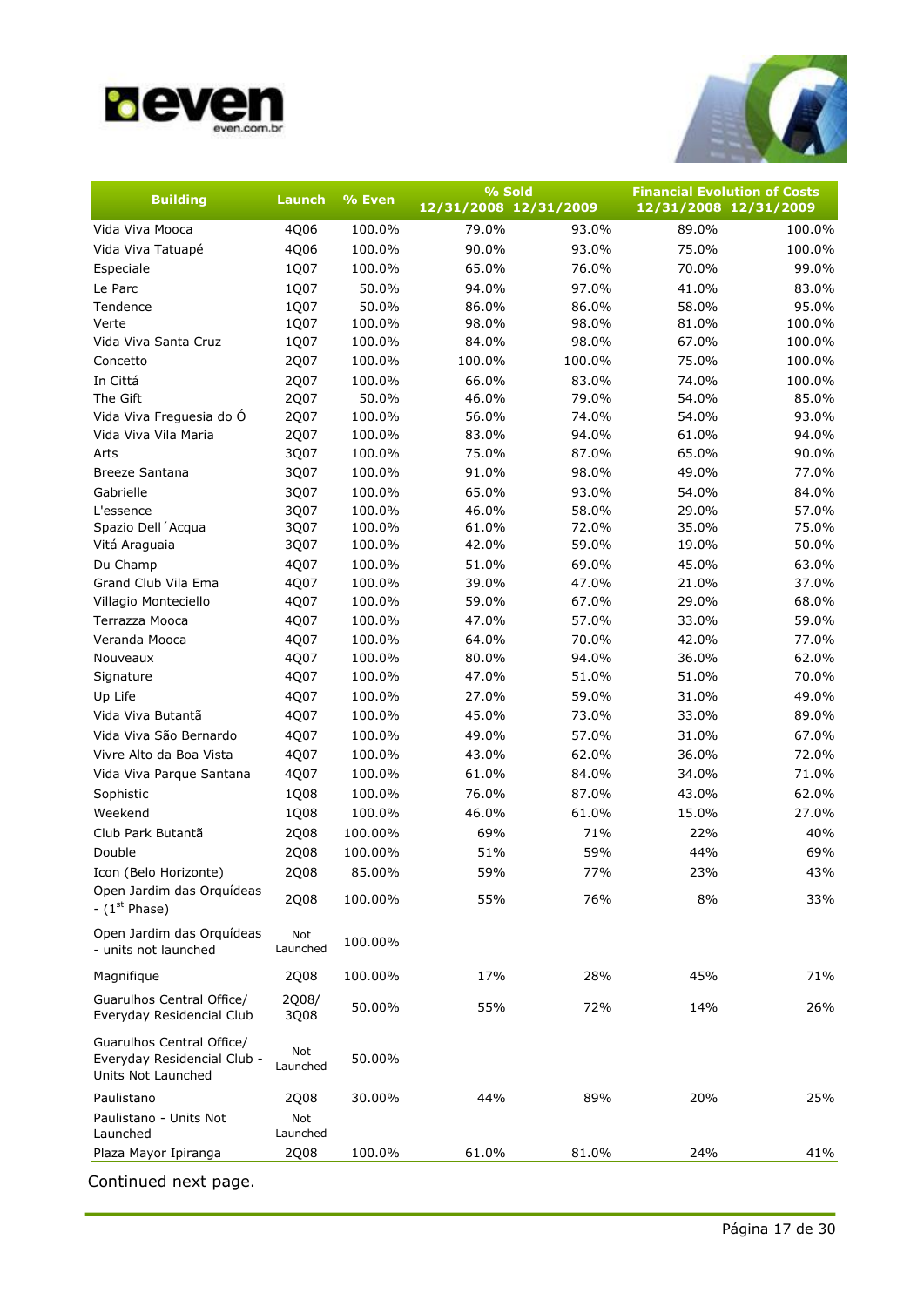![](_page_17_Picture_0.jpeg)

![](_page_17_Picture_1.jpeg)

| <b>Building</b>                                  | Launch | % Even  | % Sold                |       | <b>Financial Evolution of Costs</b> |     |
|--------------------------------------------------|--------|---------|-----------------------|-------|-------------------------------------|-----|
|                                                  |        |         | 12/31/2008 12/31/2009 |       | 12/31/2008 12/31/2009               |     |
| Vida Viva Golf Club                              | 2Q08   | 100.00% | 45%                   | 62%   | 22%                                 | 45% |
| Cinecittá (1 <sup>st</sup> Phase)                | 3Q08   | 85.00%  | 58%                   | 82%   | 23%                                 | 36% |
| Incontro                                         | 3Q08   | 80.00%  | 70%                   | 81%   | 20%                                 | 39% |
| Montemagno                                       | 3Q08   | 100.0%  | 55.0%                 | 78.0% | 21%                                 | 40% |
| Pleno Santa Cruz                                 | 3Q08   | 100.0%  | 52.0%                 | 79.0% | 26%                                 | 39% |
| Timing                                           | 3Q08   | 100.00% | 50%                   | 51%   | 18%                                 | 38% |
| Vida Viva Jardim Itália                          | 3Q08   | 100.0%  | 34.0%                 | 37.0% | 19%                                 | 41% |
| Vida Viva Vila Guilherme                         | 3Q08   | 100.00% | 68%                   | 71%   | 22%                                 | 40% |
| Arte Luxury Home Resort                          | 4Q08   | 50.00%  | 38%                   | 86%   | 30%                                 | 59% |
| E-Office Design Berrini                          | 4Q08   | 50.00%  | 53%                   | 78%   | 35%                                 | 46% |
| Montemagno (2 <sup>nd</sup> Phase)               | 4Q08   | 100.00% | 18%                   | 54%   | 21%                                 | 40% |
| Plaza Mayor Ipiranga<br>$(2^{nd}$ Phase)         | 4Q08   | 100.00% | 22%                   | 83%   | 24%                                 | 41% |
| Honoré Bela Vista                                | 1Q09   | 50.00%  |                       | 96%   |                                     | 63% |
| Spot Cidade Baixa                                | 1Q09   | 50.00%  |                       | 78%   |                                     | 36% |
| Terra Nature - Ipê                               | 1Q09   | 46.00%  |                       | 96%   |                                     | 21% |
| Shop Club Guarulhos - $(1st$<br>Phase)           | 1Q09   | 100.00% |                       | 96%   |                                     | 25% |
| Cinecittá (2 <sup>nd</sup> Phase)                | 2Q09   | 85.00%  |                       | 51%   | 23%                                 | 36% |
| Shop Club Guarulhos<br>(2 <sup>nd</sup> Phase)   | 2Q09   | 100.00% |                       | 92%   |                                     | 25% |
| Terra Nature - Jatobá                            | 2Q09   | 46.00%  |                       | 94%   |                                     | 26% |
| Terra Nature - Cerejeiras                        | 2Q09   | 46.00%  |                       | 96%   |                                     | 16% |
| Spazio Vittá Vila Ema                            | 2Q09   | 100.00% |                       | 99%   |                                     | 30% |
| Shop Club Vila Guilherme                         | 2Q09   | 100.00% |                       | 99%   |                                     | 39% |
| Atual Santana                                    | 2Q09   | 100.00% |                       | 49%   |                                     | 39% |
| Spazio Vittá Vila Ema<br>(2 <sup>nd</sup> Phase) | 3Q09   | 100.00% |                       | 99%   |                                     | 30% |
| Terra Nature - Nogueira                          | 3Q09   | 46.00%  |                       | 80%   |                                     | 23% |
| Oscar Freire Office                              | 3Q09   | 100.00% |                       | 99%   |                                     | 40% |
| Allegro Jd Avelino                               | 3Q09   | 100.00% |                       | 98%   |                                     | 36% |
| Duo Alto da Lapa                                 | 3Q09   | 100.00% |                       | 96%   |                                     | 33% |
| Altto Pinheiros                                  | 3Q09   | 100.00% |                       | 73%   |                                     | 38% |
| Terra Nature - Pau Brasil                        | 3Q09   | 46.00%  |                       | 42%   |                                     | 28% |
| Duo Alto da Lapa                                 | 4Q09   | 100.00% |                       | 96%   |                                     | 33% |
| Altto Pinheiros                                  | 4Q09   | 100.00% |                       | 73%   |                                     | 38% |
| Allegro                                          | 4Q09   | 100.00% |                       | 98%   |                                     | 36% |
| The One                                          | 4Q09   | 100.00% |                       | 40%   |                                     | 31% |
| Alegria                                          | 4Q09   | 100.00% |                       | 60%   |                                     | 18% |
| Ideal                                            | 4Q09   | 100.00% |                       | 58%   |                                     | 31% |
| Near                                             | 4Q09   | 100.00% |                       | 59%   |                                     | 18% |
| Praça Jardim                                     | 4Q09   | 100.00% |                       | 22%   |                                     | 14% |
| Novitá Butantã                                   | 4Q09   | 100.00% |                       | 58%   |                                     | 36% |
| Vida Viva Clube Iguatemi                         | 4Q09   | 50.00%  |                       | 29%   |                                     | 20% |
| Casa do Sol                                      | 4Q09   | 50.00%  |                       | 47%   |                                     | 24% |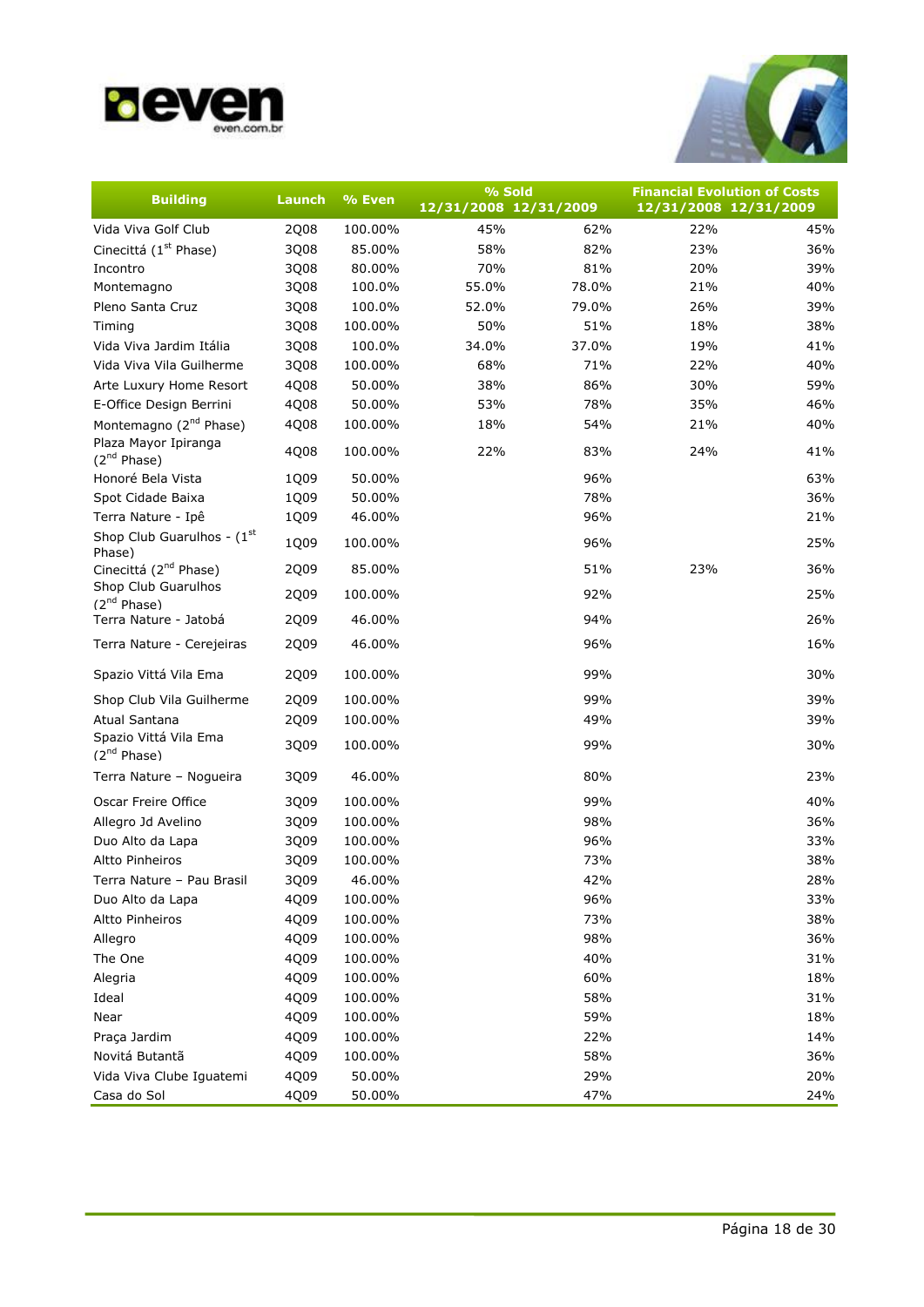![](_page_18_Picture_0.jpeg)

![](_page_18_Picture_1.jpeg)

The table below shows the evolution of sales and the percentage completion of the costs of our projects in 4Q09:

|                              |                  |         | % Sold | 9/30/2009  |      | <b>Financial Evolution of Costs</b> |            |  |
|------------------------------|------------------|---------|--------|------------|------|-------------------------------------|------------|--|
| <b>Building</b>              | % Even<br>Launch |         |        | 12/31/2009 |      | 9/30/2009                           | 12/31/2009 |  |
| Icon (São Paulo)             | 2Q03             | 50.00%  |        | 100%       | 100% | 100%                                | 100%       |  |
| Azuli                        | 3Q03             | 50.00%  |        | 100%       | 100% | 100%                                | 100%       |  |
| Horizons                     | 4Q03             | 50.00%  |        | 100%       | 100% | 100%                                | 100%       |  |
| Personale                    | 2Q04             | 50.00%  |        | 99%        | 100% | 100%                                | 100%       |  |
| Reserva Granja Julieta       | 3Q04             | 15.00%  |        | 98%        | 98%  | 100%                                | 100%       |  |
| Window                       | 4Q04             | 49.90%  |        | 100%       | 100% | 100%                                | 100%       |  |
| The View                     | 1Q05             | 45.00%  |        | 97%        | 98%  | 100%                                | 100%       |  |
| <b>Terra Vitris</b>          | 3Q05             | 50.00%  |        | 100%       | 100% | 100%                                | 100%       |  |
| Breeze Alto da Lapa          | 4Q05             | 50.00%  |        | 100%       | 100% | 100%                                | 100%       |  |
| Club Park Santana            | 4Q05             | 50.00%  |        | 100%       | 100% | 100%                                | 100%       |  |
| Duo                          | 4Q05             | 25.00%  |        | 99%        | 99%  | 100%                                | 100%       |  |
| EcoLife Cidade Universitária | 4Q05             | 40.00%  |        | 99%        | 99%  | 100%                                | 100%       |  |
| Vitá Alto da Lapa            | 4Q05             | 50.00%  |        | 100%       | 100% | 100%                                | 100%       |  |
| Reserva do Bosque            | 2Q06             | 50.00%  |        | 77%        | 76%  | 100%                                | 100%       |  |
| Campo Belíssimo              | 3Q06             | 70.46%  |        | 93%        | 94%  | 98%                                 | 100%       |  |
| Wingfield                    | 3Q06             | 100.00% |        | 100%       | 100% | 100%                                | 100%       |  |
| Boulevard São Francisco      | 4Q06             | 100.00% |        | 81%        | 89%  | 100%                                | 100%       |  |
| Iluminatto                   | 4Q06             | 100.00% |        | 98%        | 100% | 100%                                | 100%       |  |
| Inspiratto                   | 4Q06             | 100.00% |        | 100%       | 100% | 99%                                 | 100%       |  |
| Particolare                  | 4Q06             | 15.00%  |        | 97%        | 95%  | 100%                                | 100%       |  |
| Plaza Mayor Vila Leopoldina  | 4Q06             | 75.00%  |        | 100%       | 100% | 92%                                 | 98%        |  |
| Vida Viva Mooca              | 4Q06             | 100.00% |        | 93%        | 93%  | 100%                                | 100%       |  |
| Vida Viva Tatuapé            | 4Q06             | 100.00% |        | 93%        | 93%  | 100%                                | 100%       |  |
| Especiale                    | 1Q07             | 100.00% |        | 71%        | 76%  | 93%                                 | 99%        |  |
| Le Parc                      | 1Q07             | 50.00%  |        | 94%        | 97%  | 66%                                 | 83%        |  |
| Tendence                     | 1Q07             | 50.00%  |        | 86%        | 86%  | 88%                                 | 95%        |  |
| Verte                        | 1Q07             | 100.00% |        | 98%        | 98%  | 100%                                | 100%       |  |
| Vida Viva Santa Cruz         | 1Q07             | 100.00% |        | 94%        | 98%  | 100%                                | 100%       |  |
| Concetto                     | 2Q07             | 100.00% |        | 100%       | 100% | 95%                                 | 100%       |  |
| In Cittá                     | 2Q07             | 100.00% |        | 80%        | 83%  | 100%                                | 100%       |  |
| The Gift                     | 2Q07             | 50.00%  |        | 73%        | 79%  | 78%                                 | 85%        |  |
| Vida Viva Freguesia do Ó     | 2Q07             | 100.00% |        | 71%        | 74%  | 87%                                 | 93%        |  |
| Vida Viva Vila Maria         | 2Q07             | 100.00% |        | 94%        | 94%  | 88%                                 | 94%        |  |
| Arts                         | 3Q07             | 100.00% |        | 87%        | 87%  | 84%                                 | 90%        |  |
| <b>Breeze Santana</b>        | 3Q07             | 100.00% |        | 96%        | 98%  | 77%                                 | 77%        |  |
| Gabrielle                    | 3Q07             | 100.00% |        | 89%        | 93%  | 77%                                 | 84%        |  |
| L'essence                    | 3Q07             | 100.00% |        | 56%        | 58%  | 52%                                 | 57%        |  |
| Spazio Dell'Acqua            | 3Q07             | 100.00% |        | 70%        | 72%  | 67%                                 | 75%        |  |
| Vitá Araguaia                | 3Q07             | 100.00% |        | 52%        | 59%  | 35%                                 | 50%        |  |
| Du Champ                     | 4Q07             | 100.00% |        | 62%        | 69%  | 56%                                 | 63%        |  |
| Grand Club Vila Ema          | 4Q07             | 100.00% |        | 42%        | 47%  | 30%                                 | 37%        |  |
| Villagio Monteciello         | 4Q07             | 100.00% |        | 63%        | 67%  | 56%                                 | 68%        |  |
| Terrazza Mooca               | 4Q07             | 100.00% |        | 49%        | 57%  | 48%                                 | 59%        |  |
| Veranda Mooca                | 4Q07             | 100.00% |        | 70%        | 70%  | 67%                                 | 77%        |  |
| Nouveaux                     | 4Q07             | 100.00% |        | 92%        | 94%  | 54%                                 | 62%        |  |
| Signature                    | 4Q07             | 100.00% |        | 51%        | 51%  | 62%                                 | 70%        |  |
| Up Life                      | 4Q07             | 100.00% |        | 45%        | 59%  | 43%                                 | 49%        |  |
| Vida Viva Butantã            | 4Q07             | 100.00% |        | 65%        | 73%  | 72%                                 | 89%        |  |
| Vida Viva São Bernardo       | 4Q07             | 100.00% |        | 54%        | 57%  | 56%                                 | 67%        |  |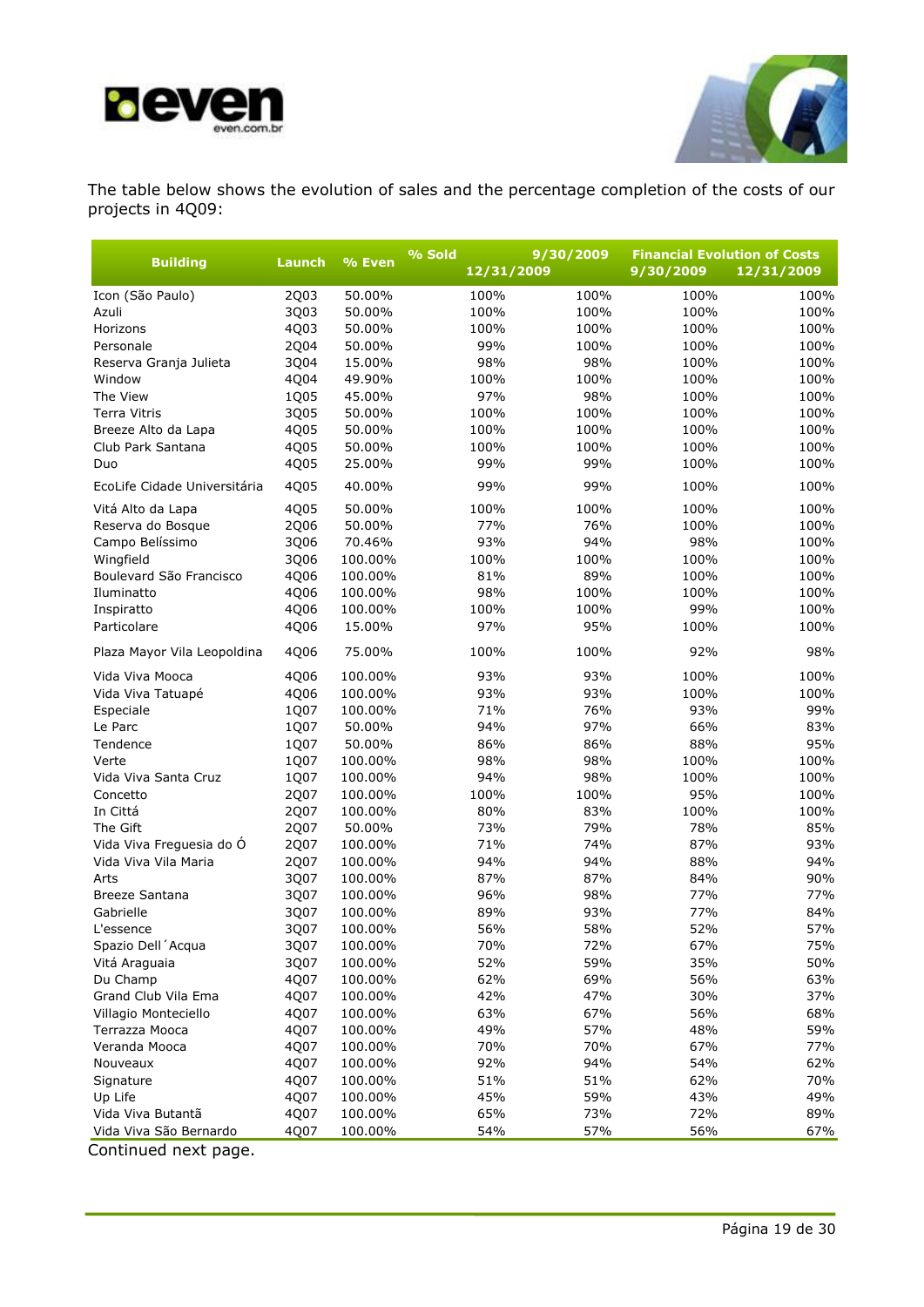![](_page_19_Picture_0.jpeg)

![](_page_19_Picture_1.jpeg)

| <b>Building</b>                                                                | Launch          | % Even  | % Sold | 9/30/2009<br>12/31/2009 | <b>Financial Evolution of Costs</b><br>9/30/2009 | 12/31/2009 |
|--------------------------------------------------------------------------------|-----------------|---------|--------|-------------------------|--------------------------------------------------|------------|
| Vivre Alto da Boa Vista                                                        | 4Q07            | 100.00% | 55%    | 62%                     | 63%                                              | 72%        |
|                                                                                |                 |         |        |                         |                                                  |            |
| Vida Viva Parque Santana                                                       | 4Q07            | 100.00% | 81%    | 84%                     | 58%                                              | 71%        |
| Sophistic                                                                      | 1Q08            | 100.00% | 80%    | 87%                     | 55%                                              | 62%        |
| Weekend                                                                        | 1Q08            | 100.00% | 51%    | 61%                     | 21%                                              | 27%        |
| Club Park Butantã                                                              | 2Q08            | 100.00% | 70%    | 71%                     | 34%                                              | 40%        |
| Double                                                                         | 2Q08            | 100.00% | 51%    | 59%                     | 58%                                              | 69%        |
| Icon (Belo Horizonte)                                                          | 2Q08            | 85.00%  | 66%    | 77%                     | 37%                                              | 43%        |
| Open Jardim das Orquídeas<br>- $(1st Phase)$                                   | 2Q08            | 100.00% | 73%    | 76%                     | 25%                                              | 33%        |
| Open Jardim das Orquídeas<br>- unit not Launched                               | Not<br>Launched | 100.00% |        |                         |                                                  |            |
|                                                                                |                 |         | 21%    | 28%                     |                                                  | 71%        |
| Magnifique                                                                     | 2Q08            | 100.00% |        |                         | 63%                                              |            |
| Guarulhos Central Office/<br>Everyday Residencial Club                         | 2Q08/<br>3Q08   | 50.00%  | 65%    | 72%                     | 20%                                              | 26%        |
| Guarulhos Central Office/<br>Everyday Residencial Club -<br>Units not Launched | Not<br>Launched | 50.00%  |        |                         |                                                  |            |
| Paulistano                                                                     | 2Q08            | 30.00%  | 81%    | 89%                     | 23%                                              | 25%        |
| Paulistano - Units not<br>Launched                                             | Not<br>Launched | 30.00%  |        |                         |                                                  |            |
| Plaza Mayor Ipiranga                                                           | 2Q08            | 100.00% | 75%    | 81%                     | 35%                                              | 41%        |
| Vida Viva Golf Club                                                            | 2Q08            | 100.00% | 60%    | 62%                     | 35%                                              | 45%        |
| Cinecittá (1 <sup>st</sup> Phase)                                              | 3Q08            | 85.00%  | 69%    | 82%                     | 33%                                              | 36%        |
| Incontro                                                                       | 3Q08            | 80.00%  | 78%    | 81%                     | 33%                                              | 39%        |
| Montemagno                                                                     | 3Q08            | 100.00% | 73%    | 78%                     | 33%                                              | 40%        |
| Pleno Santa Cruz                                                               | 3Q08            | 100.00% | 75%    | 79%                     | 33%                                              | 39%        |
| Timing                                                                         | 3Q08            | 100.00% | 50%    | 51%                     | 31%                                              | 38%        |
| Vida Viva Jardim Itália                                                        | 3Q08            | 100.00% | 35%    | 37%                     | 33%                                              | 41%        |
| Vida Viva Vila Guilherme                                                       | 3Q08            | 100.00% | 69%    | 71%                     | 34%                                              | 40%        |
| Arte Luxury Home Resort                                                        | 4Q08            | 50.00%  | 75%    | 86%                     | 52%                                              | 59%        |
| E-Office Design Berrini                                                        | 4Q08            | 50.00%  | 75%    | 78%                     | 43%                                              | 46%        |
| Montemagno - 2 <sup>nd</sup> Phase                                             | 4Q08            | 100.00% | 47%    | 54%                     | 33%                                              | 40%        |
| Plaza Mayor Ipiranga - 2nd<br>Phase                                            | 4Q08            | 100.00% | 72%    | 83%                     | 35%                                              | 41%        |
| Honoré Bela Vista                                                              | 1Q09            | 50.00%  | 69%    | 96%                     | 54%                                              | 63%        |
| Spot Cidade Baixa                                                              | 1Q09            | 50.00%  | 49%    | 78%                     | 28%                                              | 36%        |
| Terra Nature - Ipê                                                             | 1Q09            | 46.00%  | 95%    | 96%                     | 16%                                              | 21%        |
| Shop Club Guarulhos - $(1st$<br>Phase)                                         | 1Q09            | 100.00% | 88%    | 96%                     | 21%                                              | 25%        |
| Cinecittá (2 <sup>nd</sup> Phase)                                              | 2Q09            | 85.00%  | 46%    | 51%                     | 33%                                              | 36%        |
| Shop Club Guarulhos (2nd<br>Phase)                                             | 2Q09            | 100.00% | 77%    | 92%                     | 21%                                              | 25%        |
| Terra Nature - Jatobá                                                          | 2Q09            | 46.00%  | 94%    | 94%                     | 26%                                              | 26%        |
| Terra Nature - Cerejeiras                                                      | 2Q09            | 46.00%  | 93%    | 96%                     | 15%                                              | 16%        |
| Spazio Vittá Vila Ema                                                          | 2Q09            | 100.00% | 96%    | 99%                     | 32%                                              | 30%        |
| Shop Club Vila Guilherme                                                       | 2Q09            | 100.00% | 99%    | 99%                     | 36%                                              | 39%        |
| Atual Santana                                                                  | 2Q09            | 100.00% | 47%    | 49%                     | 34%                                              | 39%        |
| Spazio Vittá Vila Ema (2nd<br>Phase)                                           | 3Q09            | 100.00% | 92%    | 99%                     | 32%                                              | 30%        |
| Terra Nature - Nogueira                                                        | 3Q09            | 46.00%  | 65%    | 80%                     | 22%                                              | 23%        |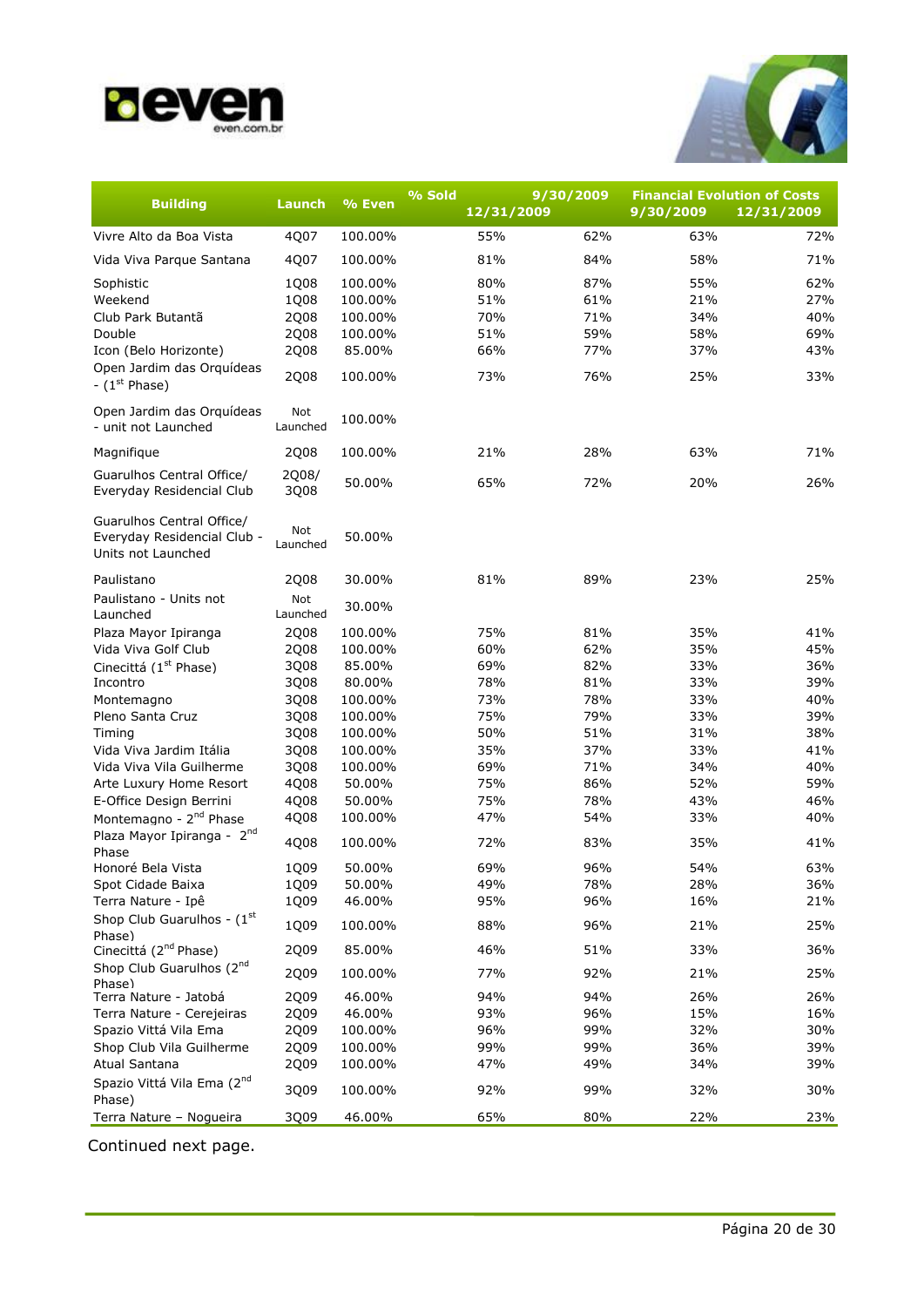![](_page_20_Picture_0.jpeg)

![](_page_20_Picture_1.jpeg)

| <b>Building</b>           | Launch | % Even  | % Sold<br>12/31/2009 | 9/30/2009 | <b>Financial Evolution of Costs</b><br>9/30/2009 | 12/31/2009 |
|---------------------------|--------|---------|----------------------|-----------|--------------------------------------------------|------------|
| Oscar Freire Office       | 3Q09   | 100.00% | 82%                  | 99%       | 33%                                              | 40%        |
| Allegro Jd Avelino        | 3Q09   | 100.00% | 76%                  | 98%       | 36%                                              | 36%        |
| Duo Alto da Lapa          | 3Q09   | 100.00% | 96%                  | 96%       | 32%                                              | 33%        |
| Altto Pinheiros           | 3009   | 100.00% | 43%                  | 73%       | 38%                                              | 38%        |
| Terra Nature - Pau Brasil | 3Q09   | 46.00%  | 28%                  | 42%       | 28%                                              | 28%        |
| Duo Alto da Lapa          | 4Q09   | 100.00% |                      | 96%       |                                                  | 33%        |
| <b>Altto Pinheiros</b>    | 4Q09   | 100.00% |                      | 73%       |                                                  | 38%        |
| Allegro                   | 4Q09   | 100.00% |                      | 98%       |                                                  | 36%        |
| The One                   | 4Q09   | 100.00% |                      | 40%       |                                                  | 31%        |
| Alegria                   | 4Q09   | 100.00% |                      | 60%       |                                                  | 18%        |
| Ideal                     | 4Q09   | 100.00% |                      | 58%       |                                                  | 31%        |
| Near                      | 4Q09   | 100.00% |                      | 59%       |                                                  | 18%        |
| Praça Jardim              | 4Q09   | 100.00% |                      | 22%       |                                                  | 14%        |
| Novitá Butantã            | 4009   | 100.00% |                      | 58%       |                                                  | 36%        |
| Vida Viva Clube Iquatemi  | 4Q09   | 50.00%  |                      | 29%       |                                                  | 20%        |
| Casa do Sol               | 4009   | 50.00%  |                      | 47%       |                                                  | 24%        |

In 2009, gross operating revenue was impacted by taxes levied on services and revenue of R\$50.2 million, which represents an increase of R\$11.5 million (29.7%) from 2008. These taxes (PIS, COFINS and ISS) represented an effective tax rate on gross operating revenue of 4.1% in the period, which represents a reduction of 0.3% from 2008.

Net operating revenue after these taxes was R\$1,168.2 million in 2009, up R\$341.0 million (41.2%) from net operating revenue in 2008.

In 4Q09, gross operating revenue was impacted by taxes levied on services and revenue of R\$14.8 million, which represents an increase of R\$4.9 million (49.6%) from 4Q08. These taxes (PIS, COFINS and ISS) represented an effective tax rate on gross operating revenue of 3.9% in the period, which represents a reduction of 0.8% from 4Q08.

Net operating revenue after these taxes was R\$364.0 million in 4Q09, up R\$161.8 million (80.0%) from 4Q08.

### Gross Income

In 2009, gross margin excluding the effects of financial charges (corporate debt and financing for production) recognized under costs in the quarter stood at 31.8%, declining from 35.0% in 2008.

In 4Q09, gross margin excluding the effects of financial charges (corporate debt and financing for production) recognized under costs in the quarter stood at 30.5%, declining from 39.1% in 4Q08.

![](_page_20_Figure_10.jpeg)

The table below presents gross margin, backlog margin and inventory gross margin including the effects of financial charges apportioned to costs: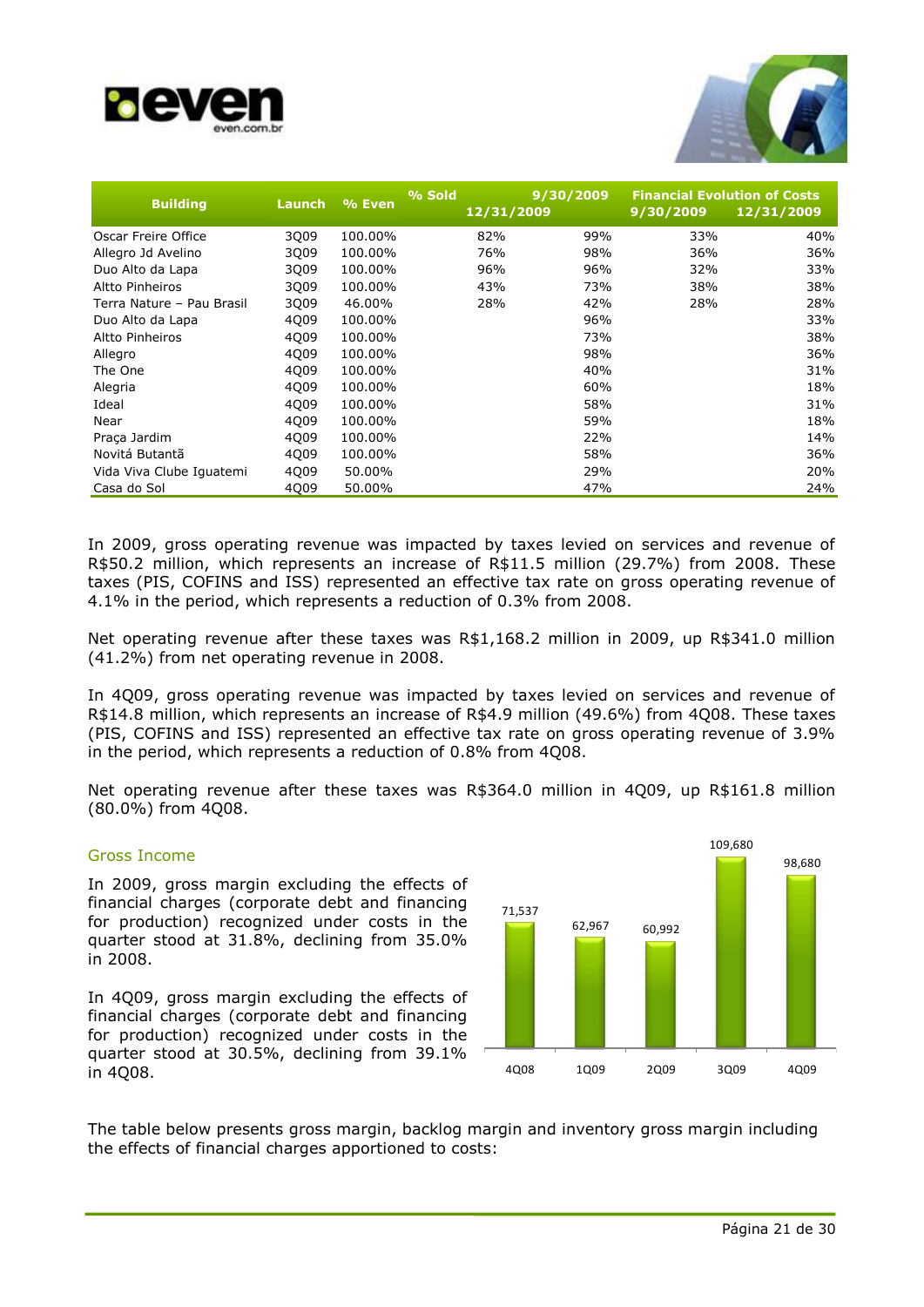![](_page_21_Picture_0.jpeg)

![](_page_21_Picture_1.jpeg)

|                                                             | <b>Current</b> | <b>Backlog</b><br><b>Margin</b> | <b>Inventory</b><br><b>Gross Margin</b> |
|-------------------------------------------------------------|----------------|---------------------------------|-----------------------------------------|
| <b>Gross Revenue</b>                                        | 378.8          | 1,374.5                         | 1,339.4                                 |
| <b>Deductions</b>                                           | (14.8)         | (47.8)                          | (49.0)                                  |
| <b>Net Revenue</b>                                          | 364.0          | 1,326.6                         | 1,290.5                                 |
| <b>Cost of Goods Sold</b>                                   | (265.3)        | (905.0)                         | (856.3)                                 |
| Construction and Lot                                        | (253.1)        | (905.0)                         | (819.7)                                 |
| Financing for Production                                    | (8.8)          |                                 | (4.7)                                   |
| Corporate Debt                                              | (3.4)          |                                 | (31.9)                                  |
| Gross Profit                                                | 98.7           | 421.6                           | 434.1                                   |
| <b>GM %</b>                                                 | 27.1%          | 31,8%1                          | 33,6%1                                  |
| <b>GM % excluding financing</b><br>(production + corporate) | 30.5%          | n/a                             | 36,1%                                   |

<sup>1</sup> When recognized, backlog and inventory margins will benefit from revenue from services and the indexation of the portfolio to the National Construction Cost Index (INCC).

Gross income in 2009 was R\$332.3 million, increasing by R\$56.7 million (20.6%) from 2008.

Gross income in 4Q09 was R\$98.7 million, increasing by R\$27.1 million (37.9%) from 4Q08.

### Operating Results

In 2009, selling expenses were R\$70.9 million, declining by R\$17.2 million (19.5%) from 2008.

![](_page_21_Figure_8.jpeg)

General and administrative expenses in the year were R\$76.8 million, compared with R\$77.9 million in 2008.

The financial result in 2009 was a net financial expense of R\$8.4 million, increasing by R\$811,000 (10.7%) from the net financial expense in 2008.

Net operating income in 2009 was R\$179.5 million, improving by R\$81.8 million from 2008.

In 4Q09, selling expenses were R\$22.8 million, increasing by R\$4.6 million (24.8%) from 4Q08.

General and administrative expenses amounted to R\$22.4 million in 4Q08, compared with R\$20.2 million in 4Q08. Note that these expenses include a R\$4.7 million adjustment in the provision for the annual bonus. Excluding this adjustment, G&A expenses were R\$17.7 million.

The financial result in 4Q09 was a net financial expense of R\$2.4 million, increasing by R\$2.8 million (692.0%) from 4Q08.

Net operating income in 4Q09 was R\$56.8 million, up R\$25.9 million from 4Q08.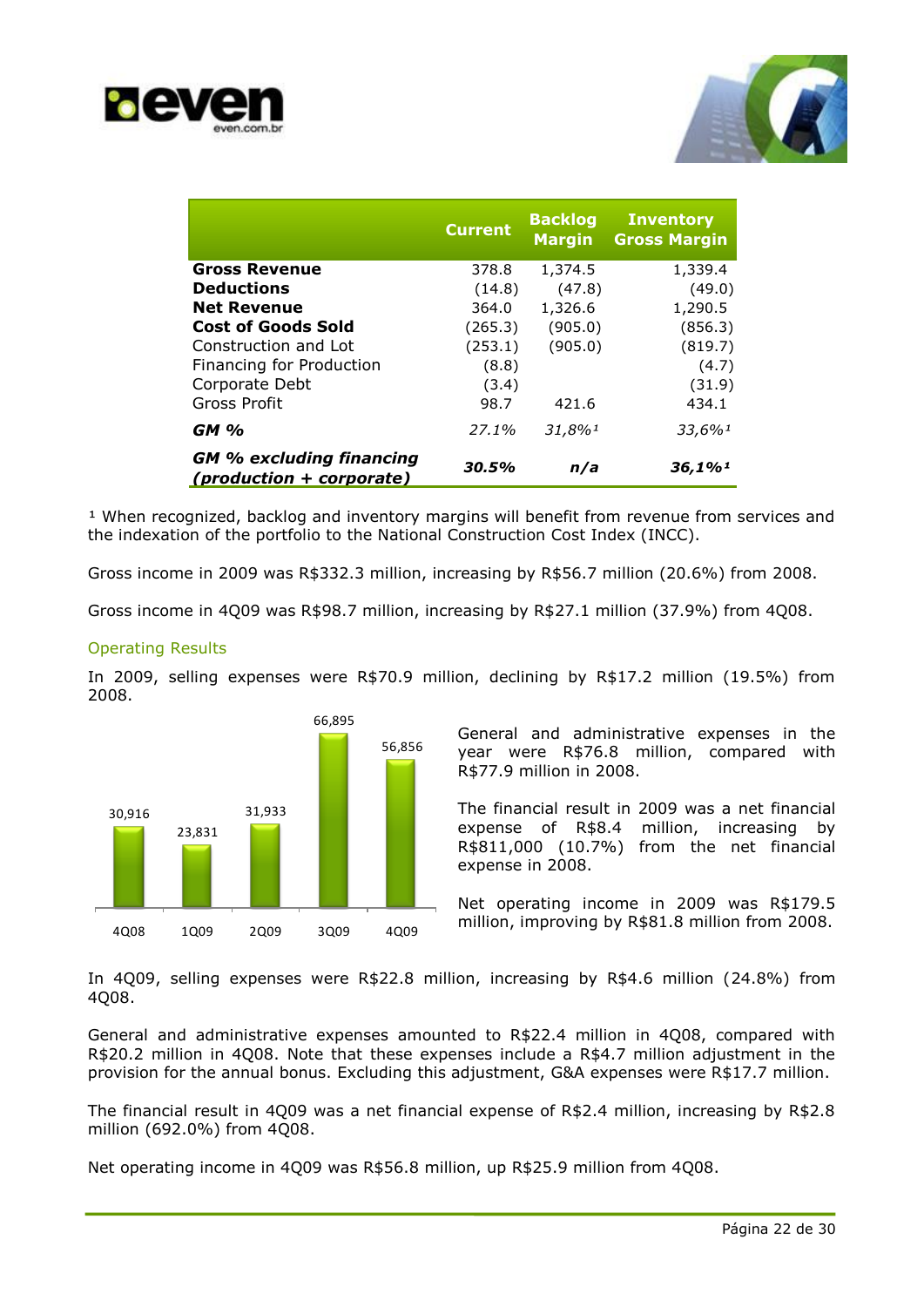![](_page_22_Picture_0.jpeg)

![](_page_22_Picture_1.jpeg)

### EBITDA

Earnings before interest, tax, depreciation and amortization totaled R\$230.7 million in 2009. EBITDA margin (in relation to net revenue) was 19.7% in 2009, compared with 16.1% in 2008.

Earnings before interest, tax, depreciation and amortization totaled R\$67.7 million in 4Q09. EBITDA margin (in relation to net revenue) was 18.6% in 4Q09, narrowing from 21.3% in 4Q08.

The calculation of our EBITDA in 2009 follows:

| <b>EBITDA CONCILIATION</b>                                     | <b>4Q09</b> | 4008   | Chg(% )   | <b>12M09</b> | <b>12M08</b> | Chg (%)  |
|----------------------------------------------------------------|-------------|--------|-----------|--------------|--------------|----------|
| <b>Earnings before Income Taxes</b><br>and Social Contribution | 56,856      | 30,916 | 83.9%     | 179,515      | 97,735       | 83.7%    |
| (+) Net Financial Expenses                                     | (2,356)     | 399    | $-690.5%$ | 8,376        | 7,565        | 10.7%    |
| (+) Expenses apportioned to costs                              | 12,223      | 7,453  | 64.0%     | 39,370       | 21,917       | 79.6%    |
| (+) Depreciation and Amortization                              | 946         | 4,323  | $-78.1%$  | 3,448        | 5,860        | $-41.2%$ |
| <b>EBITDA</b>                                                  | 67,669      | 43,091 | 57.0%     | 230,709      | 133,077      | 73.4%    |
| % of Net Revenue                                               | 18.6%       | 21.3%  |           | 19.7%        | 16.1%        |          |

### Net Income

In 2009, net income was R\$124.5 million, up R\$65.4 million from 2008, with net margin of 11.6%.\*

In 4Q09, net income was R\$40.4 million, up R\$20.9 million from 4Q08, with net margin of 11.5%.\*.

\* Based on net income before minority interest.

![](_page_22_Figure_11.jpeg)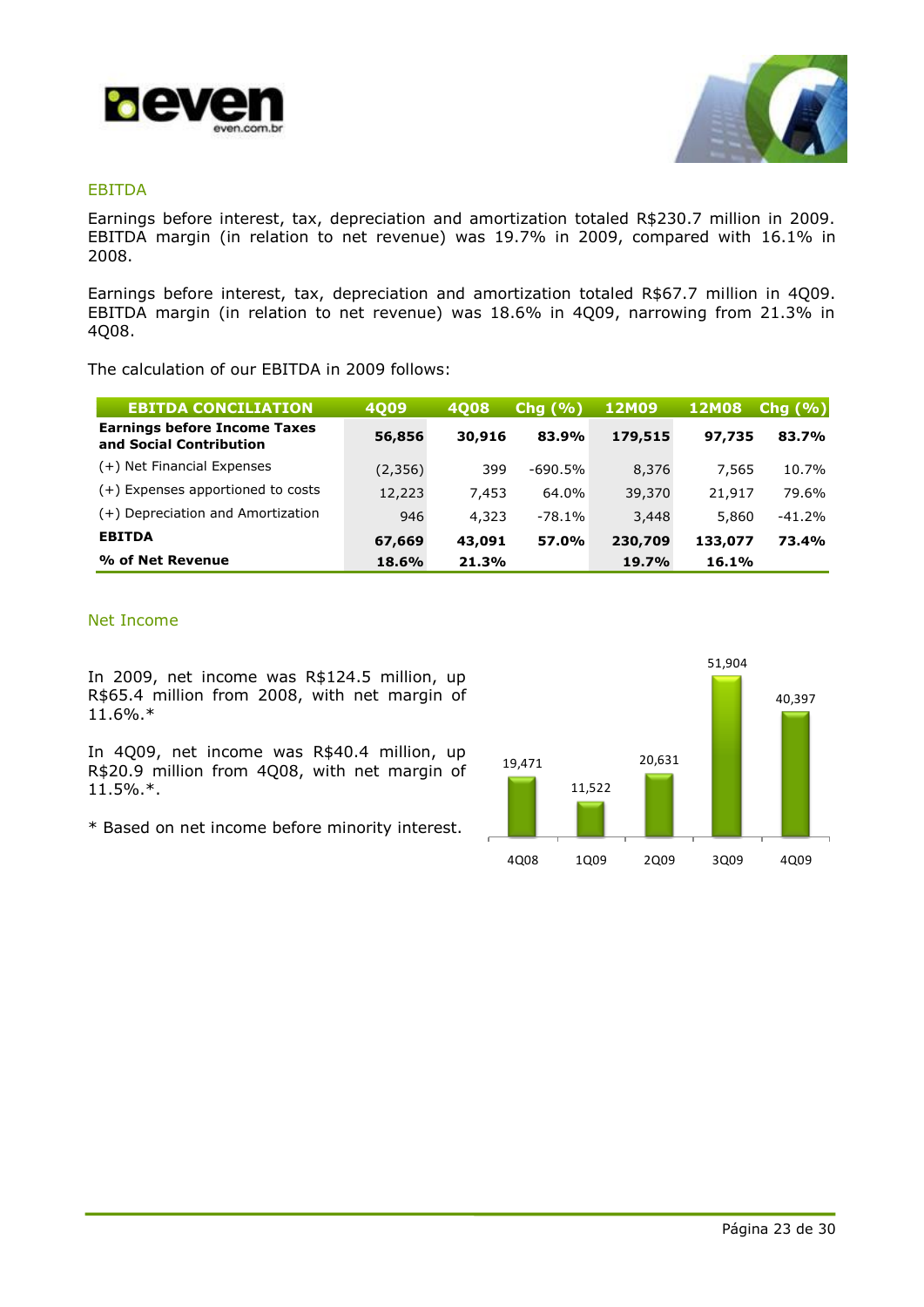![](_page_23_Picture_0.jpeg)

![](_page_23_Picture_1.jpeg)

## **Balance Sheet Analysis**

Cash and Cash Equivalents

Cash and cash equivalents on December 31, 2009 declined by 2.6% from December 31, 2008, with its share of total assets declining from 18.3% to 13.8% on the same comparison basis. This variation is related to the percentage completion of construction works, which accelerated in 2009.

In 4Q09, cash and cash equivalents increased by 10.9% from 4Q08, with its share of total assets increasing from 13.4% in 4Q08 to 13.8% in 4Q09. This variation was due to the injection related to the proceeds from the company's  $4<sup>th</sup>$  Debentures Issue.

### Accounts Receivable

The balance of accounts receivable is restated by the variation in the INCC construction cost index until the delivery of keys and subsequently by the variation in inflation indexes plus interest of 12% per annum, apportioned on a *pro rata temporis* basis and calculated based on the Price amortization system. The increase of 71% between December 31, 2009 and December 31, 2008 was due to the projects launched in the period. The balance of accounts receivable of the units sold and not yet concluded is not fully reflected under assets on the financial statements, since they are recognized in accordance with the percentage of completion of construction.

The increase of 12.6% between 4Q09 and 4Q08 was due to the projects launched in the quarter. The balance of accounts receivable of the units sold and not yet concluded is not fully reflected under assets on the financial statements, since they are recognized in accordance with the percentage of completion of construction.

![](_page_23_Figure_9.jpeg)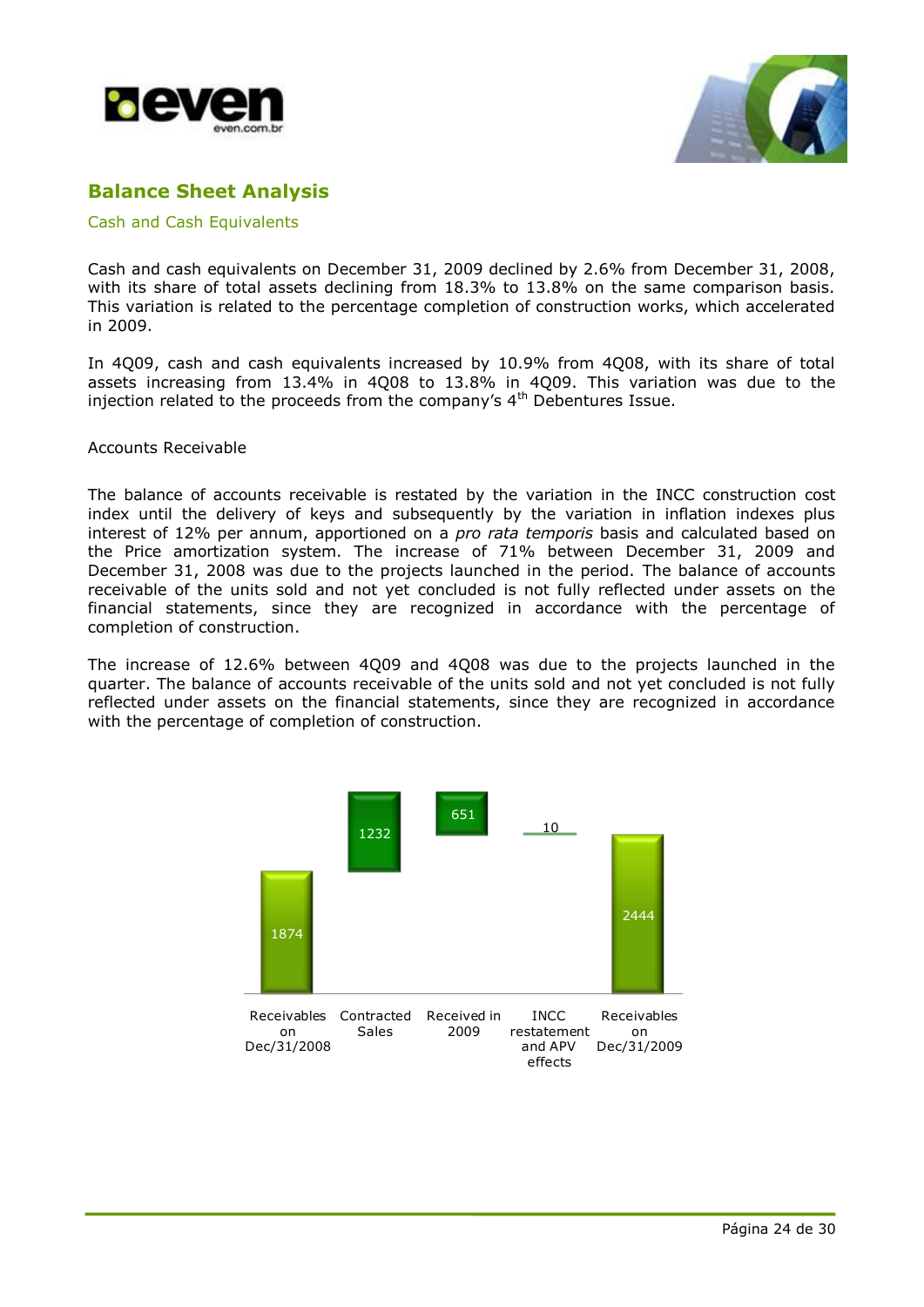![](_page_24_Picture_0.jpeg)

![](_page_24_Picture_1.jpeg)

### Units in Inventory

The balance of units in inventory on December 31, 2009 increased by 0.6% from December 31, 2008, with its share of total assets declining from 37.1% to 28.9% on the same comparison basis.

The balance of units in inventory decreased by 2.0% between 4Q09 and 4Q08, with its share of total assets declining from 37.1% in 4Q08 to 28.9% in 4Q09.

#### Loans and Financing

Loans and financing on December 31, 2009 increased by 89.8% from December 31, 2008, going from R\$300.276 million to R\$569.936 million on the same comparison basis. This increase was due to the disbursement of SFH financing during 2009.

Loans and financing increased by 7.7% between 3Q09 and 4Q09, going from R\$528.950 million in 3Q09 to R\$569.936 million in 4Q09. This increase was due to the disbursement of SFH financing during 4Q09.

#### Shareholders' Equity

Shareholders' equity on December 31, 2009 increased by 29.0% from December 31, 2008, with its share of total liabilities and shareholders' equity declining from 44.8% to 39.0% on the same comparison basis. This increase was due to the results in the period.

Shareholders' equity increased by 1.2% between 4Q08 and 4Q09, with its share of total assets declining from 41.3% in 4Q08 to 39.0% in 4Q09. This increase was due to the results in the period.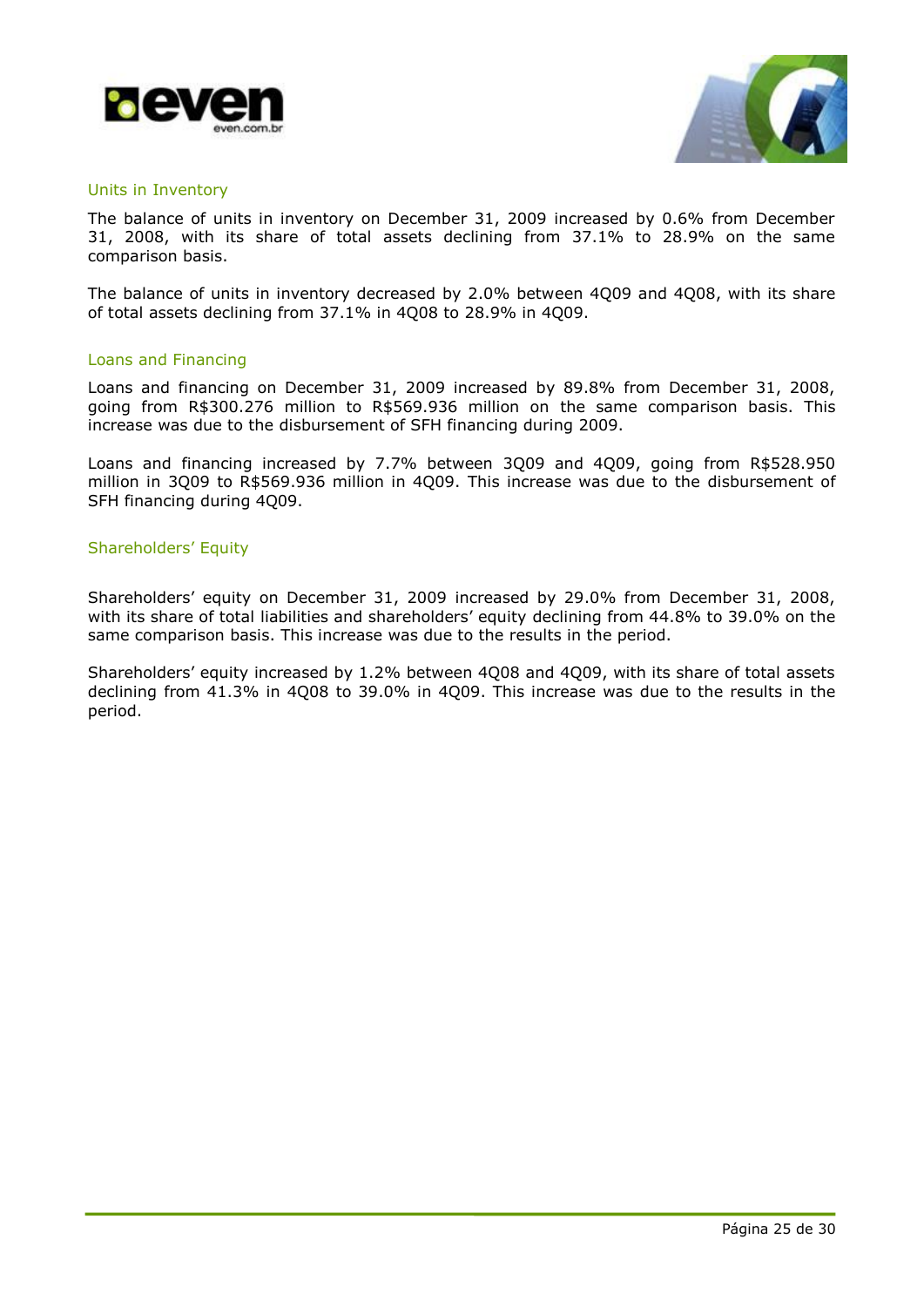![](_page_25_Picture_0.jpeg)

![](_page_25_Picture_1.jpeg)

## **Upcoming Events**

Conference Call – Results for Quarter ended on March 31, 2010

Date: March 2, 2010

### **English**

12:30 p.m. (Brasília time) 10:30 a.m. (New York time) Dial-in: +1 (973) 935-8893 Replay: +1 (706) 645 9291 Code: 56921732

Webcast in English: [http://webcast.mzdp.com.br/publico.aspx?codplataforma](http://webcast.mzdp.com.br/publico.aspx?codplataforma=1567)  $=1567$ 

#### **Portuguese**

2:30 p.m. (Brasília time) 12:30 p.m. (New York time) Dial-in: + 55 (11) 2188-0188 Replay: + 55 (11) 2188-0188 Code: EVEN

Webcast in Portuguese: [http://webcast.mzdp.com.br/publico.aspx?codplataforma](http://webcast.mzdp.com.br/publico.aspx?codplataforma=1566)  $=1566$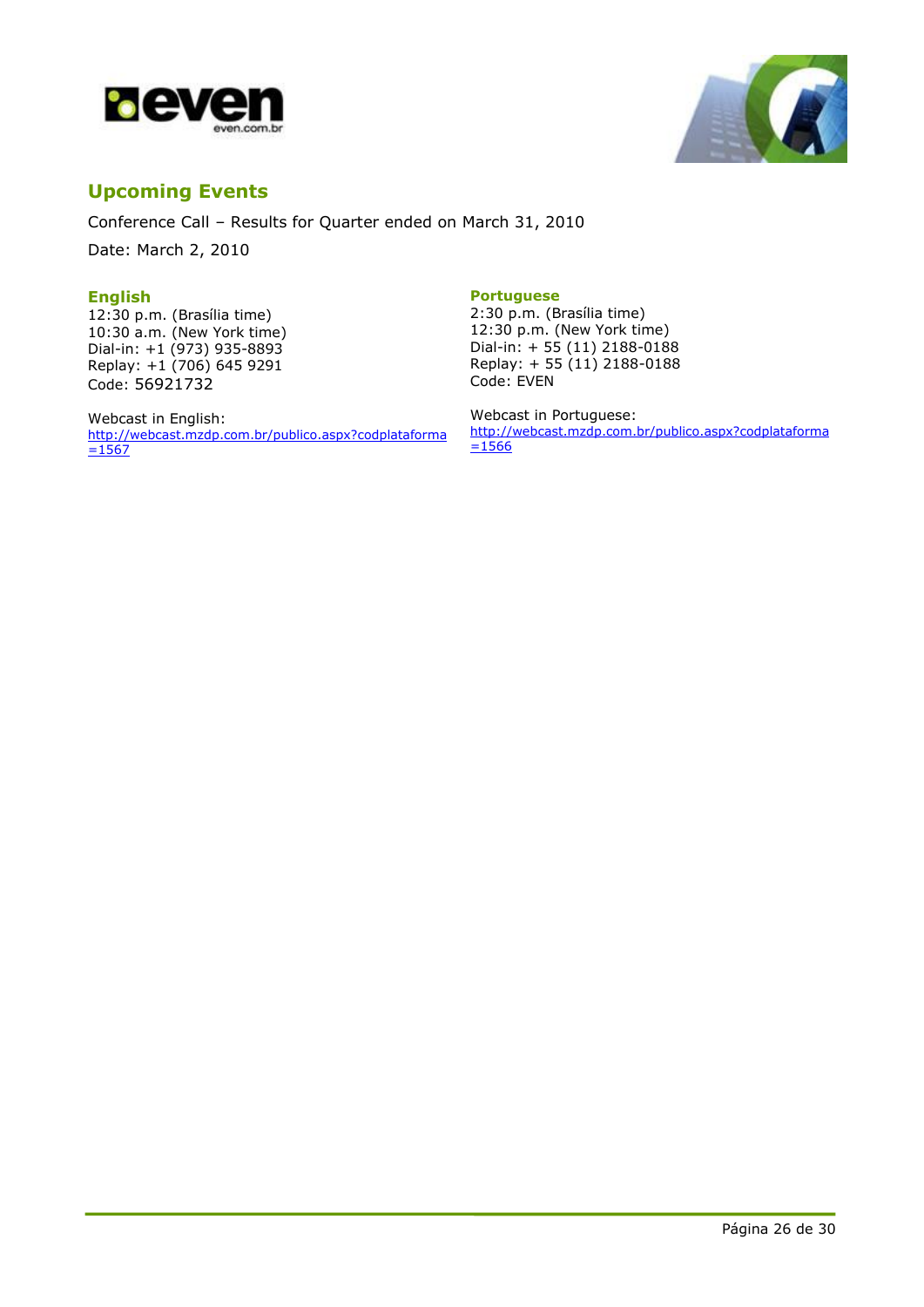![](_page_26_Picture_0.jpeg)

![](_page_26_Picture_1.jpeg)

*Consolidated Balance Sheet on December 31, 2008 and December 31, 2009 - in thousands reais and with the changes introduced by Law 11,638 (not revised by the independent auditors)*

| <b>ASSETS</b>                                     | 12/31/2009       | 12/31/2008       |
|---------------------------------------------------|------------------|------------------|
| Cash and cash equivalents                         | 281,571          | 262,179          |
| Amounts Pledged                                   | 32,220           | 59,952           |
| <b>Accounts Receivable</b>                        | 1,033,999        | 540,539          |
| Inventories                                       | 555,226          | 452,092          |
| Current account with partners at the developments | 40,492           | 20,950           |
| <b>Tax Recovery</b>                               | 11,506           | 11,152           |
| Deferred taxes and contributions<br>Others        | 319<br>54,891    | 2,421<br>29,404  |
| <b>Current Assets</b>                             | 2,010,224        | 1,378,689        |
| <b>Client Receivables</b>                         | 136,577          | 143,999          |
| Inventories                                       | 101,675          | 200,746          |
| Advances on Future Capital Increase               | 1,165            | 3,606            |
| Receivables from Related Parties                  | 200              | 601              |
| Income Tax and Social Contribution Deferred       | 1,163            | 1,924            |
| Others                                            | 7,341            | 4,976            |
| <b>Long-term Assets</b>                           | 248,121          | 355,852          |
| Investments                                       | 11               | 11               |
| Intangible<br><b>Fixed Assets</b>                 | 14,411           | 26,868           |
| <b>Permanent Assets:</b>                          | 14,422           | 26,879           |
| <b>Total Assets:</b>                              | 2,272,767        | 1,761,420        |
| <b>LIABILITIES AND SHAREHOLDERS' EQUITY</b>       | 12/31/2009       | 12/31/2008       |
| Financing and Loans                               | 136,264          | 84,042           |
| Suppliers                                         | 34,592           | 34,114           |
| Accounts Payable for Real Estate Purchases        | 17,242           | 31,194           |
| Taxes, Contribution and Related                   | 7,115            | 7,381            |
| <b>Advances from Customers</b>                    | 129,737          | 101,110          |
| <b>Taxes Payable</b>                              | 31,886           | 25,723           |
| Deferred taxes and contributions                  | 34,357           | 21,546           |
| <b>Related Parties</b>                            | 3,050            | 4,967            |
| Debentures                                        | 16,830<br>15,316 | 14,291<br>12,303 |
| Prepayment of Receivables<br>Proposed Dividends   | 29,733           | 14,258           |
| Others                                            | 30,464           | 12,812           |
| <b>Current Liabilities</b>                        | 486,586          | 363,741          |
| Financing and Loans                               | 433,672          | 216,234          |
| Accounts Payable for Real Estate Purchases        | 27,752           | 38,627           |
| Payable Taxes                                     | 40,528           | 26,064           |
| Advances on Future Investments                    | 3,552            | 4,115            |
| Deferred Income Tax and Social Contribution       | 4,538            | 4,439            |
| Debentures                                        | 303,751          | 248,934          |
| Stock Options Plan                                | 43,788           | 35,173           |
| Other Accounts Paybale                            | 8,802            | 4,207            |
| <b>Stock Options</b>                              | 1,946            | 6,893            |
| <b>Long-term Liabilities</b>                      | 868,329          | 584,686          |
| <b>Minority Interest</b>                          | 32,060           | 23,909           |
| Capital Stock                                     | 757,264          | 757,262          |
| Stock Options Plan                                | 10,797           | 10,797           |
| <b>Income Reserve</b>                             | 117,731          | 21,025           |
| <b>Shareholders' Equity</b>                       | 885,792          | 789,084          |
| <b>Total Liabilities</b>                          | 2,272,767        | 1,761,420        |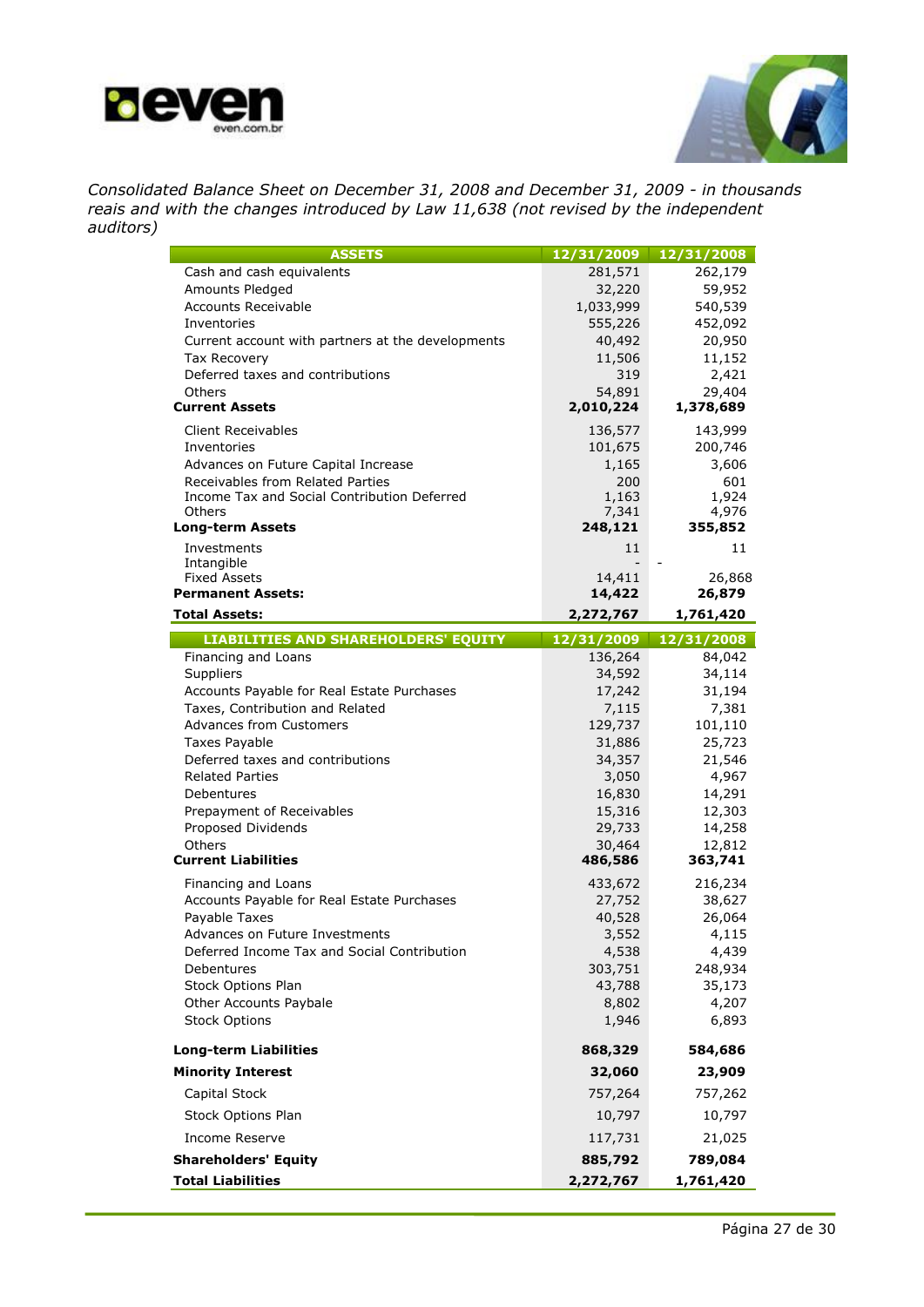![](_page_27_Picture_0.jpeg)

![](_page_27_Picture_1.jpeg)

*Consolidated Balance Sheet on December 31, 2009 and September 30, 2009 - in thousands reais and with the changes introduced by Law 11,638 (not revised by the independent auditors)*

| <b>ASSETS</b>                                                      | 12/31/2009            | 09/30/2009            |
|--------------------------------------------------------------------|-----------------------|-----------------------|
| Cash and cash equivalents                                          | 281,571               | 238,361               |
| Amounts Pledged                                                    | 32,220                | 44,628                |
| <b>Accounts Receivable</b>                                         | 1,033,999             | 897,499               |
| Inventories                                                        | 555,226               | 560,787               |
| Current account with partners at the developments                  | 40,492                | 24,785                |
| Tax Recovery                                                       | 11,506                | 16,812                |
| Deferred taxes and contributions                                   | 319                   | 1,122                 |
| Others                                                             | 54,891                | 53,557                |
| <b>Current Assets</b>                                              | 2,010,224             | 1,837,551             |
| <b>Client Receivables</b>                                          | 136,577               | 141,726               |
| Inventories                                                        | 101,675               | 109,337               |
| Advances on Future Capital Increase                                | 1,165                 | 1,464                 |
| Receivables from Related Parties                                   | 200                   | 527                   |
| Income Tax and Social Contribution Deferred                        | 1,163                 | 1,002                 |
| Others                                                             | 7,341                 | 8,756                 |
| <b>Long-term Assets</b>                                            | 248,121               | 262,812               |
| Investments                                                        | 11                    | 11                    |
| Intangible                                                         |                       | 3,136                 |
| <b>Fixed Assets</b>                                                | 14,411                | 13,292                |
| <b>Permanent Assets:</b>                                           | 14,422                | 16,439                |
| <b>Total Assets:</b>                                               | 2,272,767             | 2,116,802             |
|                                                                    |                       |                       |
| <b>LIABILITIES AND SHAREHOLDERS' EQUITY</b><br>Financing and Loans | 12/31/2009<br>136,264 | 09/30/2009<br>171,886 |
| Suppliers                                                          | 34,592                | 46,121                |
| Accounts Payable for Real Estate Purchases                         | 17,242                | 14,110                |
| Taxes, Contribution and Related                                    | 7,115                 | 6,476                 |
| <b>Advances from Customers</b>                                     | 129,737               | 120,109               |
| Taxes Payable                                                      | 31,886                | 36,927                |
| Deferred taxes and contributions                                   | 34,357                | 30,970                |
| <b>Related Parties</b>                                             | 3,050                 | 3,106                 |
| Debentures                                                         | 16,830                | 27,475                |
| Prepayment of Receivables                                          | 15,316                | 9,970                 |
| Proposed Dividends                                                 | 29,733                | 1,498                 |
| Others                                                             | 30,464                | 19,636                |
| <b>Current Liabilities</b>                                         | 486,586               | 488,284               |
| Financing and Loans                                                | 433,672               | 357,064               |
| Accounts Payable for Real Estate Purchases                         | 27,752                | 30,422                |
| Payable Taxes                                                      | 40,528                | 37,003                |
| Advances on Future Investments                                     | 3,552                 | 4,107                 |
| Deferred Income Tax and Social Contribution                        | 4,538                 | 3,703                 |
| Debentures                                                         | 303,751               | 249,207               |
| Stock Options Plan                                                 | 43,788                | 35,592                |
| Other Accounts Paybale                                             | 8,802                 | 6,546                 |
| <b>Stock Options</b>                                               | 1,946                 |                       |
| <b>Long-term Liabilities</b>                                       | 868,329               | 723,644               |
| <b>Minority Interest</b>                                           | 32,060                | 29,930                |
| Capital Stock                                                      | 757,264               | 757,264               |
| Stock Options Plan                                                 | 10,797                | 10,797                |
| Income Reserve                                                     | 117,731               | 106,883               |
| <b>Shareholders' Equity</b>                                        | 885,792               | 874,944               |
| <b>Total Liabilities</b>                                           | 2,272,767             | 2,116,802             |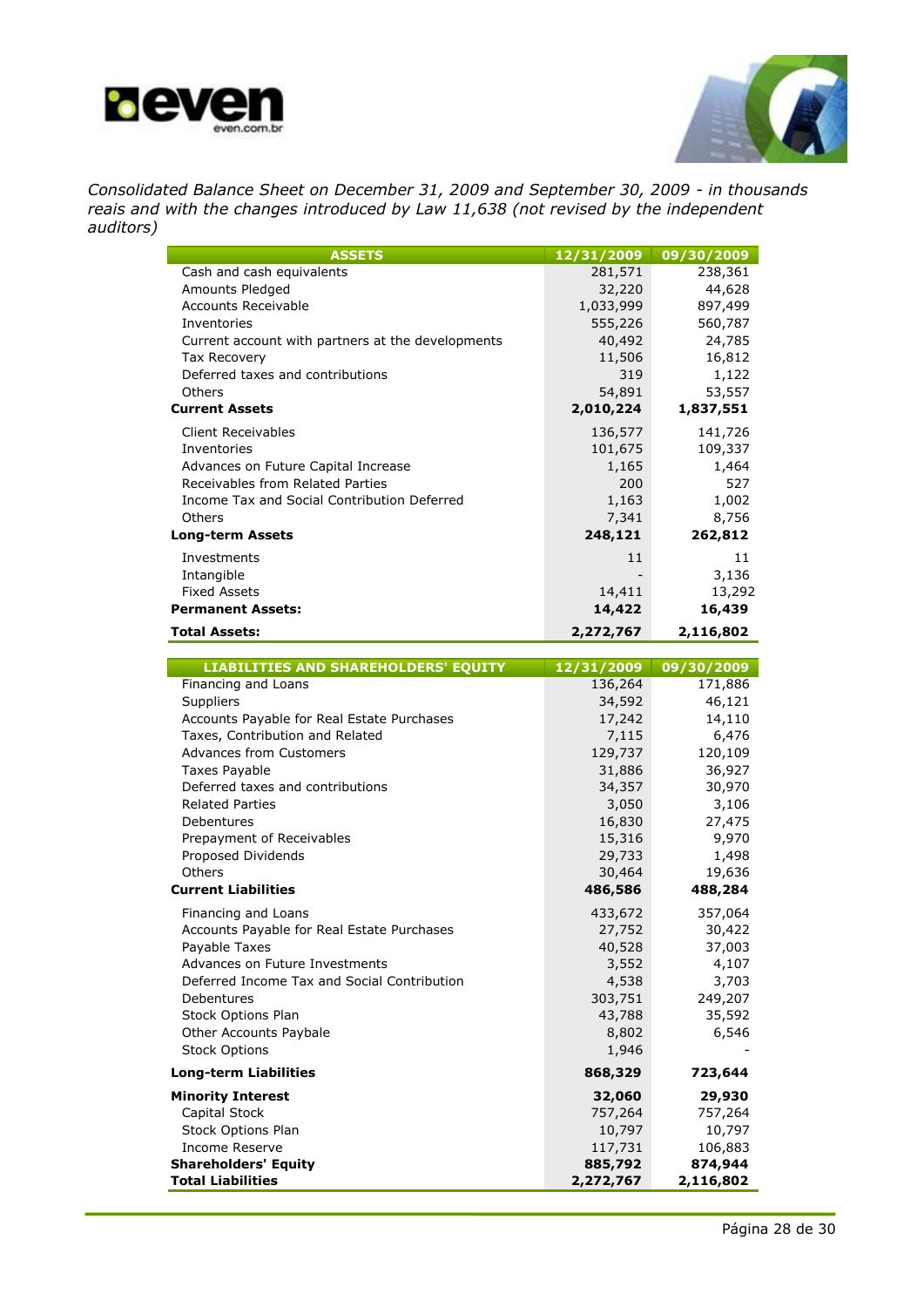![](_page_28_Picture_0.jpeg)

![](_page_28_Picture_1.jpeg)

# **Financial Statements in accordance with Law 11,638**

*Consolidated Income Statement with the changes introduced by Law 11,638 (in thousands of Brazilian real).*

*Not revised by the independent auditors.*

| <b>INCOME STATEMENT</b>                                                             | <b>12M09</b> | <b>12M08</b> | <b>4Q09</b> | <b>4Q08</b> |
|-------------------------------------------------------------------------------------|--------------|--------------|-------------|-------------|
| <b>Gross Operating Revenues</b>                                                     | 1,218,432    | 865,900      | 378,795     | 212,089     |
| Development and Resale/ Repurchase                                                  | 1,198,130    | 837,087      | 371,940     | 198,908     |
| Rendering of Services                                                               | 20,302       | 28,813       | 6,855       | 13,181      |
| Deductions from gross operating revenues                                            | (50, 227)    | (38, 377)    | (14, 825)   | (9, 912)    |
| <b>Net Operating Revenues</b>                                                       | 1,168,205    | 827,523      | 363,970     | 202,177     |
| Cost of Sales                                                                       | (835, 886)   | (551, 881)   | (265, 290)  | (130, 640)  |
| <b>Gross Profit</b>                                                                 | 332,319      | 275,642      | 98,680      | 71,537      |
| <b>Operating Revenues (expenses)</b>                                                | (144, 428)   | (170, 342)   | (44, 180)   | (40, 223)   |
| Selling                                                                             | (70, 880)    | (88,063)     | (22, 349)   | (18, 296)   |
| <b>General and Administrative</b>                                                   | (68, 513)    | (68, 334)    | (21, 400)   | (17, 718)   |
| Management Fees                                                                     | (8, 311)     | (9,570)      | (1, 533)    | (2,508)     |
| Other                                                                               | 3,276        | (4, 375)     | 1,102       | (1,701)     |
| <b>Operating income (expenses) before</b><br>minority interest and financial result | 187,891      | 105,300      | 54,500      | 31,314      |
| <b>Net Financial Expenses</b>                                                       | (8, 376)     | (7, 565)     | 2,356       | (398)       |
| <b>Financial Expenses</b>                                                           | (43, 844)    | (38, 860)    | (11, 346)   | (13,009)    |
| <b>Financial Revenues</b>                                                           | 35,468       | 31,295       | 13,702      | 12,611      |
| <b>Income before Income Tax and Social</b><br>Contribution                          | 179,515      | 97,735       | 56,856      | 30,916      |
| Income Tax and Social Contribution                                                  |              |              |             |             |
| Current                                                                             | (28, 104)    | (18, 727)    | (10, 020)   | (6,650)     |
| Deferred                                                                            | (15, 773)    | (7, 421)     | (4,864)     | (1, 337)    |
| <b>Income before Minority Interest</b>                                              | 135,638      | 71,587       | 41,972      | 22,929      |
| Minority Interest                                                                   | (11, 184)    | (12, 496)    | (1, 575)    | (3, 458)    |
| <b>Net Income (loss)</b>                                                            | 124,454      | 59,091       | 40,397      | 19,471      |